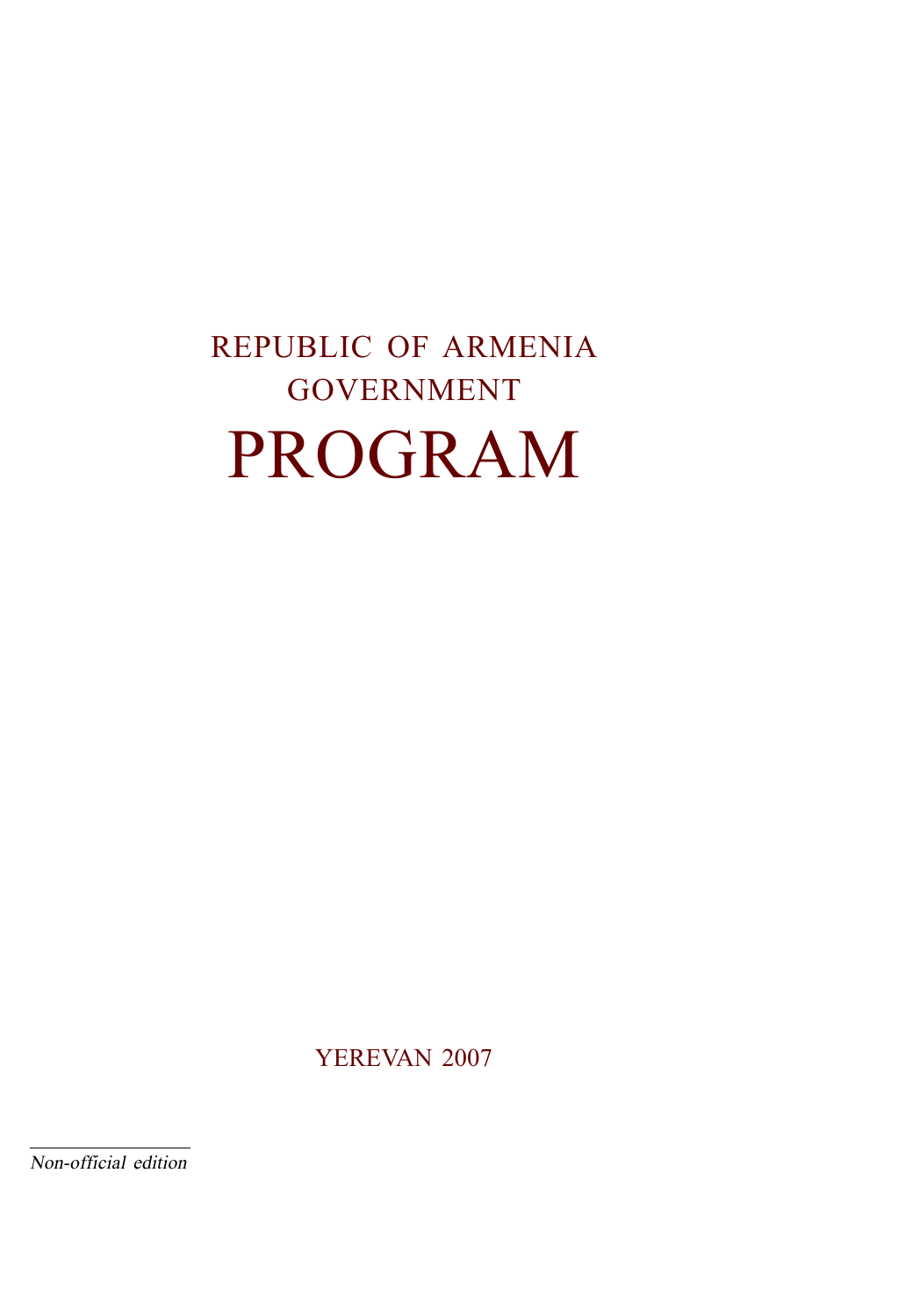Statement by RA Prime Minister SERZH SARGSYAN in RA National Assembly at Presentation of RA Government Program



Honourable President of the National Assembly of the Republic of Armenia, Dear Members of Parliament. Ladies and Gentlemen,

In accordance with Article 74 of the Constitution of the Republic Armenia, the Government is now presenting its program to the National Assembly for consideration.

Before proceeding to the details of this Government Program, I would like to touch upon those approaches which led to the formation of the executive authority in the wake of corresponding political developments.

Following the May 12, 2007 parliamentary elections, as a result of political negotiations held within the National Assembly of 4<sup>th</sup> convocation,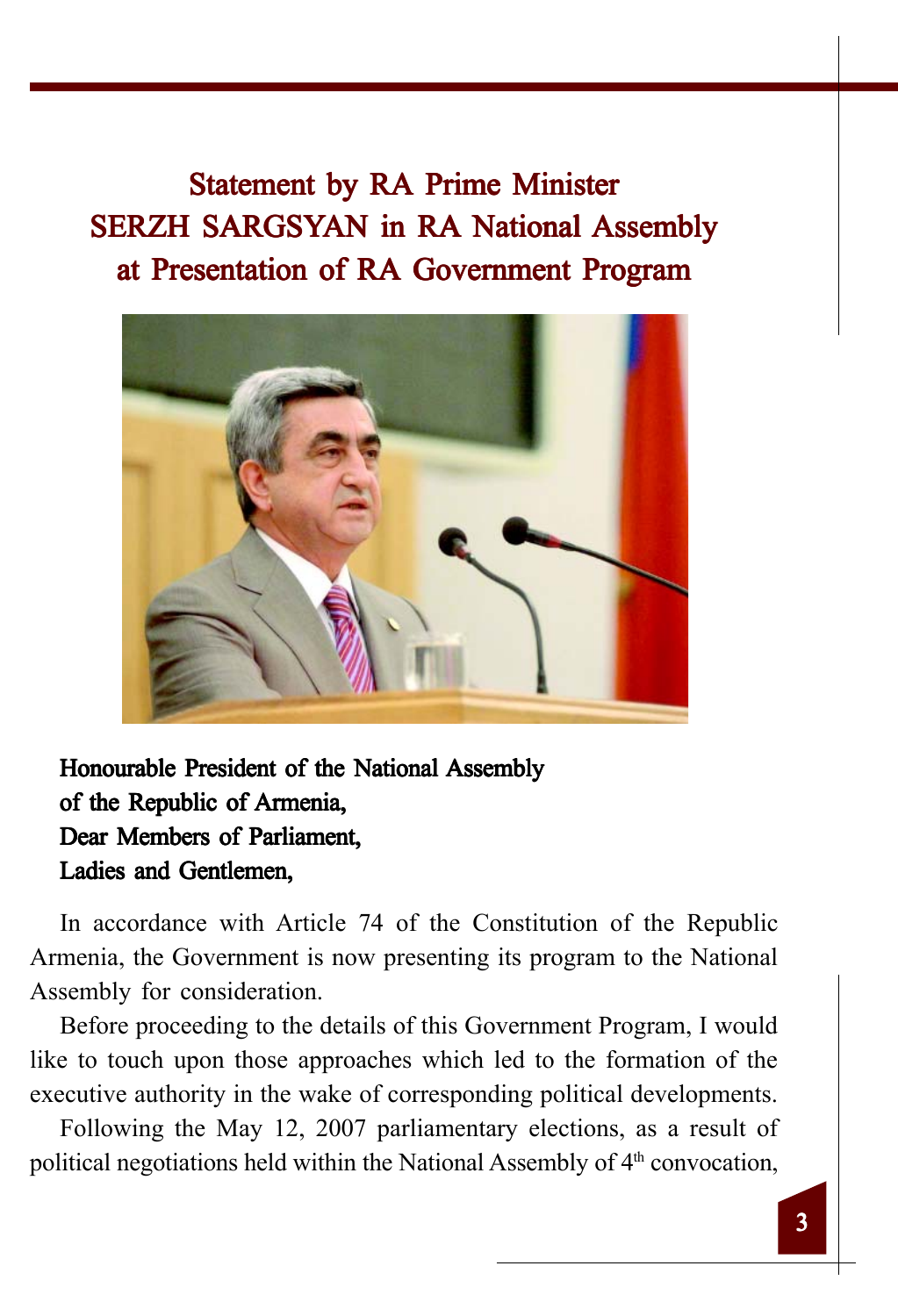the leading parliamentary forces established a coalition and a cooperation party to form a government.

A key priority was the formation of a highly operational government of greater public trust to build on the recent years' achievements by simultaneously focusing on the decision of those social and economic problems accumulated over the past several years.

As an amalgam of coalition and cooperating forces, the government will do its utmost in pursuit of an effective and uniform policy.

Our country goes through a difficult period of statehood engineering. Actually, having left behind the economic crisis, the complex social conflicts, party and ideological contradictions, we are building a new life. As a result, step by step and somewhat slowly for the time being, our life has been changing for the better. We understand that there is still much to do on the way to the accomplishment of our goals. The future we aspire to will bring us a secure and decent life and the possibility of selfexpression for each citizen of our country.

A chief pre-requisite for the development of our country is the spiritual unity of our people, the shaping of an atmosphere of mutual respect, cooperation and trust that is crucial to government efficiency. As Nerces Shnorhali has best put it: "Unity is needed in basic matters, freedom is good for minor ones, while love is needed in everything."Actually, this is the spiritual basis for the construction of a democratic civil society.

We live in a rapidly changing world which puzzles us with global challenges. As we drafted the Program of Government, we set ourselves the task of providing for the program's responsiveness to these challenges by proposing corresponding approaches and taking into account the best of the international expertise.

This ever-shrinking world, along with the emerging challenges, opens up new opportunities for Armenia. Our Government is obliged to take advantage of these opportunities proceeding from the following conclusions: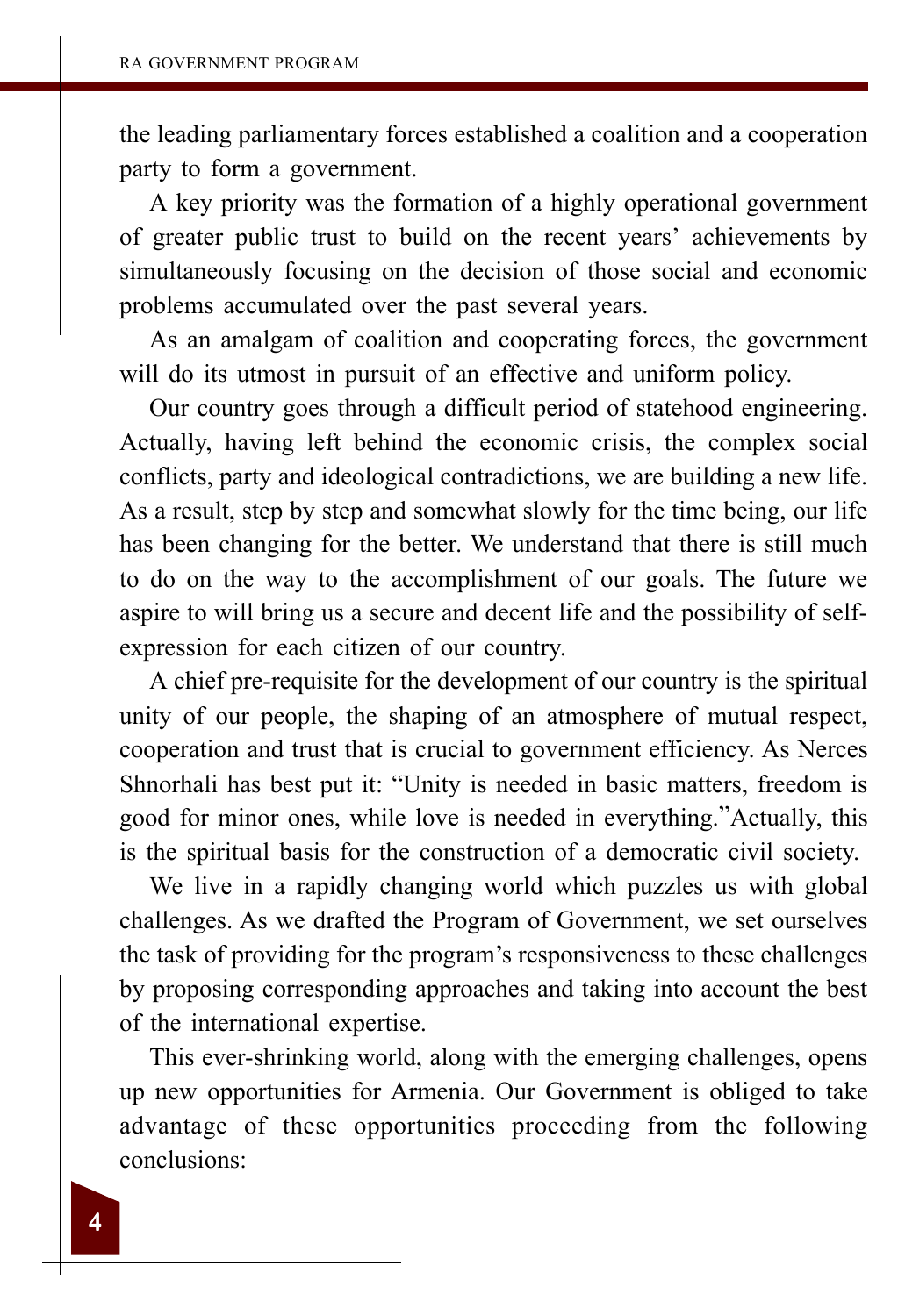- 1 Economic, financial and cultural cooperation between States is largely based on the generally accepted universal rules.
- **2** There is no alternative to the competition-based open economic system for Armenia.
- **3** Free and creative individuals represent the driving force of the society of the 21<sup>st</sup> century; they should be our competitive edge.
- 4 Modern information and communication technologies provide an excellent opportunity for the consolidation and cooperation of all Armenians to enhance our competitiveness worldwide.

Our region is a crossroads for the interests of different geopolitical forces and, therefore, contradictions seem to be inevitable. The best strategy for safe and sustainable development is the engineering of a democratic society based on the principles of liberalism in line with the international practice.

The government has set itself an ambitious task, namely to win international recognition in the regional struggle for competitiveness as a country providing better conditions for business and investments. This is the right way to becoming a regional centre.

We must develop our competitive edge in mining industry, chemical industry, construction, agriculture and science.

Moreover, we have to build up new competitive assets in such spheres, as education, public health care, information technologies, holiday organization, financial and banking services. Well above being accessible to the citizens of Armenia, high-quality services in these areas should by virtue of their competitiveness attract customers and investments from our region and - why not – from all over the world.

Major enterprises in all the above sectors have to be re-organized into public companies with social responsibility. The possibility of participating in the capital of these enterprises should be offered both to the citizens of Armenia and foreign investors. The Government is ready to support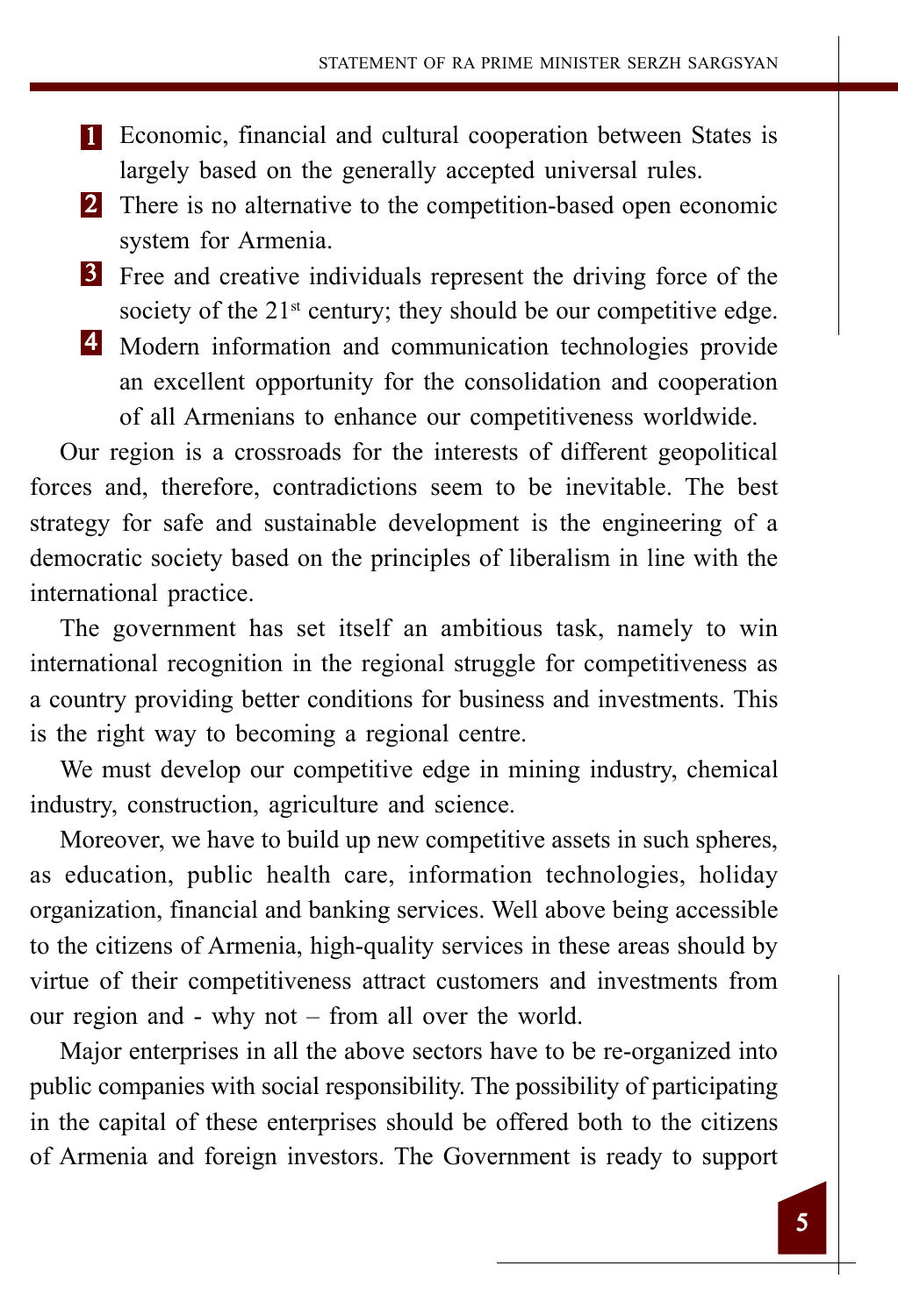this process by creating a favourable climate, including the participation in the formation of infrastructures.

The Government of Armenia will make every effort to ensure:

- 8-10 % annual growth of GDP;
- No less than 10% annual growth of investments;
- Rise in the level of tax collection at a yearly rate of  $0.3{\text -}0.4$  % of GDP;
- Poverty reduction to the threshold level of no more than  $12\%$ of Armenia's population;
- Increase in the actual level of pensions, starting from a 60  $\%$  rise as of January 1, 2008
- Other targets stipulated in the program.

We understand that the Government cannot afford making inefficient use of State resources, given their limited size.

This is a goal-oriented program, which tends to the decision of pressing issues which, in turn, will bring about progressive development in the long run.

## Our top-priority tasks are as follows:

## 1. National security and sustainable development

First of all, this means adherence to the fundamental values of national security such as:

- Independence
- **Protection for citizens and for the State**
- Peace and international cooperation
- **Preservation of the Armenian identity**
- Well-being

In accordance with the logic of ensuring national security, the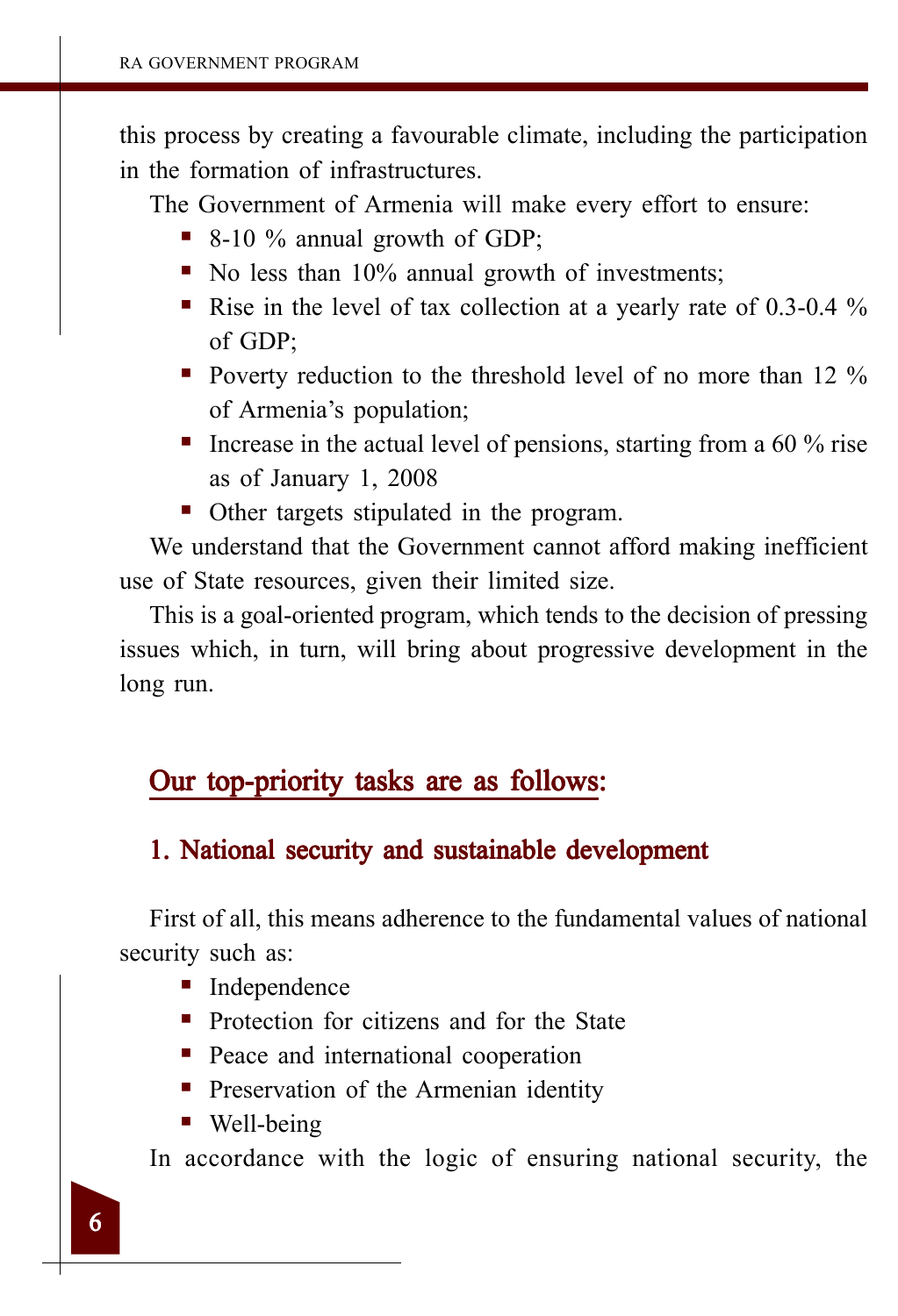

Government will proceed along the lines of macroeconomic stability, reduction of poverty, realization of infrastructure-related projects aimed at the maintenance of lifeline system's integrity.

Our army-building efforts have already yielded concrete results, yet there are a number of problems in want of decision.

## 2. Effective Governance

A primary task for us will be to develop efficacious systems of governance at all levels of public administration, local self-management and the private sector.

Corruption, shadow economy, inequalities in the competitive environment - these are problems susceptible to be solved only on the basis of efficient governance and necessitate a smooth change in technologies, management tools and methods.

This core problem has 3 components: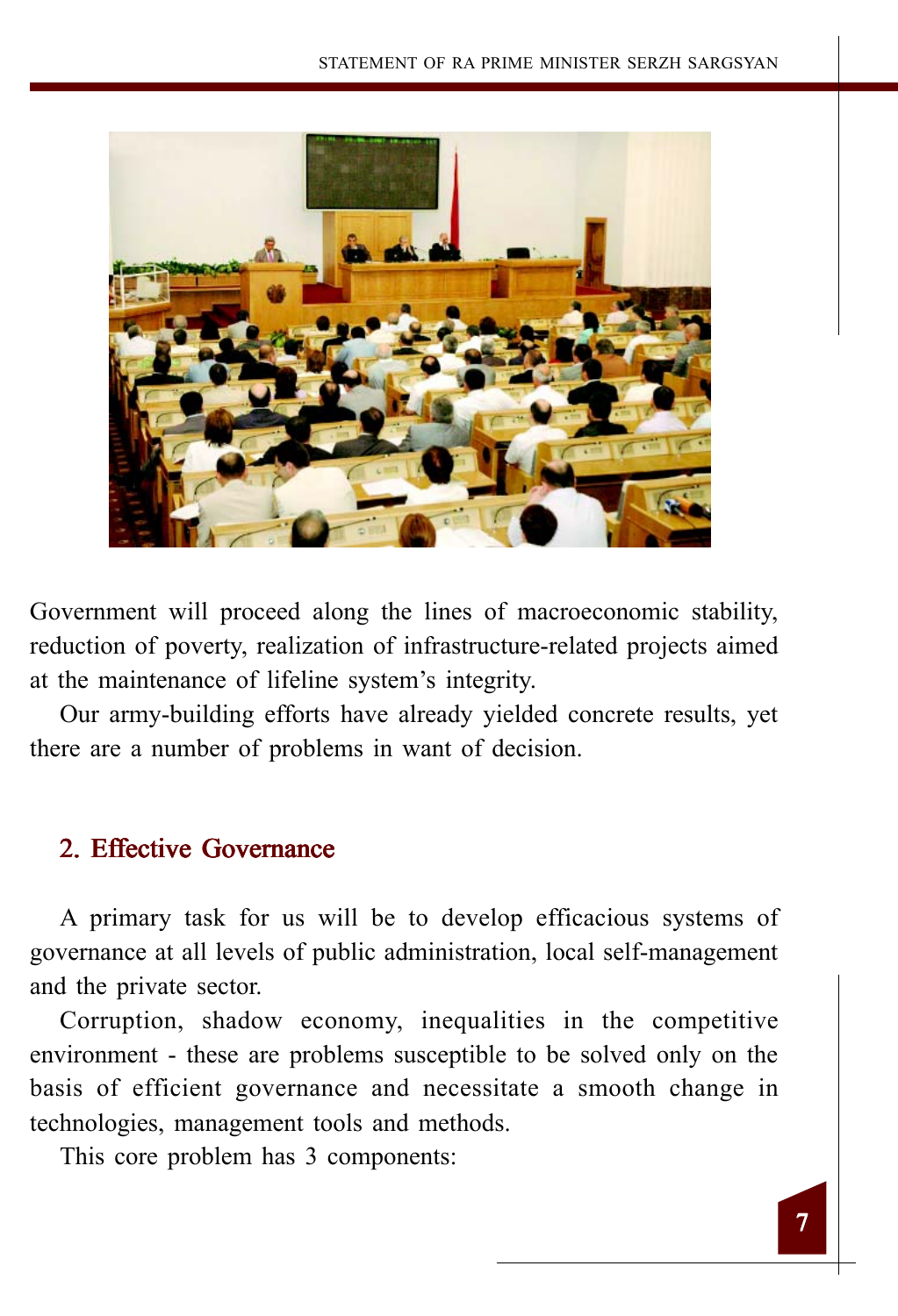#### Firstly:

An up-to-date and effective system of government means:

- Aptitude of activity process description;
- **Task/job description based on process description;**
- System of work results assessment;
- Application of incentives on the basis of work results assessment;
- Introduction of a system of process risk assessment;
- **Transparency and social feedback.**

We have to ensure that the yearly performance of government departments and agencies is estimated based on these very principles. This means that the supervising entities, inclusive of the Control Chamber, should first of all perform process audits.

#### Secondly:

The government should promote the introduction of corporate management system in the real sector, to begin with the government itself. In other words, State enterprises and enterprises with State participation must introduce the best available standards of corporate management. The society and the State ought to prefer these enterprises to others.

#### Thirdly:

We are going to introduce the concept of public - private sector partnership, namely:

- Development and implementation of important national and local programs together with the private sector;
- The State should not get involved or intervene into such spheres as are susceptible to be developed by the private sector on its own;
- The State should refrain from exercising such functions as may lead to market deviations;
- The State should encourage the application of best practices and advanced know-how in private sector business management.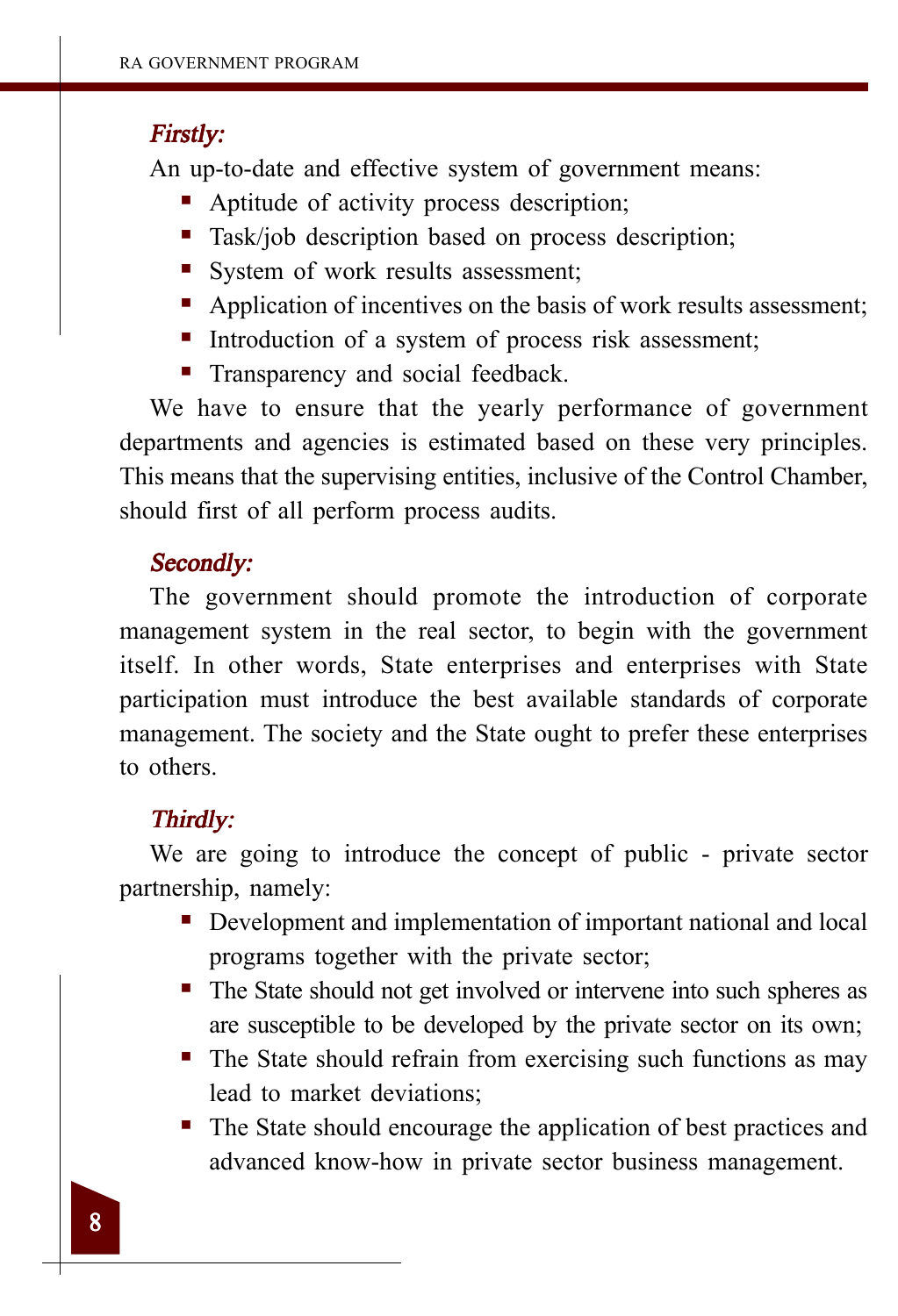In addition to the mentioned approaches, the fight against corruption and shadow economy implies overcoming psychological complexities. Tax-evasion and bribery must be deemed as abusive practices and condemned by the society. We must be intolerant of adverse phenomena, with the cleansing to be started from ourselves. We should rule out the pre-emption of family ties and friendship bonds and must condemn those of our friends, close relatives, party comrades who evade from paying taxes or put up with this adverse phenomenon. We must realize that this is the most serious evil challenging the State. We shall demand from law enforcement bodies to toughen the struggle against corruption and we shall expose the offences revealed to public criticism. In this respect, the activities of the Office of Prosecutor General, the police, tax and customs bodies should become more transparent. The transparency will help combine severity and fairness of punishment.

## 3. Education and science

The formation of a knowledge-based society is the basis of economic development in the world of the  $21<sup>st</sup>$  century where fresh ideas and innovation, as well as the aptitude of taking them into effect as promptly as possible are among key driving forces of the progress. From this point of view, the functions of the State may vary substantially. We should provide for the quickest possible circulation of knowledge of all the elements of social assets.

Low level of knowledge in the  $21<sup>st</sup>$  century implies low standard of life. The government shall be consistent with the implementation of reforms in the field of education and science.

We need to pass new laws, reorganize the system of research and education, create such structures as seem to be susceptible to bring together the scientific and intellectual potential of all Armenians.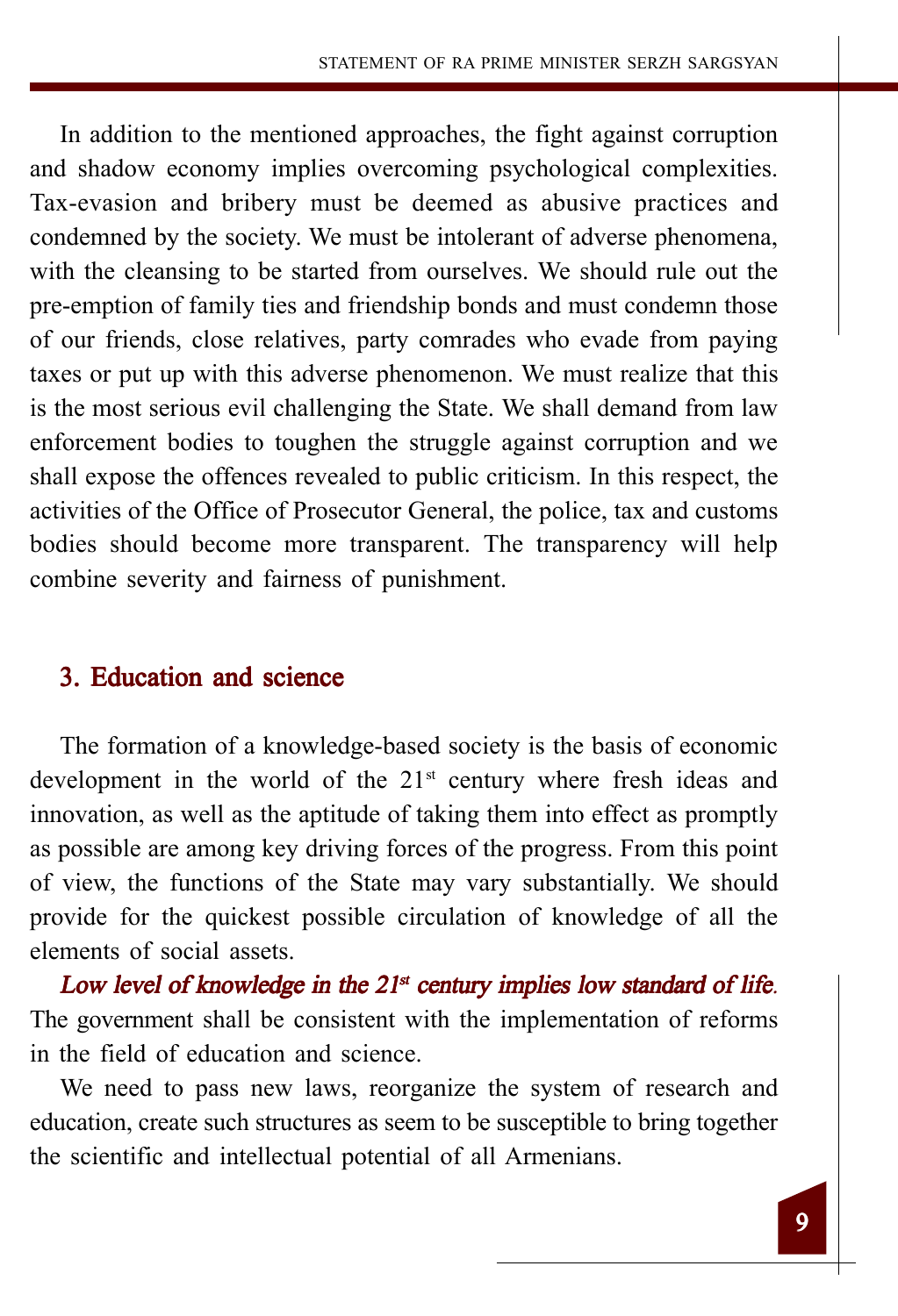Young people with higher academic achievement should be given the possibility of continuing their education in world-famous educational institutions.

At the same time, more stringent and higher university standards have to be applied in line with the worldwide experience.

Universities should become core centres of fundamental research: science and education must be closely tied up.

We need to invite renowned experts, including ones of Armenian origin, to teach in the educational institutions of Armenia.

Measures will be taken to set up infrastructures necessary for communication between fundamental research and the real sector of economy.

#### 4. Proportional development of regions

A key task for modern States is the proportional development of administrative units. Disproportionate territorial development has become a serious barrier on the way to social and economic development. Yerevan is overloaded with cultural, health care, industrial, financial, educational, as well as administrative and judicial functions to the detriment of itself and at the expense of other territories. Taking some functions away from Yerevan will be subject to Cabinet discussions.

Another important step of the Government shall feature changes in the system of territorial administration to enhance the level of self-management and responsibility of local self-government entities. Financial levelling mechanisms will be improved. We need to increase the budgets of local self-government entities. Public services should be provided in the provinces, first of all.

We must prevent the outflow of the population from remote and border regions. The primary cause behind the outflow of the population from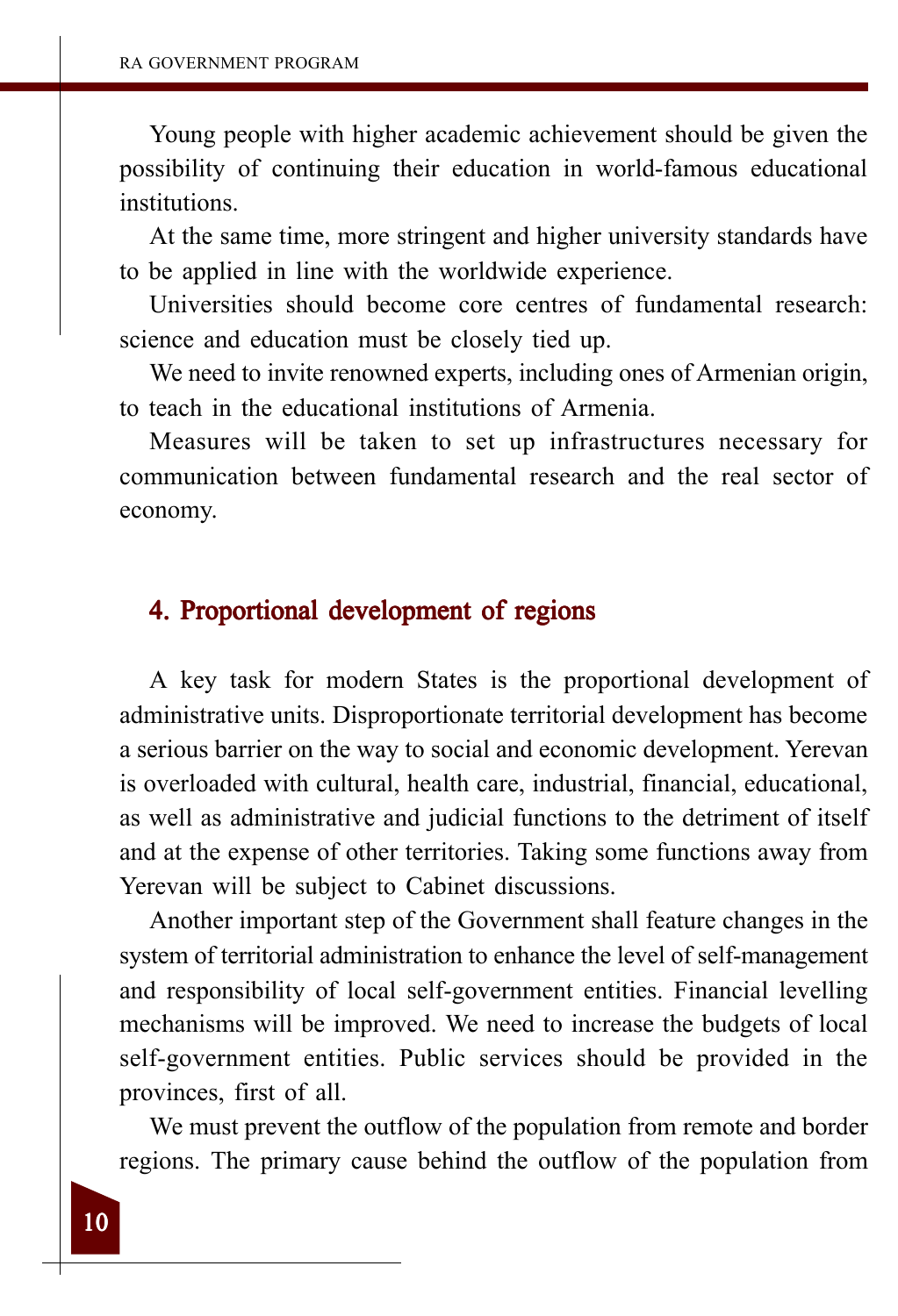these regions is the lack of jobs or narrow specialization, low social activity leading to social apathy. Well aware of the problem, the Government needs to apply a complex approach in addressing the question of Armenia's comprehensive territorial development. Under the strategy of public-private sector partnership, a national territorial development program will be designed. It would be best started in Shirak Marz of Armenia, from the town of Gyumri.

## 5. Social protection for the citizens of Armenia

In the social sector, I would single out 3 major problems:

- **Public health care**
- Social security and pensions system
- Culture

The above 4 priorities are supposed to create favourable conditions for employment. "Jobs must seek people and not vice versa. We must create an effective labour market, detect the problem of structural unemployment, as well as carry out programs on targeted training in order to bring people's skills and qualifications up to needs of the economy.

We must admit openly that the invalids, destitute children, large households, war veterans, dead freedom-fighters' families, refugees, who are facing multiple hardships today, appear to be unable to solve the problems on their own. We shall be expanding the scope of targeted social programs by involving the private sector which, in turn, will help improve the moral and psychological atmosphere in the country.

We are embarking upon public health care and pensions system reforms. The quality and accessibility of health care services, as I have already mentioned, should live up to the best standards available. We must detect such areas in health care services as are most wanted in the region and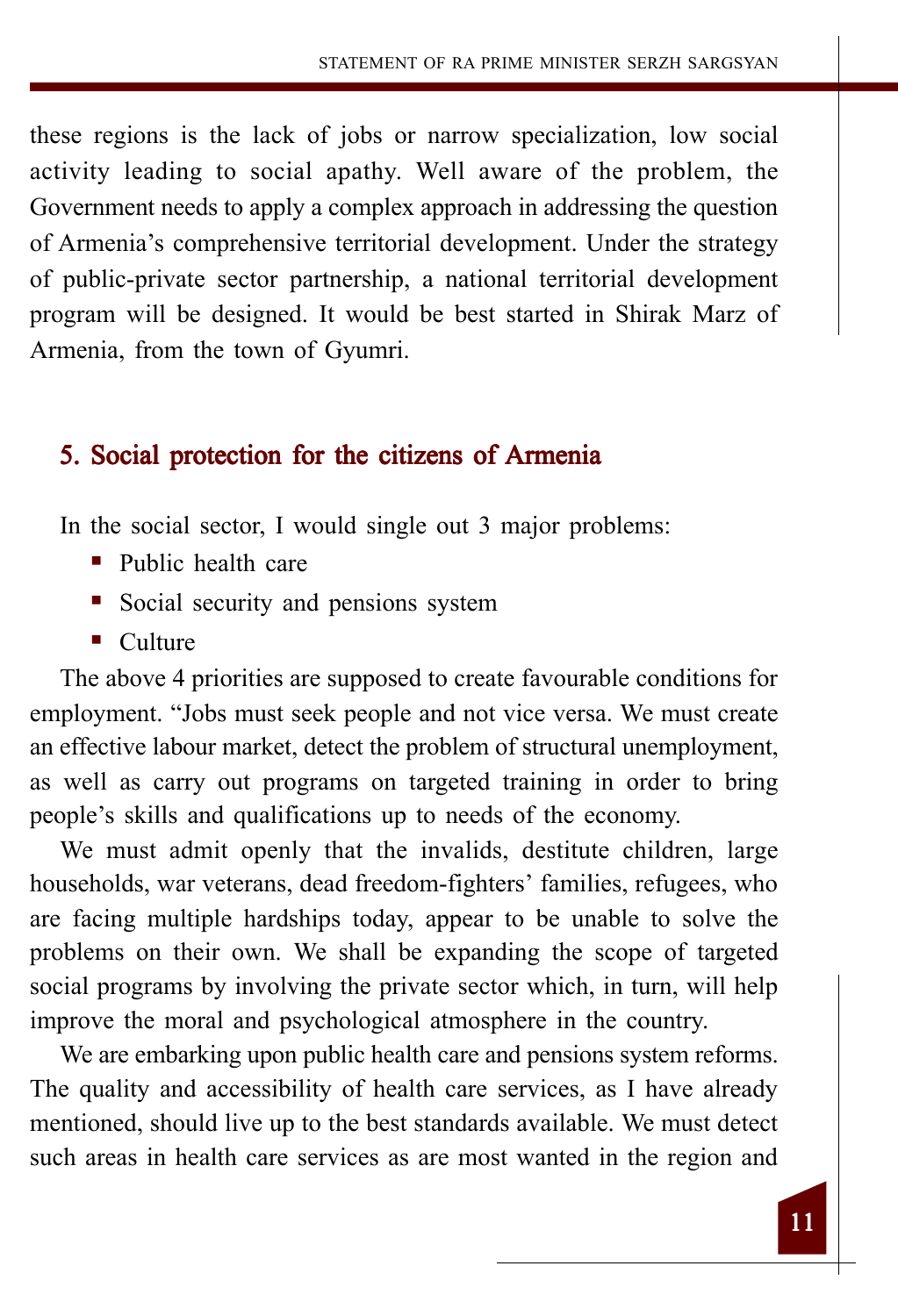take steps for making of Armenia a regional centre of health services. The modernization of our resorts and spas (Jermouk, Arzni, Dilijan, Aghveran) will go a long way towards the decision of this problem. At the same time, we must realize that not only do health care services imply provision of high-quality medical aid to patients, but they also imply the availability of an effective system of health maintenance and preventive care. By promoting physical education and sports, we will encourage people to leading a healthy way of life.

The government will consistently raise the level of pensions to make them exceed the threshold of poverty by 1.5 times. In addition, the Government will continue working towards the introduction of a multistage pensions system, inclusive of the funded pension scheme.

Our population has to learn saving up money. Young people should assume responsibility for comfortable old age by joining the funded pension scheme.

Culture is another component of social priorities. The increase in the population's cultural level with obligatory preservation of the foundations of our national culture, the overcoming of provincialism, the broader outlook of our citizens are important pre-conditions for the construction of the society of new type.

The Government must go through with its mission of ensuring free access to cultural assets for the whole population of Armenia.

I mean the preservation and restoration of cultural-historical monuments, the development of Armenia's library network, the accessibility of world's best libraries through information technologies, the activation of creative unions and collectives.

I have just stated some of the priority tasks of the Government for the five years ahead. This program is sufficiently ambitious and its realization will necessitate combined efforts on the part of all staff in government agencies. We have substantially updated the approaches to program implementation. Each new project will be made public for discussion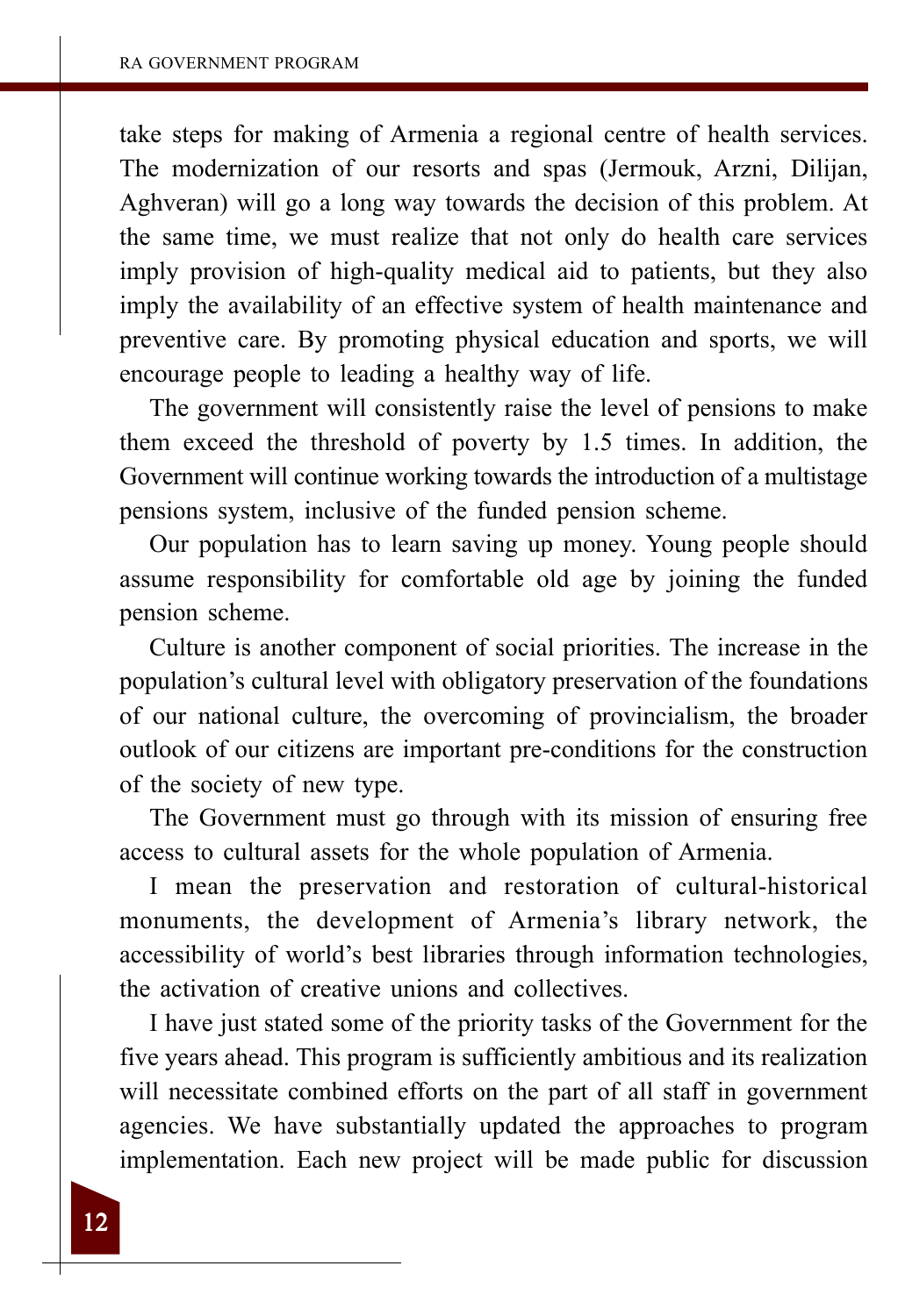among all interested sides and what matters most is that it will be carried out based on the principle of public-private sector partnership.

We are open to new constructive proposals, discussions and cooperation. In conclusion, I would like to state the following: basically, analysts estimate a government's activity by means of quantitative indicators, such as the growth of GDP, the per capita GDP, the average size of wages and pensions, the growth in the level of taxes etc. Indeed, these parameters are extremely important, but for me there is another indicator which defies all quantitative assessment, namely the people's belief in the future of our country. Therefore, our primary goal will be to rally our society around of the motto: For you, Armenia.

Thank you.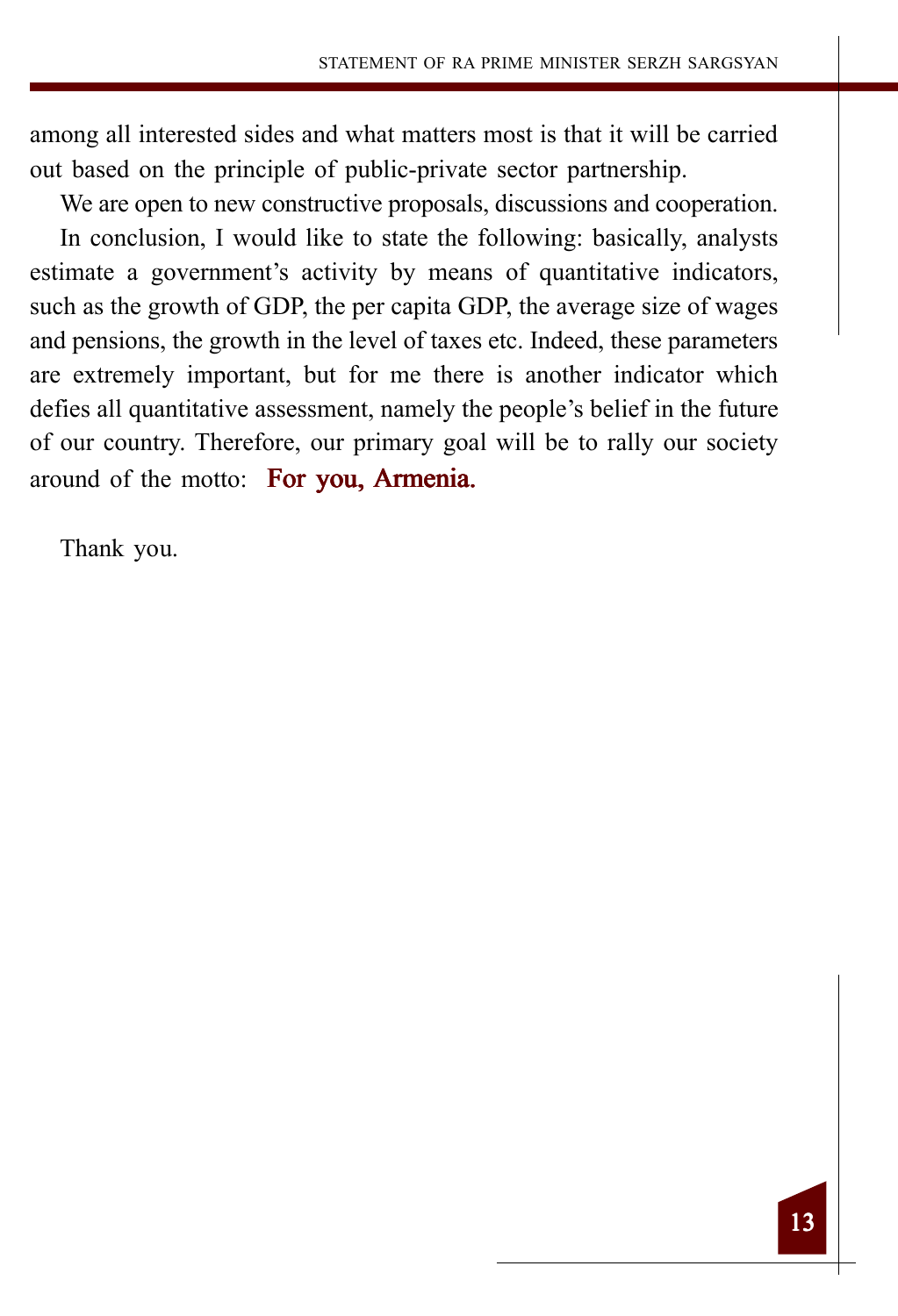

# REPUBLIC OF ARMENIA GOVERNMENT D E C R E E

June 21, 2007 N 695 - A

# ON REPUBLIC OF ARMENIA GOVERNMENT PROGRAM

In accordance with Article 74 of the Constitution of the Republic of Armenia, the Government of the Republic of Armenia has decided to:

Approve of the Government Program of the Republic of Armenia, as stated in the Annex below, and submit the Program to the National Assembly of the Republic of Armenia for consideration.

> REPUBLIC OF ARMENIA PRIME MINISTER S. SARGSYAN

June 25, 2007 Yerevan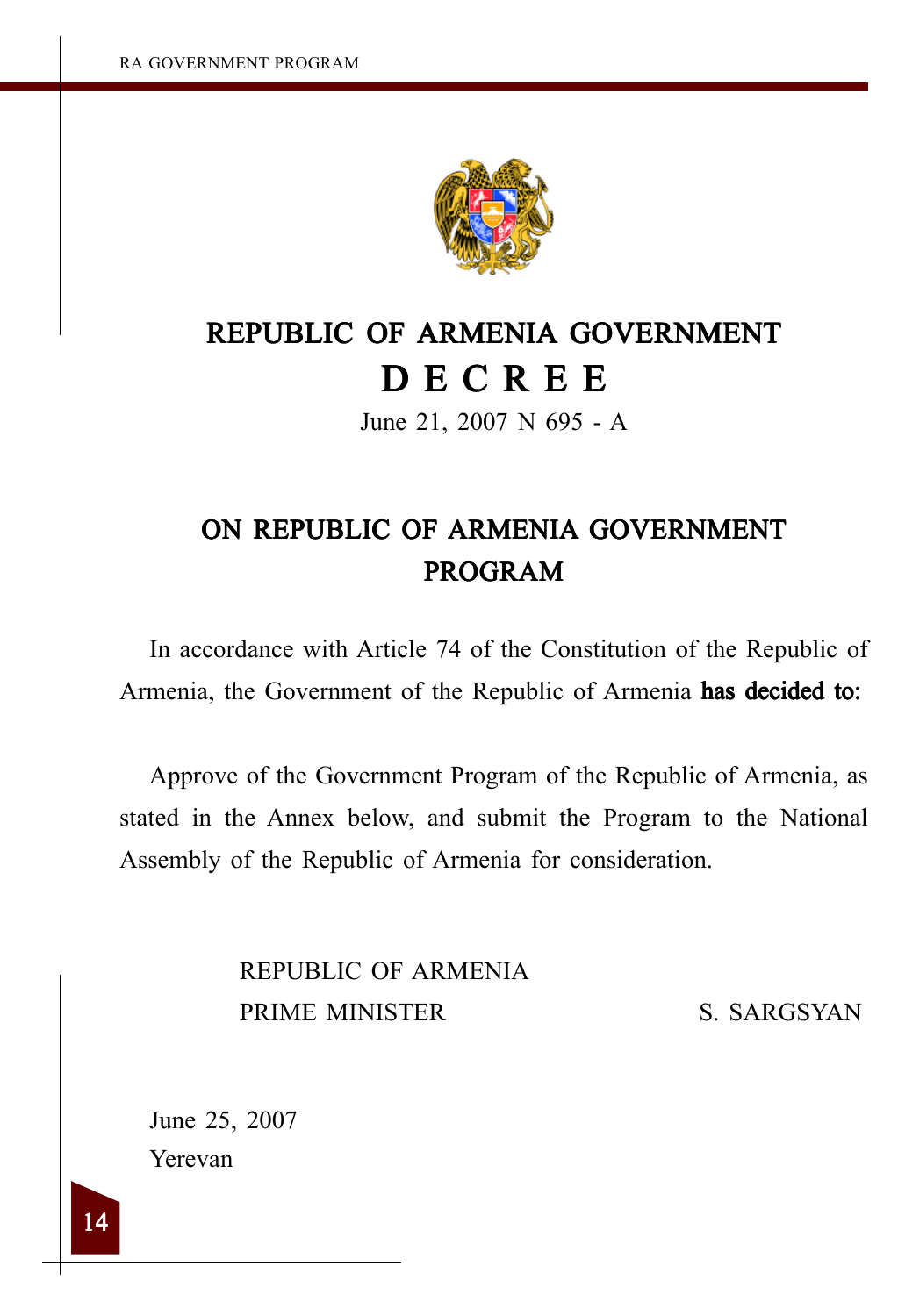## ANNEX

to RA Government Decree N 695-A of June 21, 2007

# REPUBLIC OF ARMENIA GOVERNMENT PROGRAM

YEREVAN June 21, 2007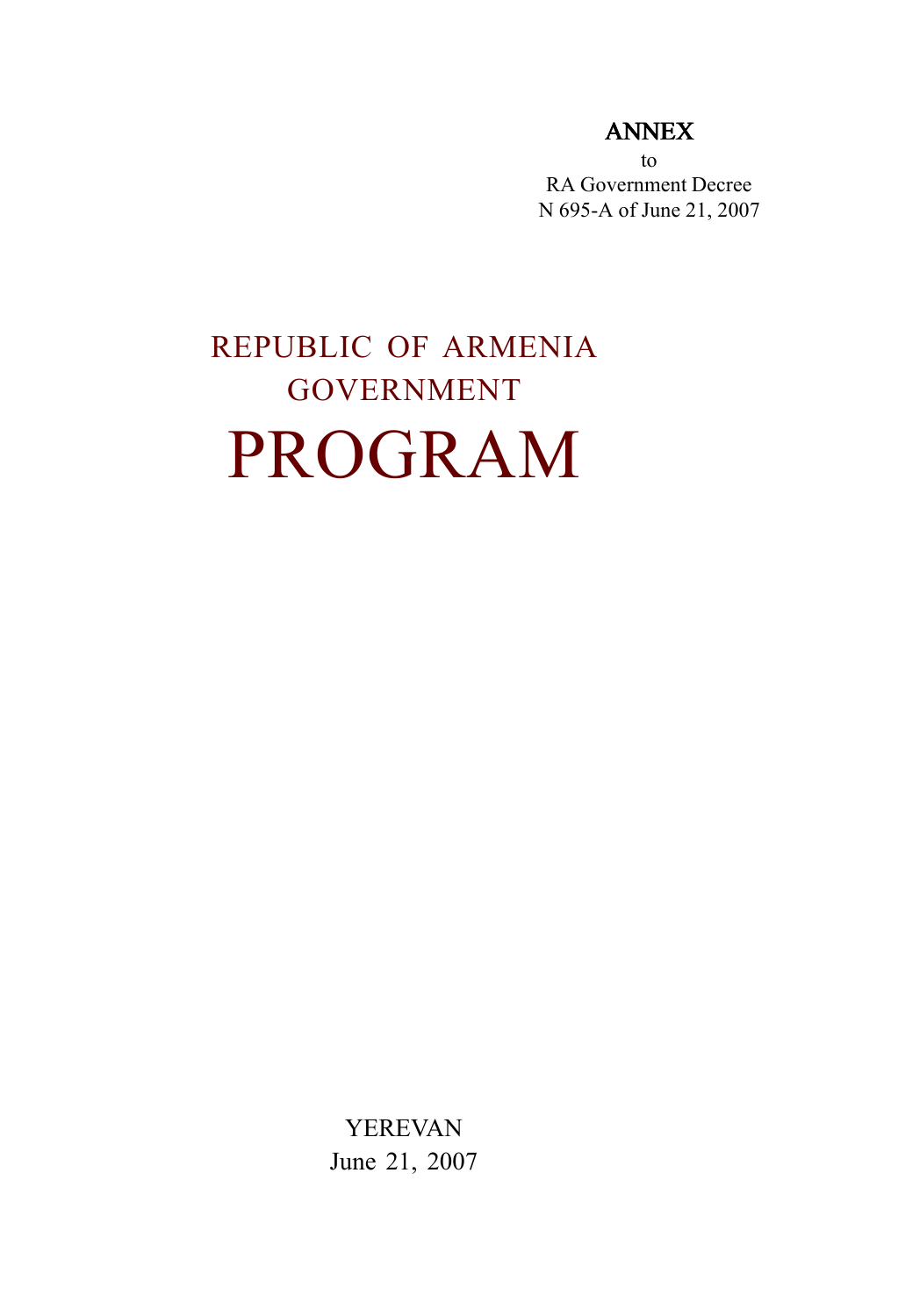## 1. PREFACE

The Government's Program has been developed taking into account the provisions of the Republic of Armenia National Security Strategy and Poverty Reduction Strategy Paper and incorporates the main provisions of the election programs of the Republic of Armenia President, the Republican Party of Armenia, the Prosperous Armenia Party, as well as some provisions of the election program of the ARF "Dashnaktsutyun."

Guided by the following 3 main missions of the State:

- Ensuring the internal and external security of the country;
- Creating preconditions necessary for the multilateral development of each member of society; and
- Meeting the basic minimum needs of the members of society that, in accordance with the procedure stipulated by law, are entitled to social security.

The Government's Program aims at the sustainable and secure development of the State, including the development of civil society anchored in democratic values, the formation of an atmosphere of trust between the public and the authorities, the establishment of social justice, and the provision of the unconditional rule of law, a free economy offering opportunities of equal competition, and national security.

The Government's Program will ensure the implementation of continuous reforms of political, economic, and governance systems, which have proven their efficiency in previous years.

The implementation of the Government's Program will rely on complete mutual understanding and close cooperation between the Republic of Armenia President, the Republic of Armenia National Assembly, and the Republic of Armenia Government, as well as an active dialogue with civil society.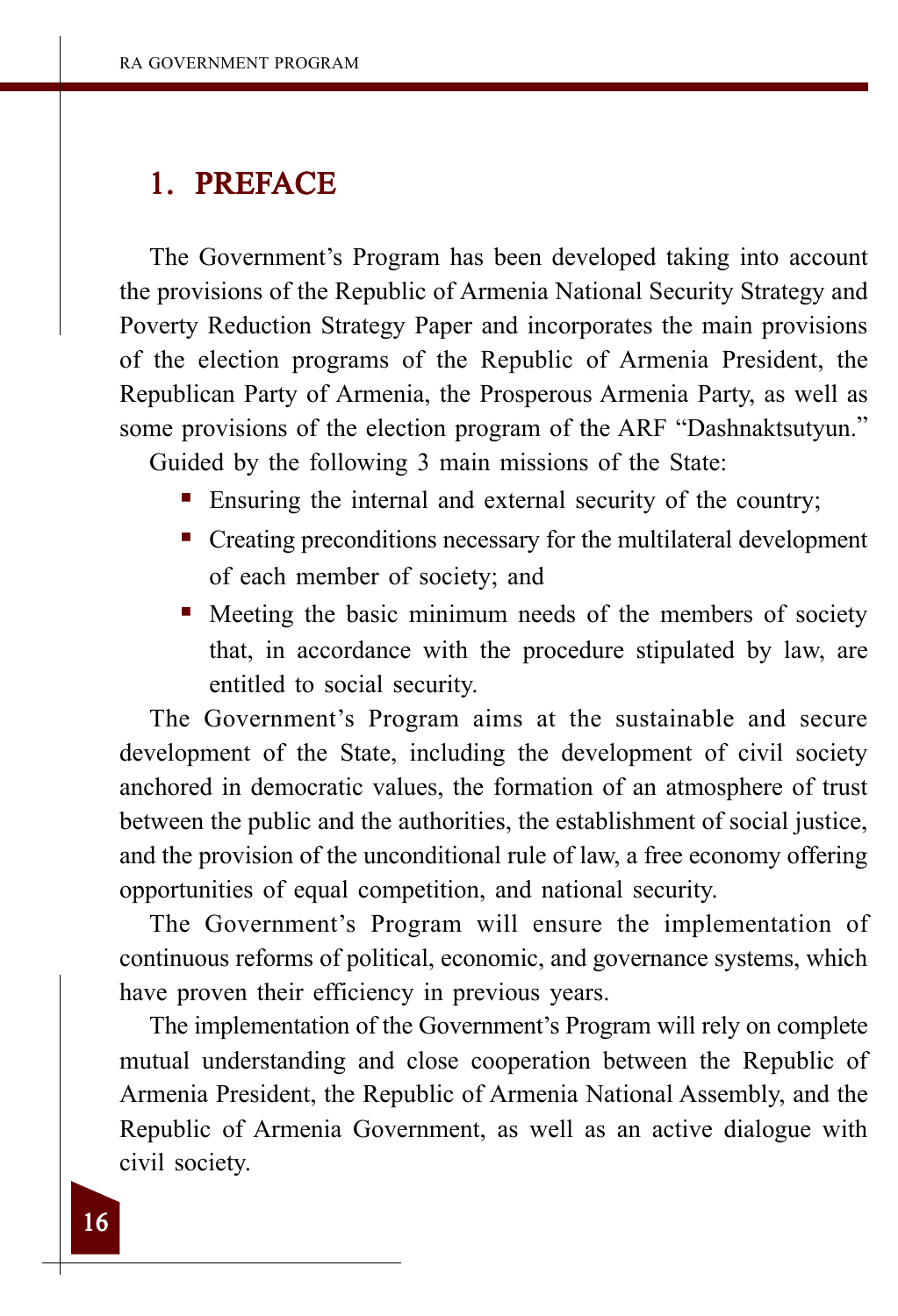# 2. MAIN PRIORITIES OF THE GOVERNMENT'S ACTIVITIES

The high rates of economic growth reported in previous years have laid a solid foundation for the future development of the country and a considerable improvement of the living standards. Sustaining the high rates of economic growth through a continuous improvement of quality remains the Government's main priority – as a primary safeguard of the future development of the country.

As a result of achieving economic growth and a targeted social policy, poverty has declined considerably, from 56.1% to about 29.8% (an about 1.9-fold decline from 1999 to 2005). Nevertheless, the current level of poverty and income distribution inequalities remain a major threat to the country's sustainable development and the formation of civil society. Although the Government's activities will be based on a strategy of further economic development, poverty reduction will remain a priority for the Government.

Considering that a liberal economy and free competition are necessary for the economy to continue growing, the Government considers that ensuring equal opportunities of competition and the equality of all citizens before the law, without any exceptions, are important priorities for the Government's activities and the implementation of this Program.

There is still a strong disparity of regional development in the country, and economic activities are mainly concentrated in the capital city. The Government's priorities include the consistent economic development of the regions and a considerable improvement in economic equalization policies.

The gap between the average pension and the average wage has resulted in a major difference between the living standards of the working population and pensioners (including the disabled). Social pensions and benefits remain low and do not guarantee a minimum level of prosperity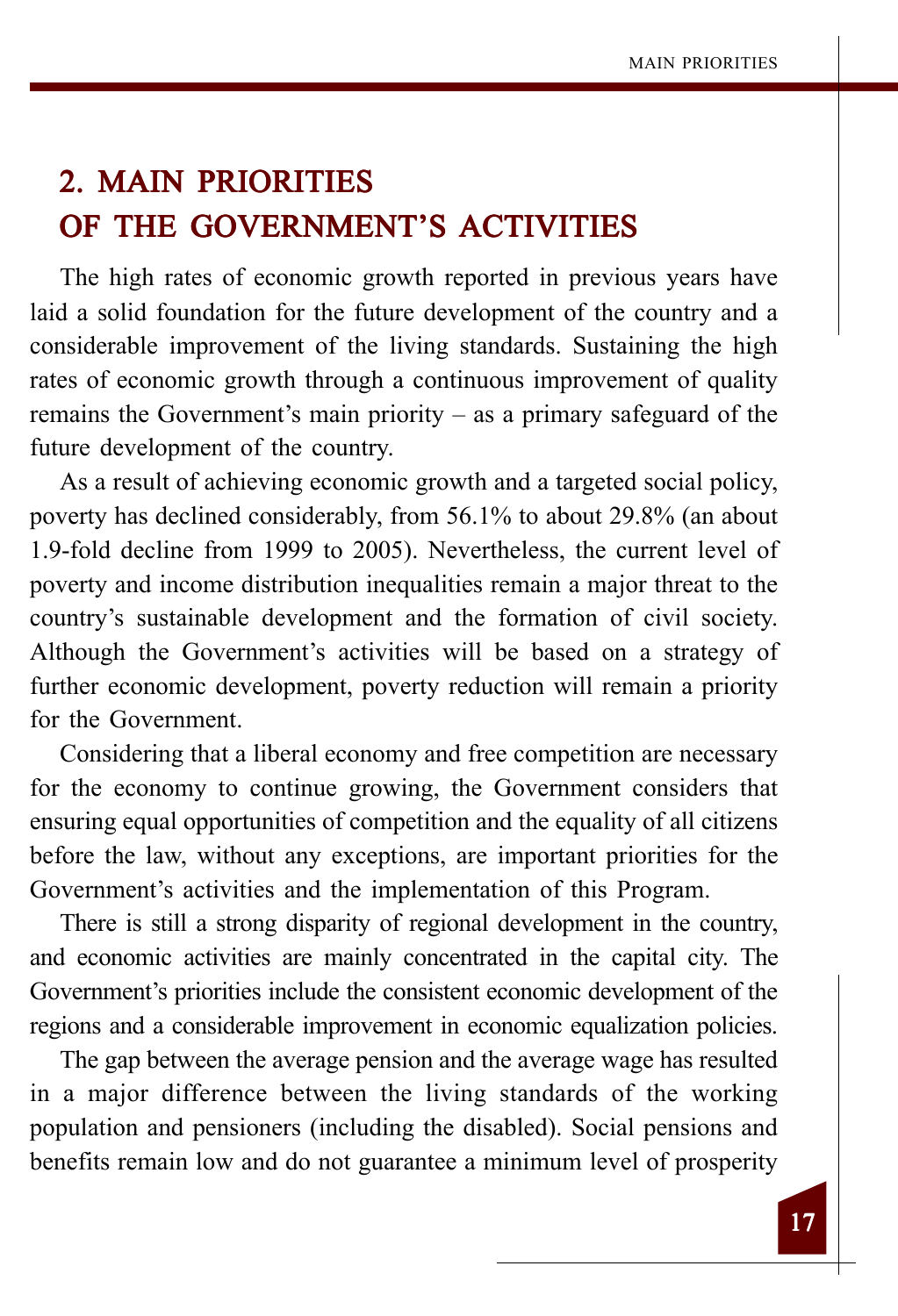to those who need the State to care for them. The system of family allowances, as an instrument for overcoming extreme poverty, needs to be revised in order to achieve the general poverty reduction goals and to facilitate the emergence of stable households. Considering the importance of targeted and effective social protection policies, the Government will continue to prioritize the consistent improvement of the living standards and the demographic situation, as well as the comprehensive solution of social problems.

The Government considers that active demographic policy should be a priority for its activities and an essential component of national security. Households should be the focus of the Government's demographic policy. This policy will be implemented through strategic documents that the Government intends to approve in 2008. This policy will aim at strengthening families, increasing the birth rate, protecting motherhood and childhood, reducing the mortality rate, increasing life expectancy, halting emigration, and encouraging immigration.

Considering that human potential development is the key to sustaining economic growth and developing civil society, the Government will continue to treat it as a priority, which will be promoted in order to address the following issues:

- Considerably improving the quality of education and access to education (including higher education) for the disadvantaged groups of the population;
- Ensuring an adequate quality of life and increasing the average life expectancy by means of considerably improving the quality of and universal access to health care and essential services (potable water, heating, and the like), as well as implementing an appropriate environmental policy; and
- Expanding the sectors in which contemporary information technology is applied by improving the quality of and access to such services.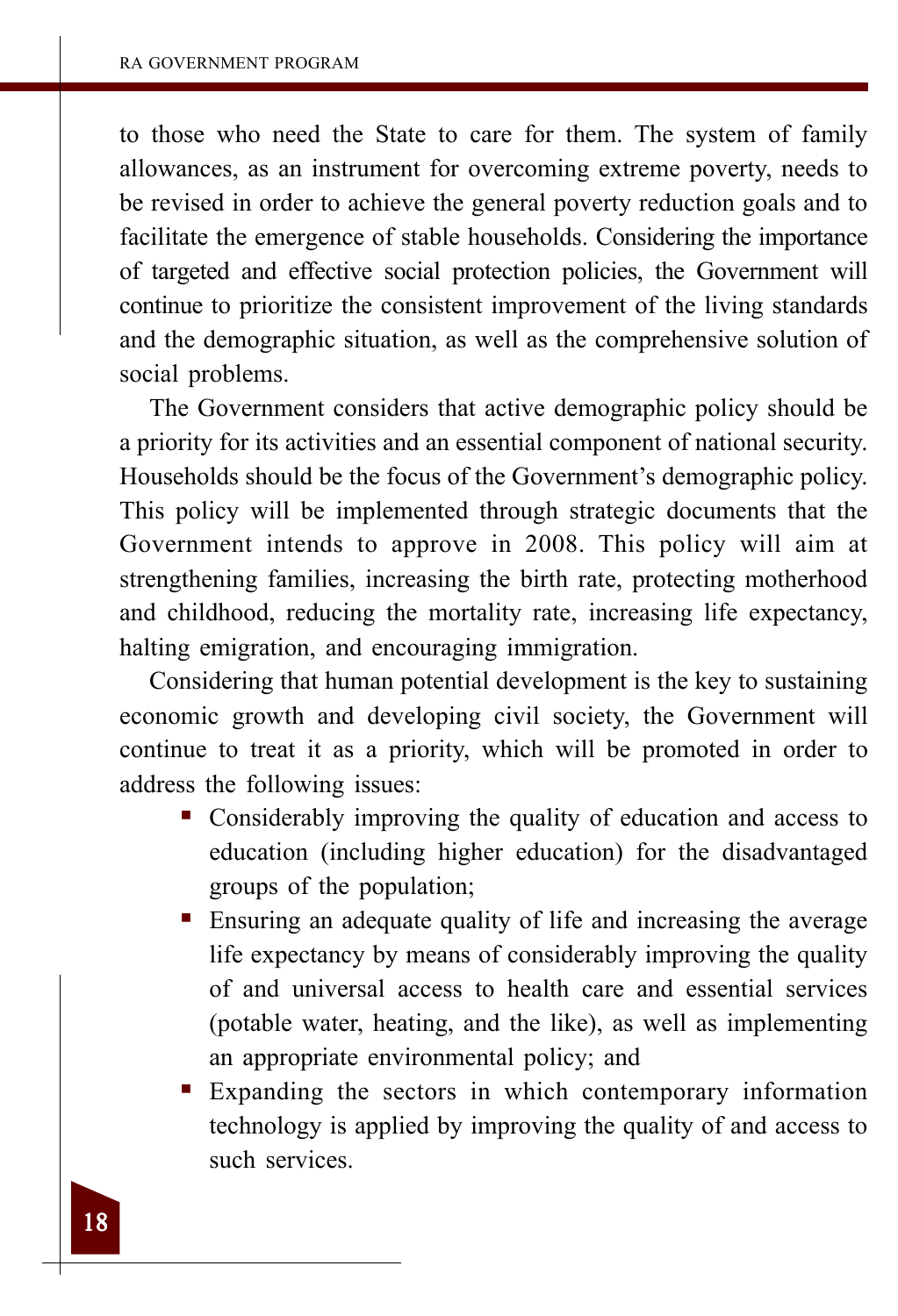Public sector reforms are of extraordinary importance to making Armenia a competitive democratic country anchored in the principles of a liberal economy in accordance with international standards. To fully develop this sector, which has continuously been a fundamental priority, the Government considers the following to be priorities for the upcoming five years:

- Ensuring high efficiency, accountability, and transparency of public administration institutions;
- Considerably improving accountability before the public and significantly deepening cooperation between the public and private sectors; and
- Continuing to clarify the State's regulatory functions in the economy on the basis of the legislative stability principle.

In public resource management, the priority will be to continue improving the efficiency and transparency of public assets management and public expenditures through a consolidated State treasury system, as well as augmenting State revenue collection without increasing the tax burden.

The Government considers the fight against corruption a problem that needs to be addressed as a matter of urgency. The existence of corruptionfriendly conditions threatens not only economic reform, but also public and political stability. The Government will make a structured effort to eliminate such conditions.

From the standpoint of developing the governance system, the modernization and development of the local self-government system on the basis of the Amended Constitution is of special importance. The formation and development of a fully-fledged local self-government system are important preconditions of overcoming regional disparities and achieving regional development.

The Government will continue to treat matters related to defense, public order, and national security as fundamental priorities, as per the National Security Strategy of the Republic of Armenia.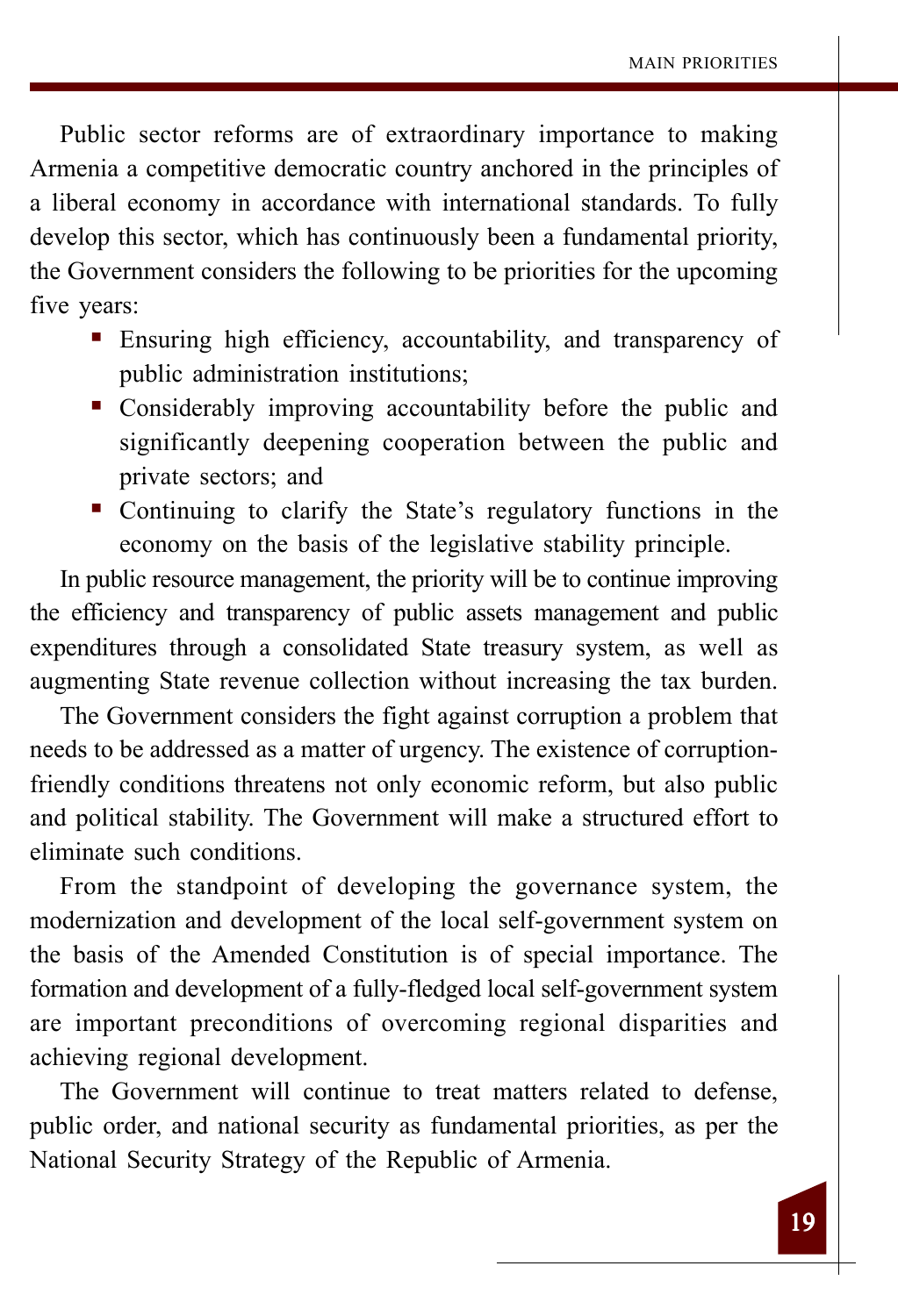# 3. MAIN RESULTS EXPECTED FROM THE GOVERNMENT'S ACTIVITIES

The Government expects the following main results from the implementation of this Program during 2007-2012:

- Annual real GDP growth of  $8-10\%$ ;
- At least a 10% annual increase in investments;
- A significant reduction of regional economic disparities;
- A 10% increase in non-agricultural employment;
- An increase in State revenue collection by 0.3-0.4 percentage points of GDP per annum;
- A significant reduction of poverty to achieve below 11.2% poverty and below 1.6% extreme poverty;
- Increasing pensions every year to achieve by 2012 an average pension that is 1.5-fold above the poverty line;
- Higher financing to the social security and insurance system, to reach 6.2% of GDP;
- Higher public expenditures on health, to reach 2.2% of GDP; and
- Higher public expenditures on education, to reach 3.5% of GDP.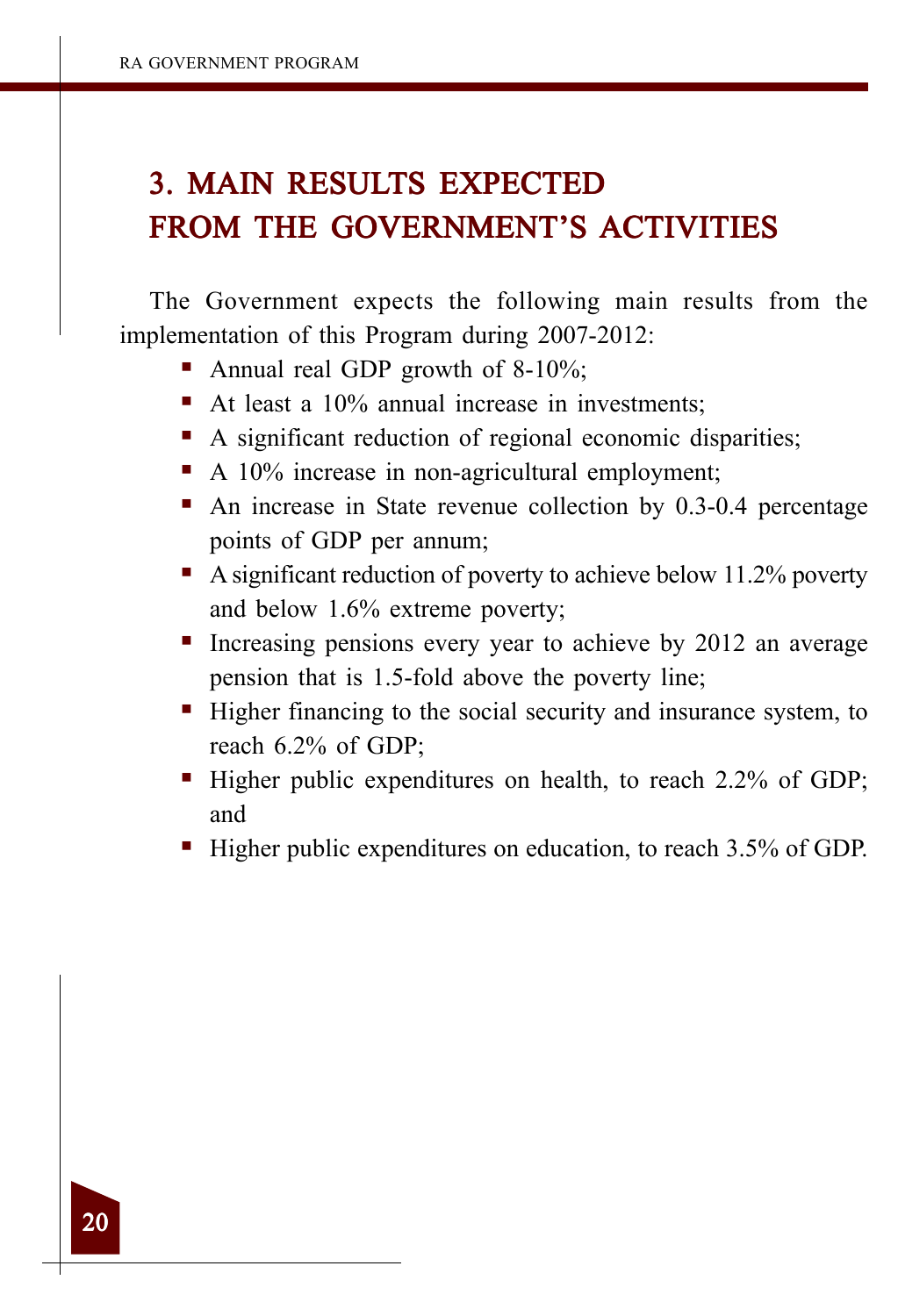# 4. MAIN AREAS OF THE GOVERNMENT'S **ACTIVITIES**

## 4.1. Significant Reduction of Poverty and Lowering Inequalities

During 1999-2005, strong economic growth and a targeted social policy have almost halved poverty from 56.1 to 29.8 percent. During this period, extreme poverty was reduced about 4.6-fold from 21 to 4.6 percent. Inequality was reduced considerably, too: the Gini coefficient of income concentration dropped from 0.597 to 0.359. Poverty reduction trends and progress are presented in the table below.

|                            | 1999 | 2005* | 2010 | 2012 |
|----------------------------|------|-------|------|------|
| Poverty (in $\%$ )         | 56.1 | 29.8  | 13.6 | 11.2 |
| Of which:                  |      |       |      |      |
| Yerevan City               | 58.4 | 23.9  | 8.2  | 6.4  |
| Other cities               | 65.5 | 37.8  | 18.5 | 15.1 |
| Rural settlements          | 48.2 | 28.3  | 14.2 | 12.0 |
| Extreme poverty (in $\%$ ) | 21.0 | 4.6   | 1.9  | 1.6  |
| Of which:                  |      |       |      |      |
| Yerevan City               | 24.8 | 3.6   | 1.0  | 0.8  |
| Other cities               | 27.4 | 7.2   | 2.8  | 2.3  |
| Rural settlements          | 14.1 | 3.2   | 1.9  | 1.7  |

#### TABLE. Poverty Reduction Targets

\* The 2005 actual numbers are presented considering that the 2006 Household Survey results have not been published yet.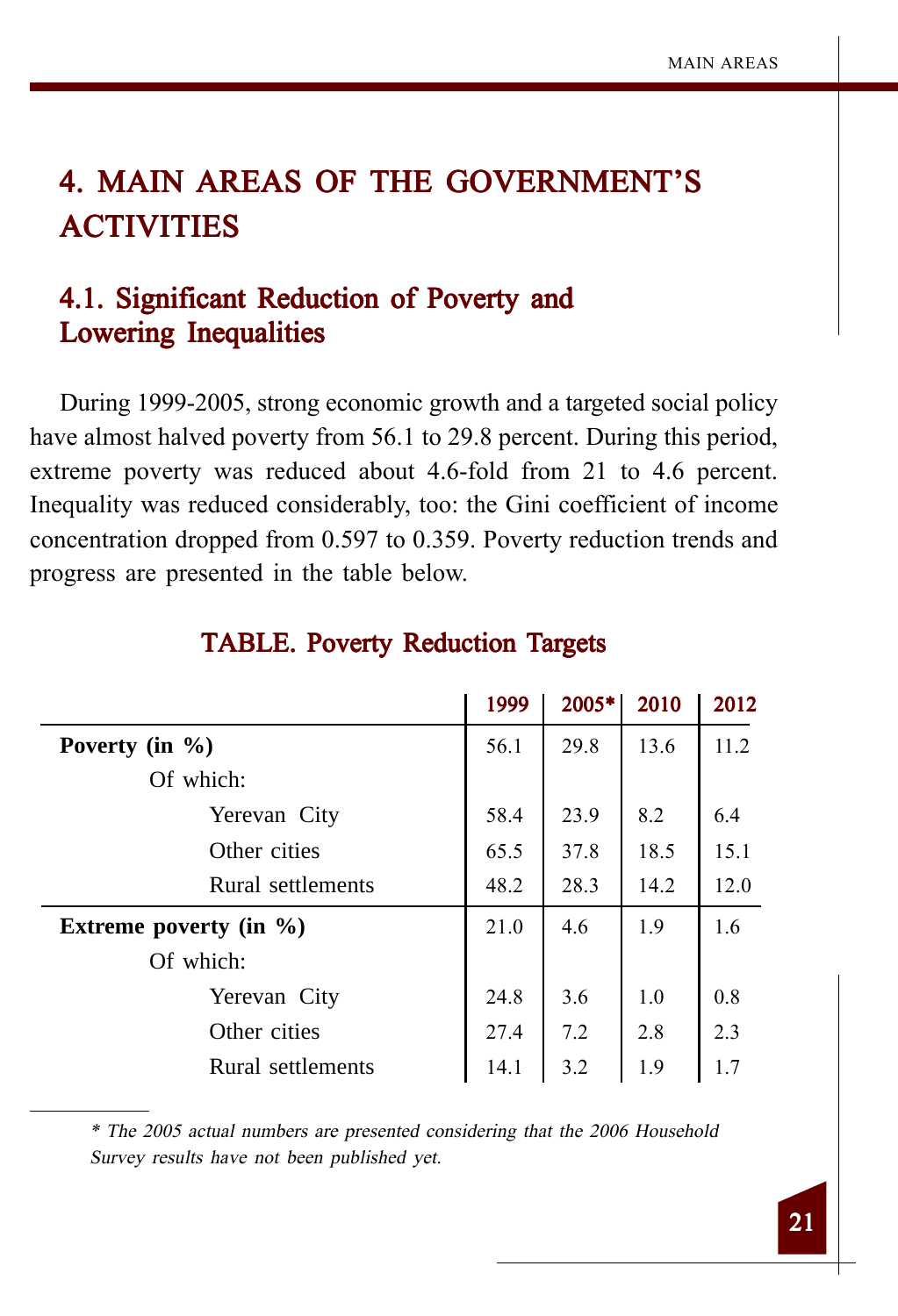Nonetheless, the Government considers 29.8 percent poverty to be high. Its significant reduction is considered a key objective of the Government's activities. In collaboration with all stakeholders, the Government will continue the PRSP revision and approve in 2007 the 2008-2015 Poverty Reduction Strategy Paper, which it considers an essential component of the nation's sustainable and secure development strategy.

# 4.2. Reforms of Governance System and Fight against Corruption

#### 4.2.1. Government Effectiveness

The successful implementation of the Government's Program will largely depend on further improvement of the effectiveness of the public administration system. To this end, the Government plans:

- To expand civil society participation in governance and raise awareness of the system, and to enhance the transparency of the public administration system;
- $\blacksquare$  To create the necessary physical, technical, and working conditions for ensuring the effectiveness of an independent chamber of control;
- To enhance the strategic governing potential of the State system by gradually delegating the day-to-day administration functions to local self-government bodies; and
- To define a code of conduct for employees of this system and liability for violations and creating unnecessary hurdles.

In order to improve the human resource potential of the public administration system, the Government intends to achieve a considerable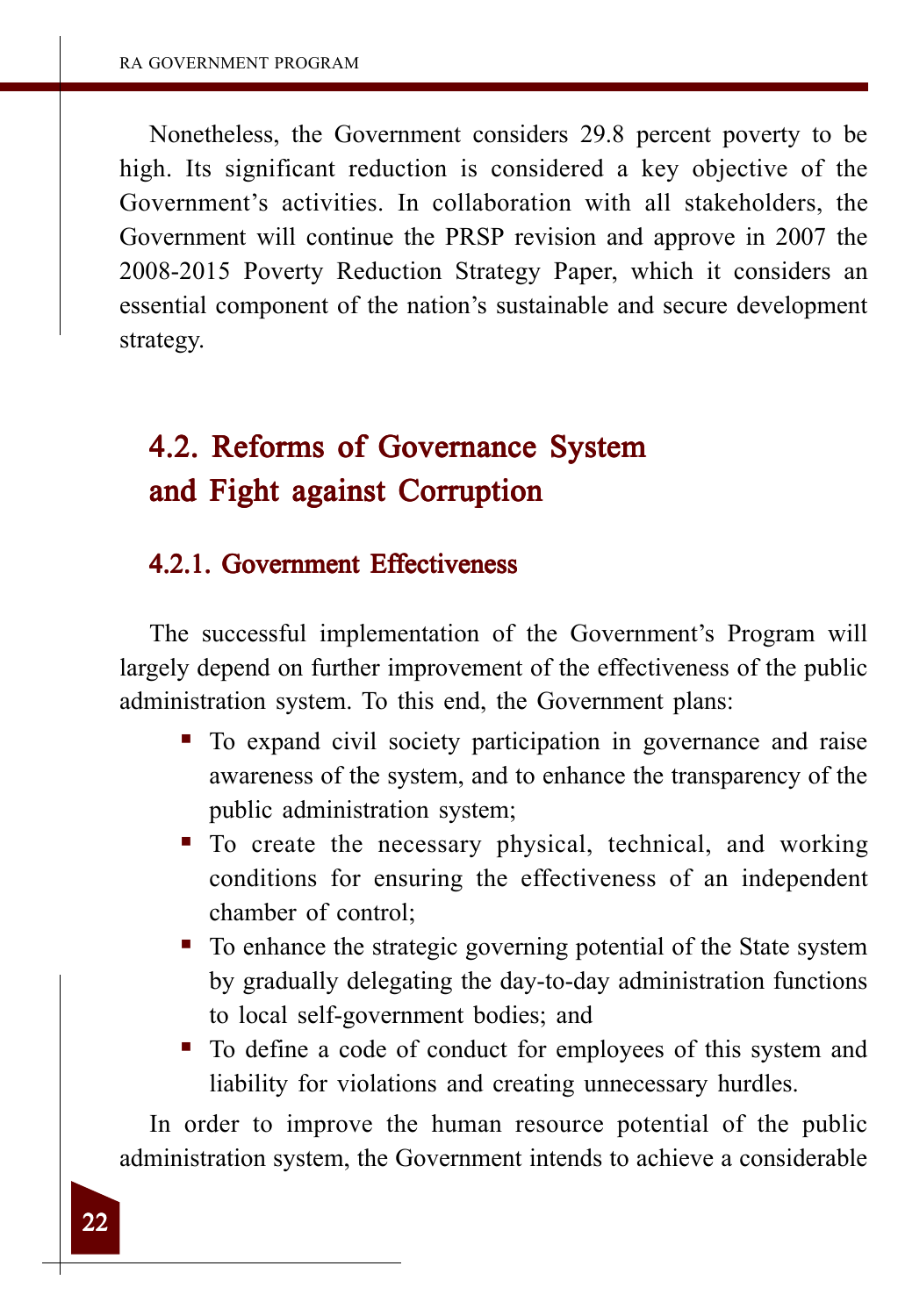improvement in the legitimate appeal of employment in the public sector by making the quality of employment and wages competitive with the private sector, albeit refraining from an increase in the number of public sector employees in the medium term.

The Government will continue activities to develop and introduce a unified system of technical, economic, and social information classification and encryption.

Public administration financing volumes will be increased by means of improving the qualification of public sector employees and introducing effective procedures for the preparation, adoption, and implementation of decisions. The Government will continue to introduce e-governance systems, with a priority focus on these sectors in which their application seems to be more efficient in terms of reducing the time costs of the population and businesses and enhancing the transparency and accountability of government.

In line with the international experience, the Government plans to continue disposing itself of such functions as are not typical of public administration.

In reforms of the public administration system, the Government attaches great importance to implementing a second phase of judicial reform on the basis of the Amended Constitution with the aim of:

- Developing and submitting to the National Assembly new criminal procedure, civil procedure, and administrative procedure codes;
- Creating new specialized courts stipulated by the Republic of Armenia Judicial Code and providing them with the necessary buildings, financing, and other physical and technical facilities;
- **Transferring the investigative functions from the prosecution** system to other public administration bodies; and
- Providing the newly-created investigation agencies with physical, technical, and financial resources.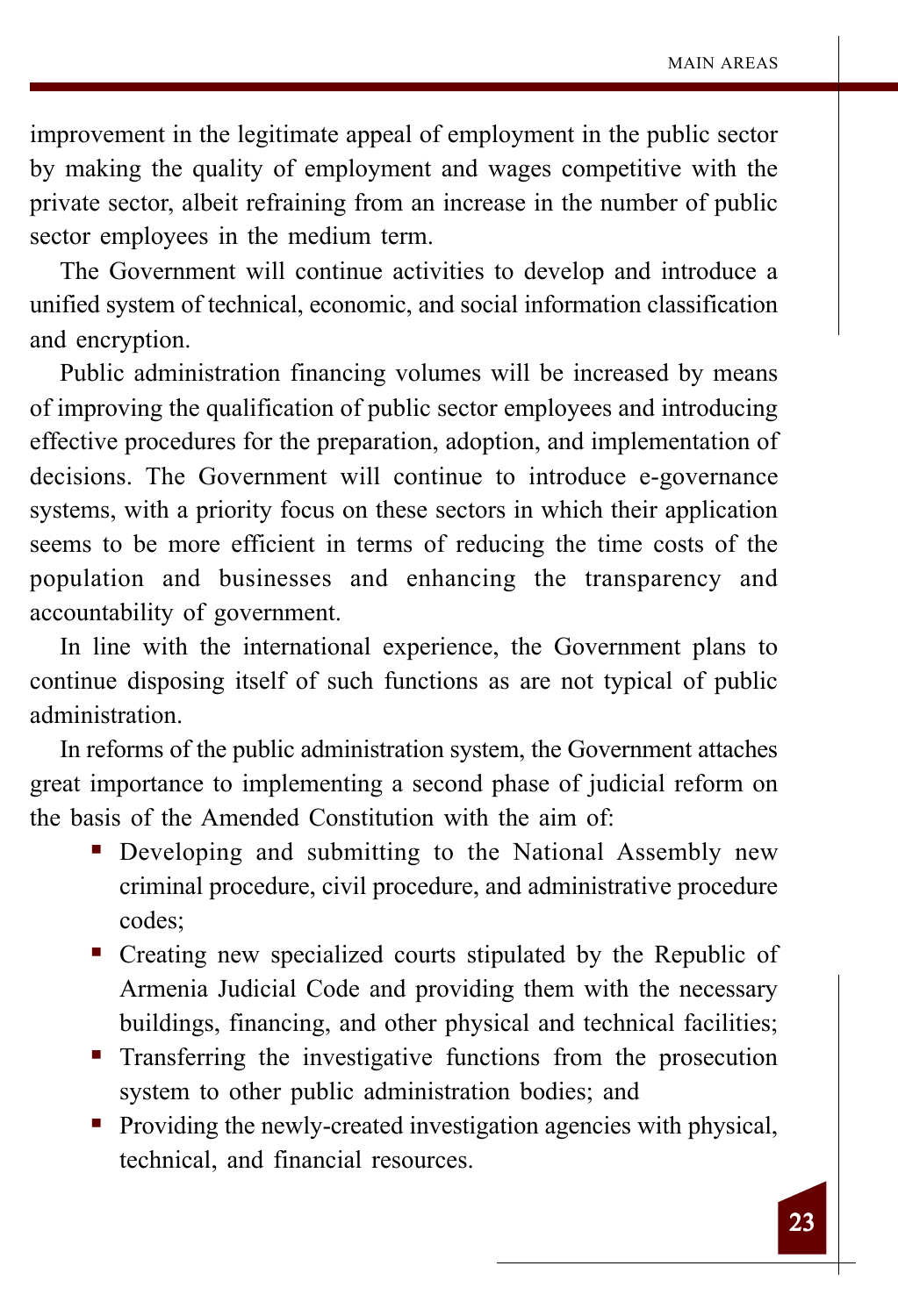Although the National Assembly elections of May 12, 2007 were considered by the international organizations to be the best since Armenia's re-gaining of independence and to comply broadly with the international standards, the Government considers that it is important to review the issues identified by the international observers and to take the necessary measures to further improve the electoral process.

The Government's priorities include the development of legislation regulating public services, as well as the development of the public service sectors and the development and implementation of a public servants' remuneration strategy that will reinforce a high-quality public service system.

The Government will take steps to develop a corporate governance culture in the public and private sectors, in accordance with the international best practice, including, in particular, measures to attract foreign investments by means of developing the capital markets.

## 4.2.2. Territorial Administration and Local Self-Government Local Self-Government

In this sector, the reforms stemming from the Amended Constitution will draw clear lines between the functions of territorial administration and local self-government bodies. Cooperation procedures and checks and balances will be developed and implemented in the relationship between the community council, which will have greater powers, and the community mayors, which will be better protected.

From the standpoint of the Amended Constitution, clarifying and defining special schemes of territorial administration and local selfgovernment in the City of Yerevan will be essential.

The efficiency of the system of state budget financial support to community budgets will be enhanced. Financial equalization mechanisms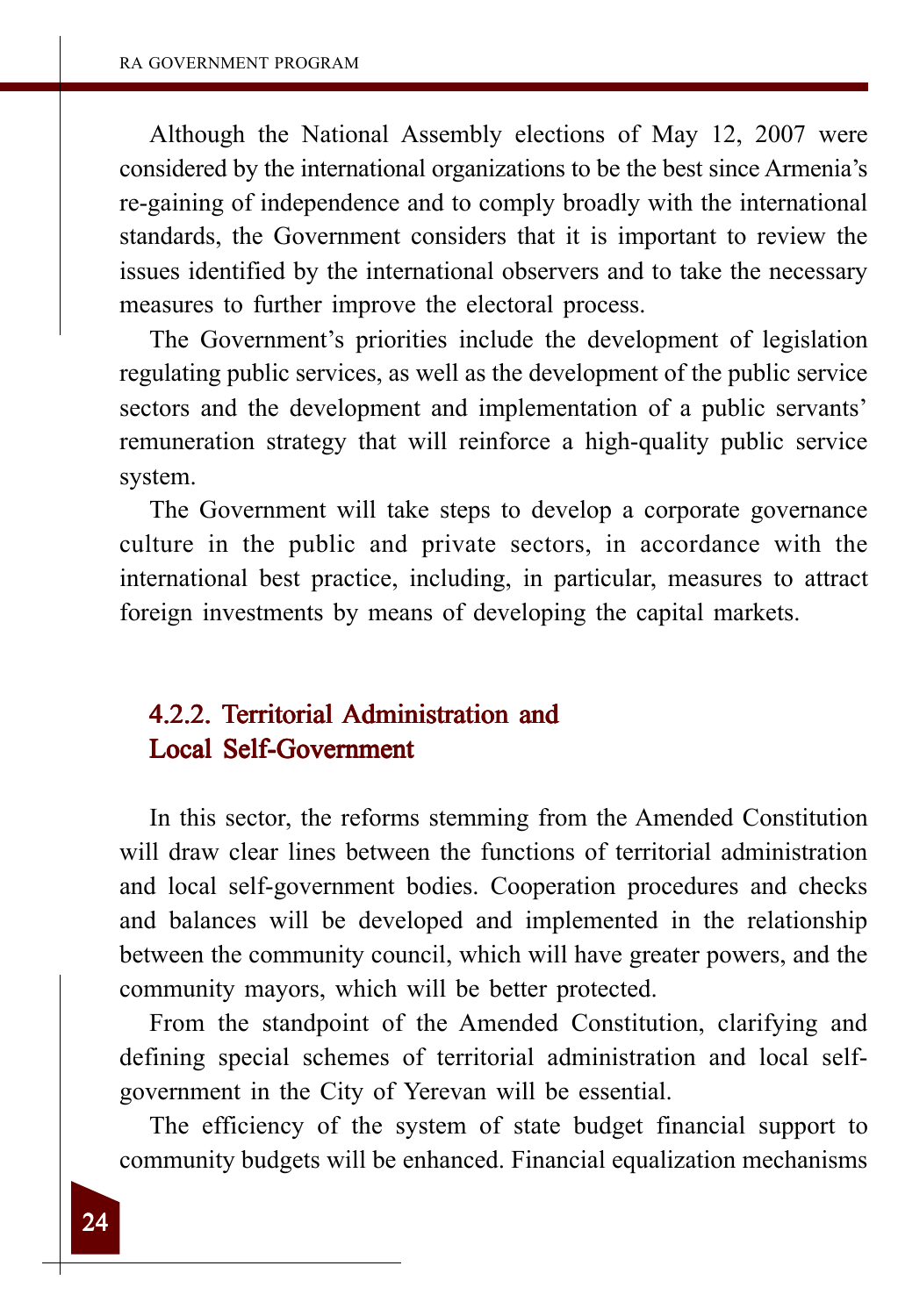will be improved by differentiating the types of support provided to communities. Measures will be taken to ensure a continuous increase of local self-government bodies' budget revenues. Activities will be carried out to minimize regional disparities and to improve access to the appropriate services, including the following:

- Improving the functions and capabilities of territorial administration bodies, introducing modern technologies for governance, and enhancing transparency;
- Raising the efficiency of the local self-government system and improving the quality of services provided by local selfgovernment bodies, as well as governance skills and abilities in the local self-government sector; and
- Creating a unified database for communities.

Activities will continue to facilitate the creation of inter-community unions, and practical measures will be implemented towards community consolidation.

The Government plans to carry out activities to improve community infrastructure (roads and water supply).

## 4.2.3. Fight against Corruption

The fight against corruption is a key component of the policies implemented by the Government.

To combat corruption effectively and to build public confidence, it will be necessary to develop a fully-fledged multi-partisan system that supports true political competition.

The Government will continue to build upon the achievements of the 2003-2007 Anti-Corruption Strategy and to implement the stated principles of preventing corruption, improving the legal framework, institutional capacity building, accession to international organizations involved in the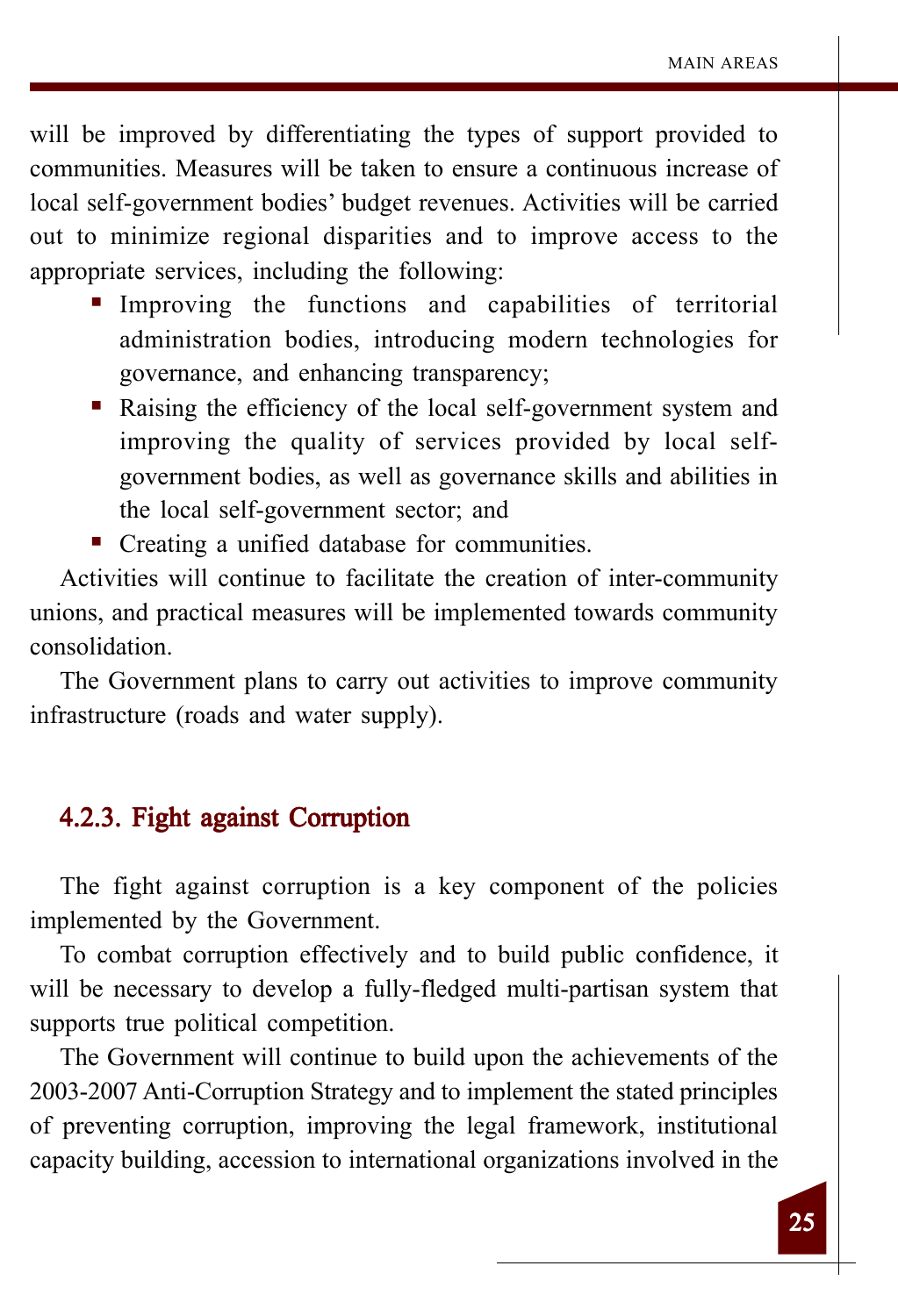fight against corruption, and honoring the commitments made under international treaties.

The Government will pay special attention to the media coverage of corruption cases revealed by law-enforcement agencies.

In the fight against corruption, the Government's main objective will be to develop a new anti-corruption strategy aimed at:

- Protecting human rights and freedoms;
- Raising the efficiency of central and local government bodies;
- Raising public awareness of the fight against corruption;
- Engaging civil society and making it more active in the fight against corruption;
- **Improving the public administration system;**
- Raising the efficiency of the public's participation in governance;
- Ensuring respect for the principle of everyone's equality before law; and
- Building a level playing field for competition between businesses and reducing the shadow economy.

In the new Action Plan designed to support the implementation of the anti-corruption strategy, the Government will focus on honoring the obligations undertaken by Armenia upon accession to GRECO and the OECD's Anti-Corruption Network of Countries with Transition Economies, including the adoption of legal acts necessary to honor such obligations.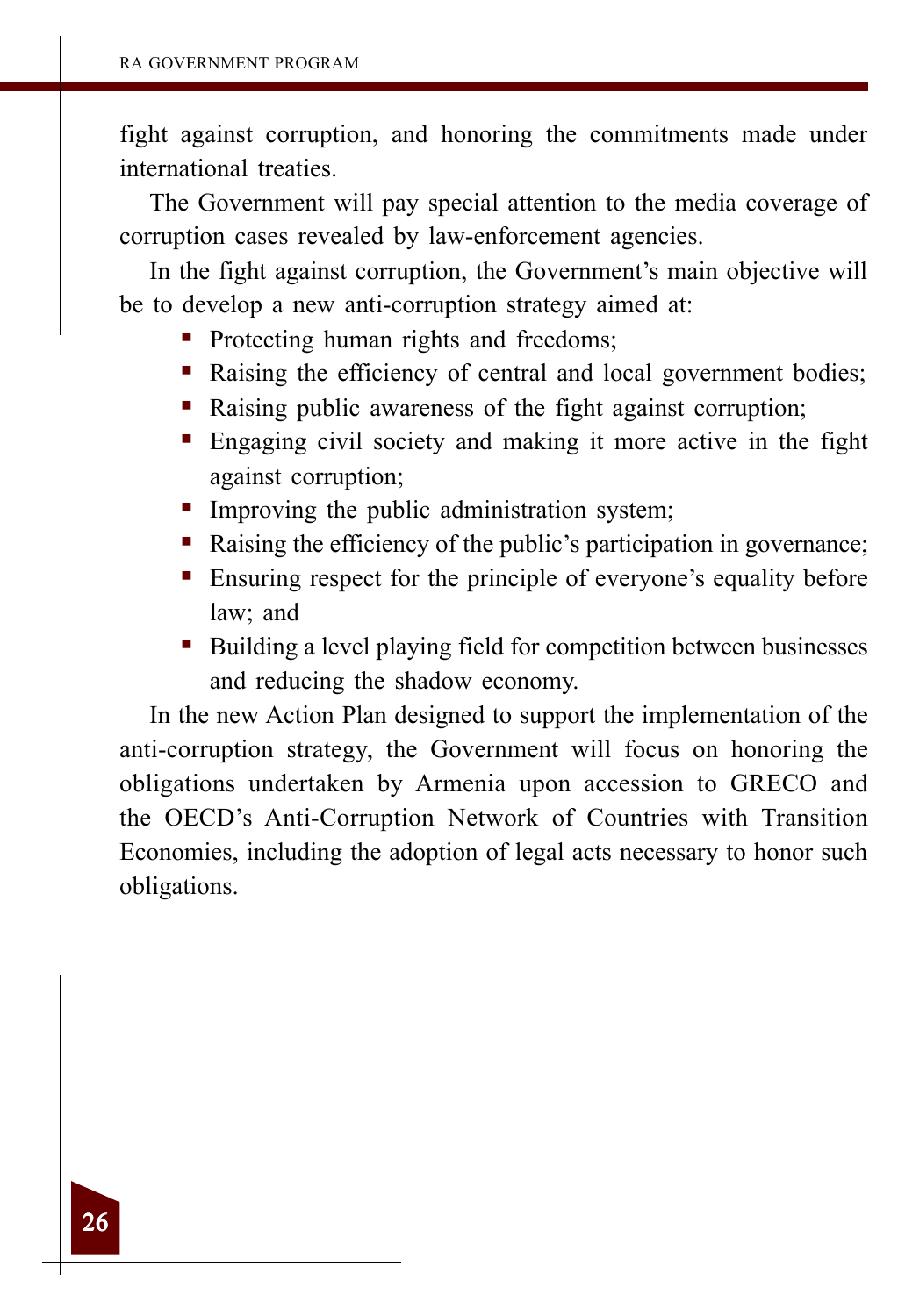## 4.3. Economy

#### 4.3.1. Economic Development

#### Sustaining the High Pace of Growth

During 2001-2006, Armenia's growth (13 percent on average) was among the highest in the world, which enabled to double per capital GDP in the same period.

The Government's policies during 2007-2012 will aim at sustaining the high pace of economic growth. During this period, 8-10% real growth of GDP per annum is planned. This growth will enable Armenia to move to the group of middle income countries by yearend 2009.

Maintaining macroeconomic stability is considered important from the standpoint of sustaining growth. To this end, the Government will keep up its recent years' fiscal policy, which is conducive to macroeconomic stability and strong growth. The Government considers the implementation by the Central Bank of a reliable and predictable monetary policy an important precondition of the success in economic development.

The Government considers increased country competitiveness a safeguard of sustainable economic development. To this end, among other things, the Government's economic policy during 2007-2012 will focus on enhancing production capacity and promoting exports through the use of modern technology.

To this end, the Government attaches importance to:

- Shaping an international image of Armenia as a favorable and safe environment for investments, business, and tourism;
- Continuously improving the business climate and proactive attraction of investments;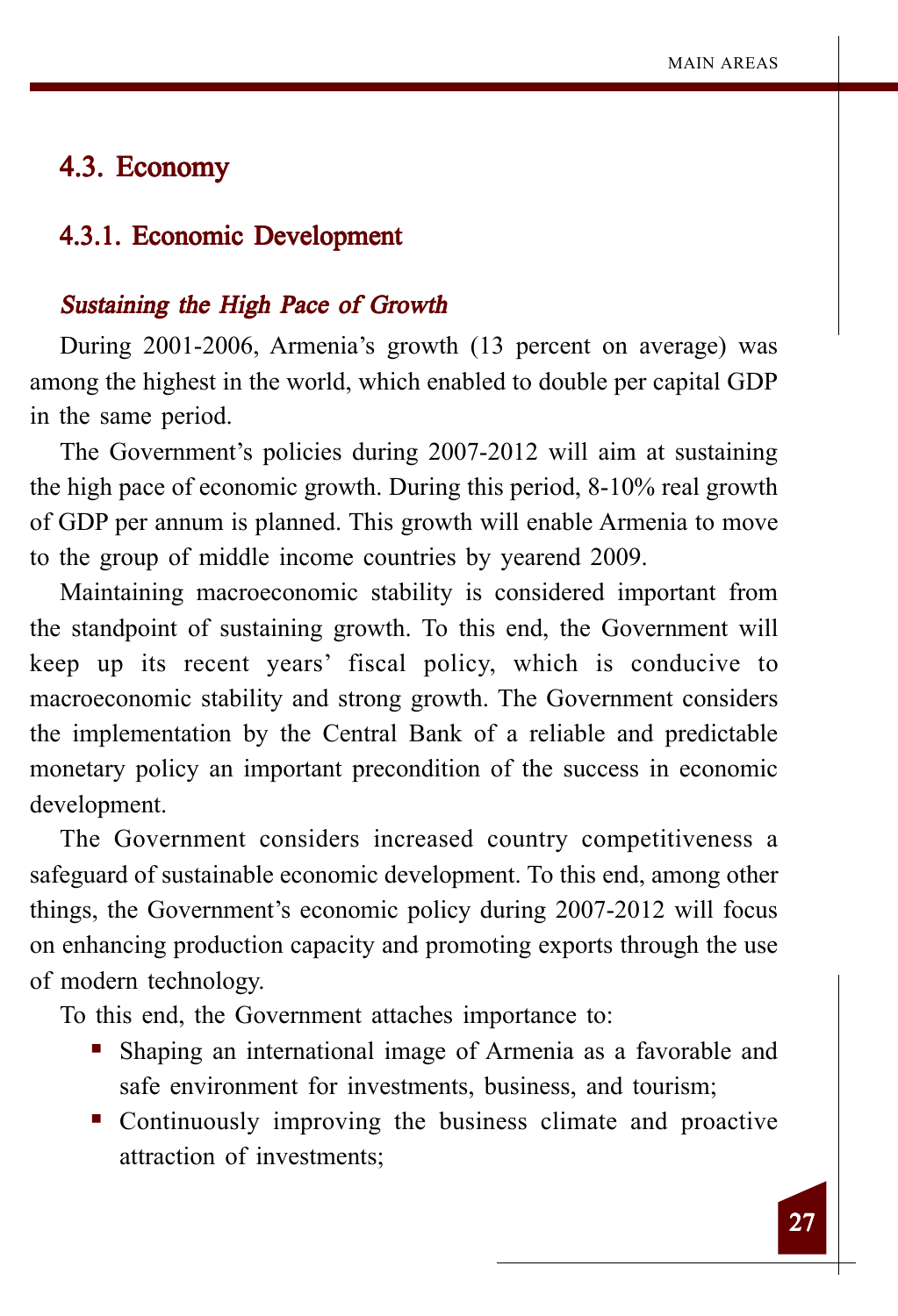- Encouraging free competition, the implementation of new technologies, and increased work productivity;
- Significantly increasing the level of financial intermediation;
- Promoting exports of goods and services and diversifying the geography and structure of exports; and
- Finalizing the formation of an innovation system and information society.

#### Employment, Labor Productivity, and Income

The Government's policy in this area will aim at implementing active employment policies, forming an efficient and stable labor market, reducing unemployment, providing employment and a healthy, safe, and dignifying workplace, and ensuring adequate pay for work.

Recent years' economic developments have been accompanied with stabilization of agricultural employment and a reduction of non-agricultural employment. Starting from 2005, non-agricultural employment has grown, and opportunities are visible for increasing employment.

To this end, the Government's economic policy will focus mainly on encouraging investments and further improving the business and investment climate, as well as streamlining business procedures. As a result, it is expected that non-agricultural employment will grow by about 105,000 jobs or an average of about 2.4% per annum; the majority of new jobs will be created outside of Yerevan.

The Government plans that about 30% of the next five years' economic growth will be fueled by employment growth, while the rest—by higher labor productivity. As a result, labor productivity is expected to grow by an average of about 7% per annum.

Smoothing Disparities in Regional Development

Presently, economic activities are predominantly concentrated in Yerevan, which has accounted for about half of the total industrial output and over 80% of the construction volume, trade turnover, and transport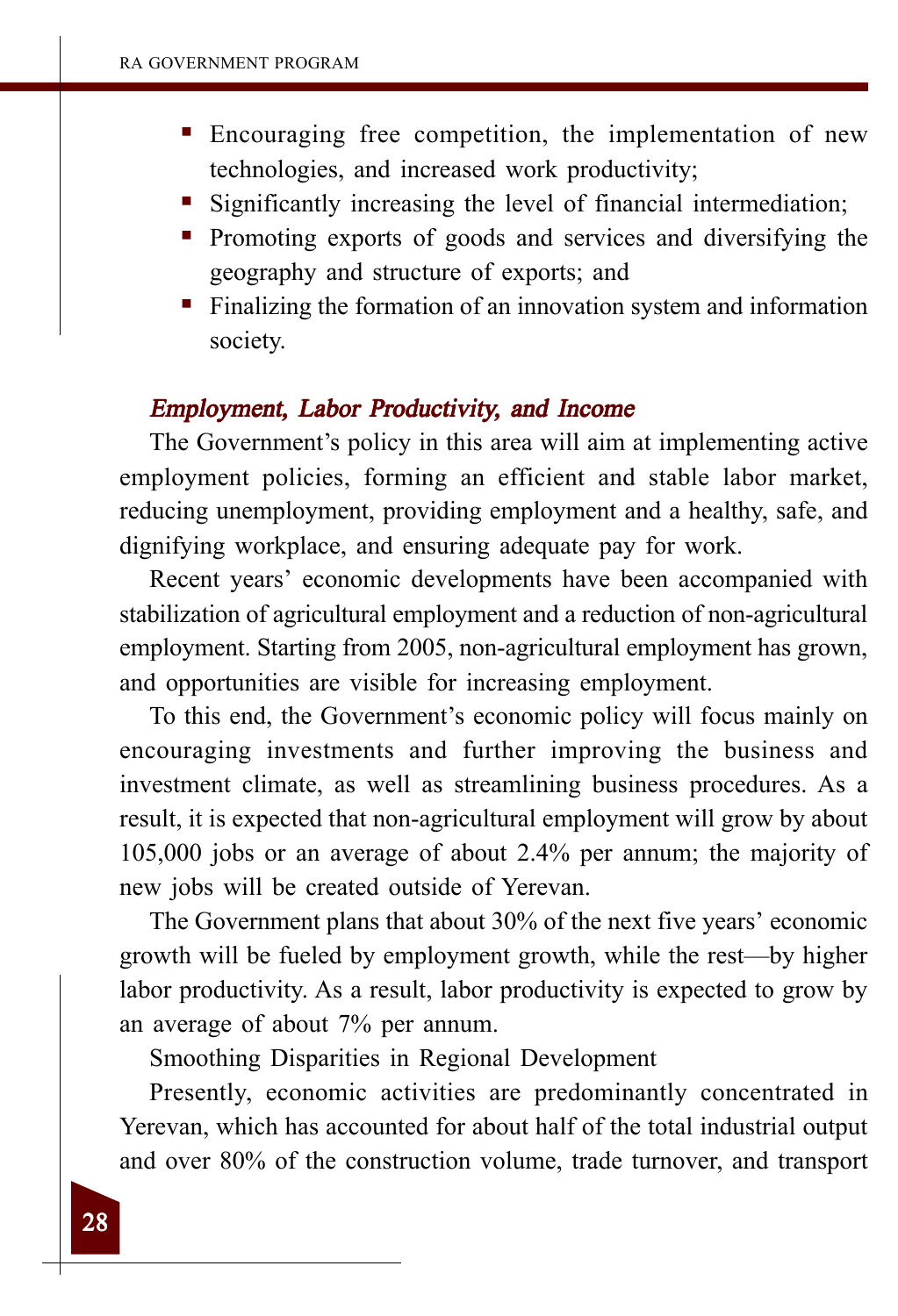and communication services. On the other hand, this increasing concentration in Yerevan of the most rapidly growing sectors and investments therein, especially private investments, has led to a large disconnect of economic activity between the capital city and other urban and rural settlements. The Government realizes that, without an active regional policy on the part of the State, it will be impossible to achieve an even distribution of economic activity. To this end, the Government plans to carry out measures to boost the development of other Armenian cities and to promote investment activity, including measures involving the creation of national projects, capacity building of local self-government bodies by means of creating inter-community unions, and encouraging the public-private partnership. The Government intends to start the coordinated application and piloting of these instruments from the City of Gyumri and later disseminate the experience to other cities of Armenia.

The Government intends to improve access to finance, commodities, and services in the regions, as well as further improve the locally-adapted provision of public services.

## 4.3.2. Business and Investment Climate

The Government's policy of attaining high growth will hinge upon a qualitative improvement of the business environment. In recent years, the business environment in Armenia has been assessed as broadly favorable under the international standards. However, Armenia is still not globally perceived as sufficiently competitive in terms of a number of key indicators of the business environment quality. This applies, in particular, to the accessibility of credit, the protection of investments, the simplicity of tax payment procedures, the streamlining of customs procedures, and the volumes of the shadow economy. The Government will focus primarily on improving these indicators in order to reach a considerable improvement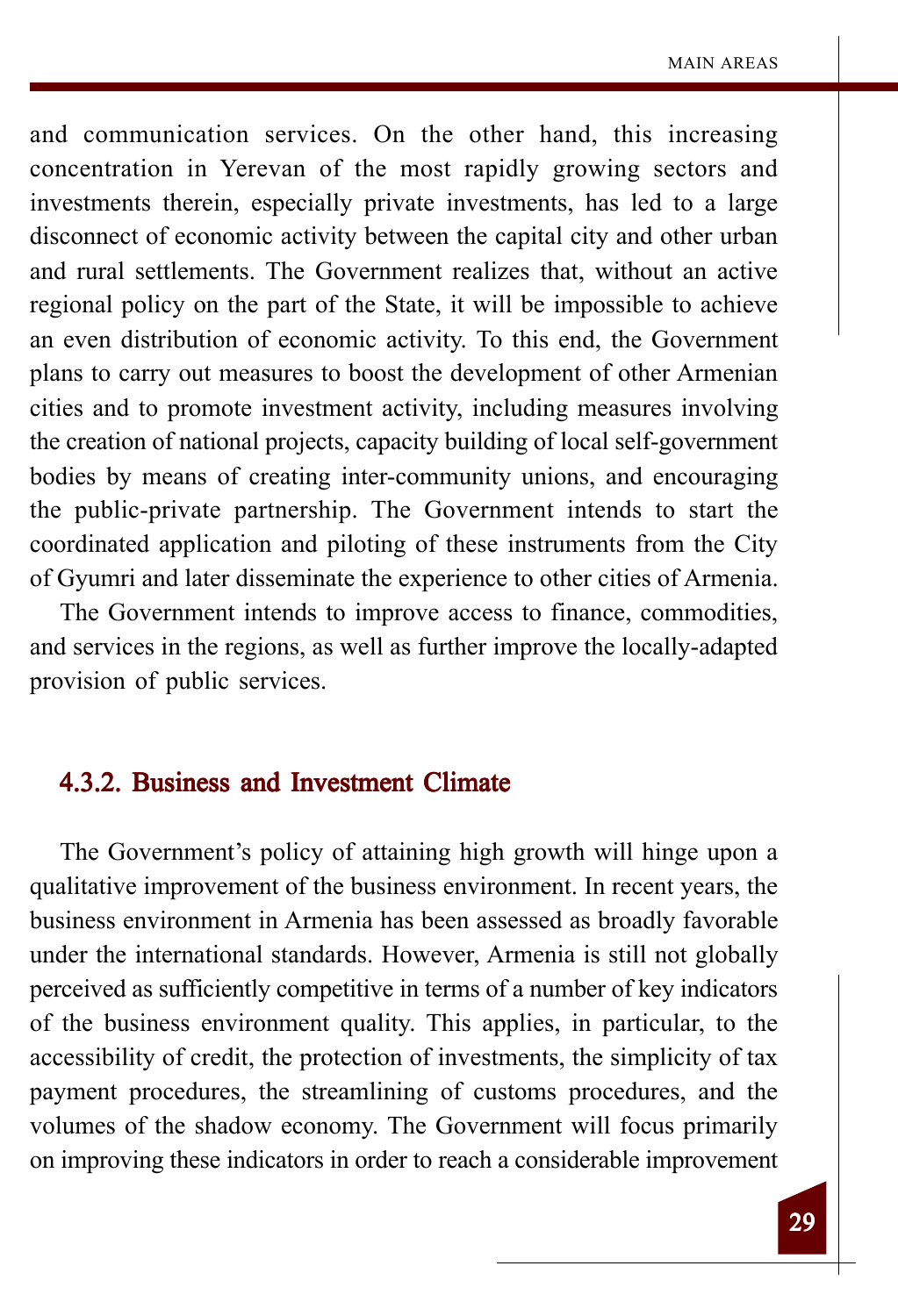of the nation's competitiveness. By yearend 2007, the Government will set the target levels of these indicators based on the international practice and will define a clear strategy and action plan for achieving such indicators.

Furthermore, the Government attaches great importance to sustaining policies aimed at the introduction of business ethics rules and standards.

The Government will place a strong emphasis on the formation of domestic savings and the attraction of foreign investments in view of their importance to sustaining high growth.

The Government intends to keep the investment-to-GDP ratio at least around 27-30%, which will be sufficient to achieve 8-10% annual growth. The required volumes of capital investments will be financed mainly from private sources and, in some cases, especially in infrastructure, on the basis of a private-public partnership.

With a view to mobilizing domestic and foreign investments, the Government will maintain a policy focus on a proactive policy of attracting investments, which is presently hindered mainly by the unpredictability of legislative amendments and official commentaries, a lack of confidence in the judiciary, the low level of financial intermediation, and the inadequate quality of tax and customs administration. The necessary measures will be undertaken to eliminate these obstacles.

To improve the business climate and to attract investments, the Government will revamp the Armenian Development Agency and the Business Support Council and enhance their effectiveness, while identifying obstacles to the provision of a fully competitive environment and the difficulties for the unconditional enforcement of laws.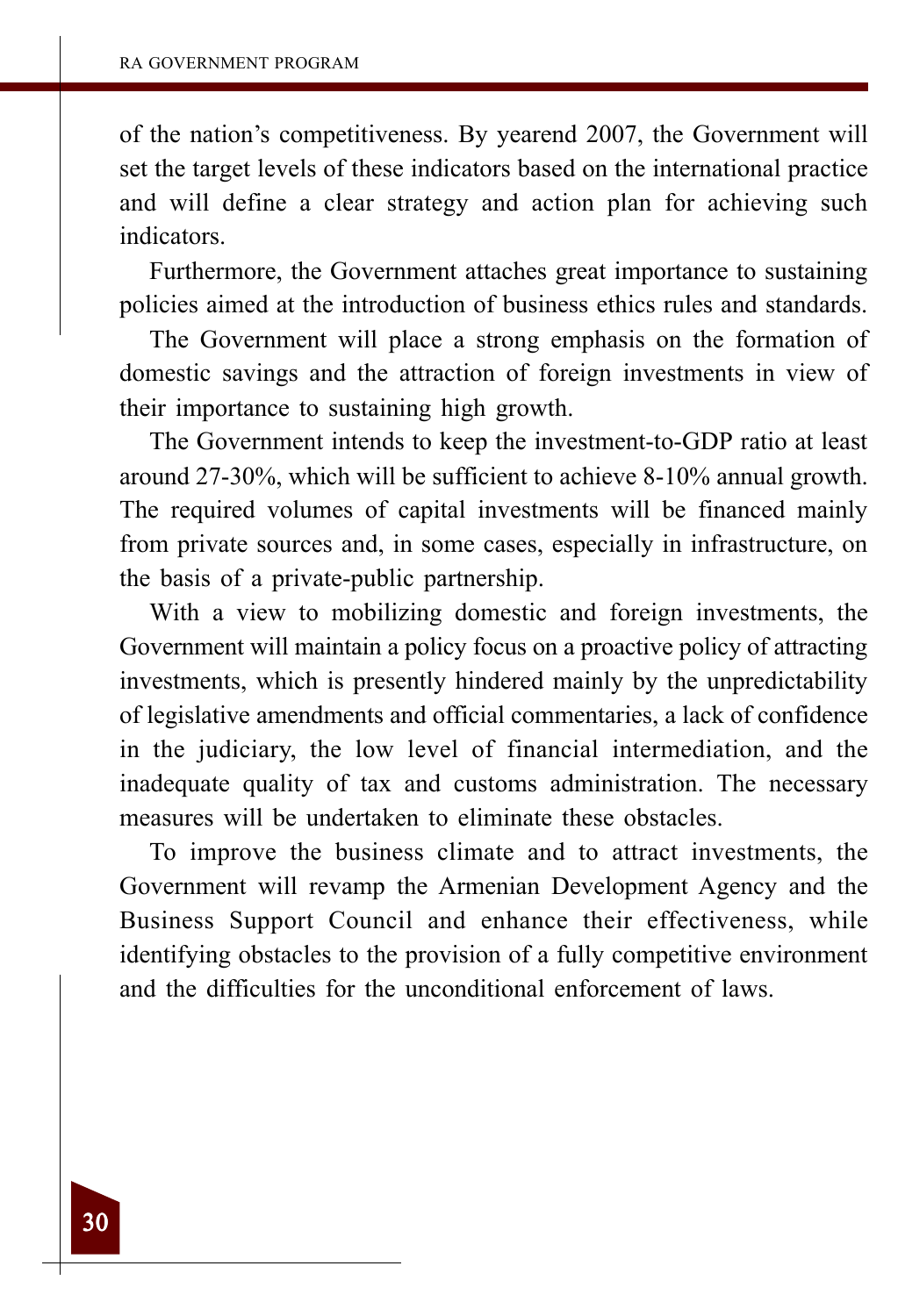## 4.3.3. Financial Intermediation

Financial intermediation remains low and does not adequately perform its primary function of converting higher domestic savings to investments, in spite of the banking sector growing faster in the last three years than the economy as a whole (in 2006, banking sector credit to the economy reached 9.8% of GDP compared to 6.6% in 2003). To this end, the Government will support the Central Bank's strategy of rapidly expanding the financial system, including the Central Bank's efforts at increasing mortgage and consumer lending, improving access to financial resources and the reliability of banks, lowering interest rates, expanding and developing the necessary schemes (such as the deposit guarantee fund, credit bureaus, mortgage schemes, and the like), and drawing more reputable foreign banks into the Armenian market.

The Government also attaches great importance to the Central Bank's policy of nurturing the growth of non-bank credit organizations and insurance companies, as well as activating the securities market, realizing the importance of developing these sectors in terms of increasing and diversifying investments.

Moreover, the Government intends to bolster the performance of the Small and Medium-Sized Enterprise Fund in order to make financial resources more accessible to small and medium-sized entrepreneurs.

The Government considers the development and implementation of policies to introduce and improve leasing instruments an important mechanism of expanding the financial system.

Structural reforms aimed at revising the functions of the Central Bank and separating the financial supervision function from the Central Bank are planned to lead to the creation of an independent body of unified supervision, which will license, supervise, and regulate the activities of financial system participants. Unified regulation and supervision are called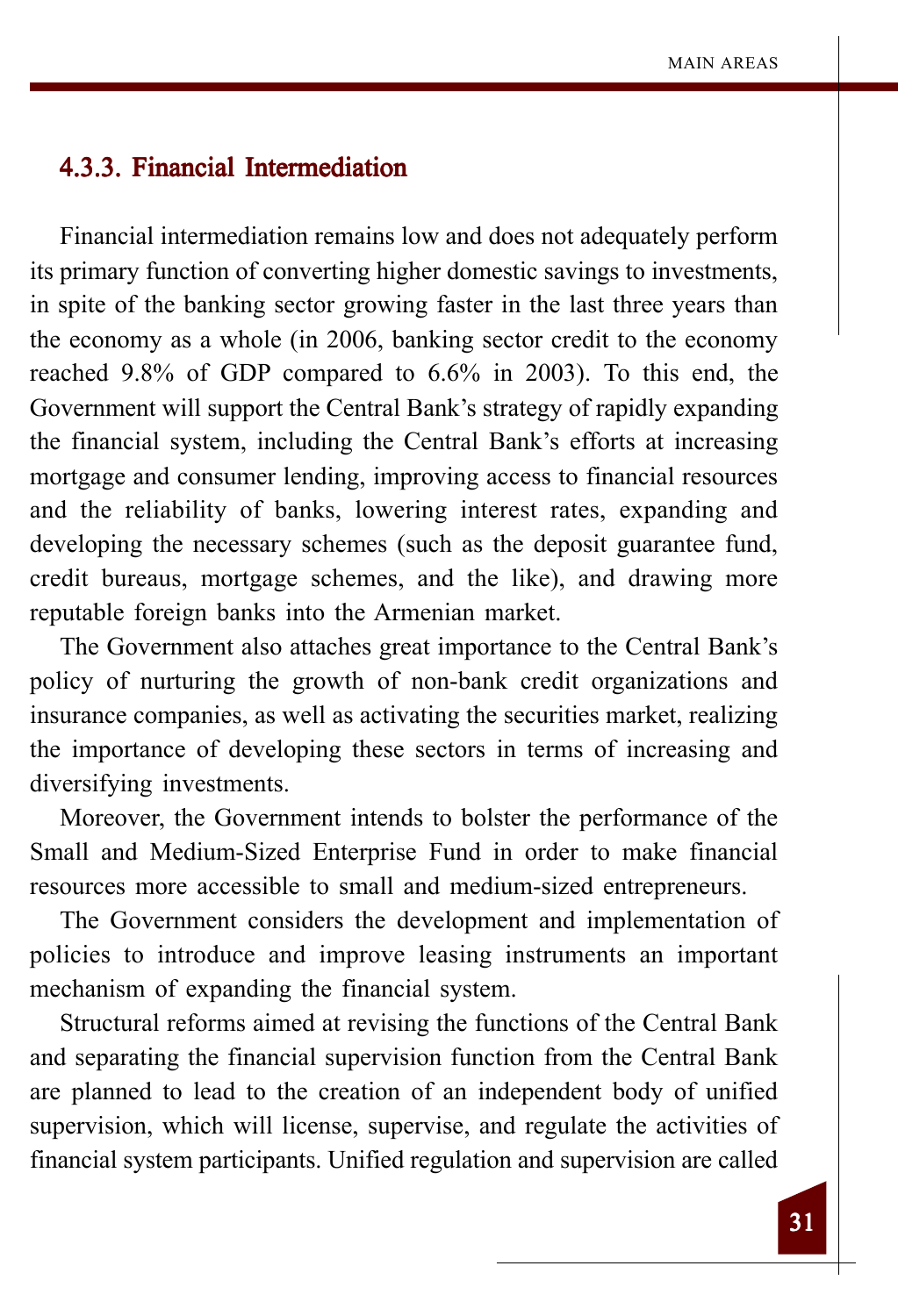to ensure the country's financial stability and a level playing field for financial market participants, and to protect the interests of the financial market customers.

In view of the entry into Armenia's financial market of reputable international financial structures in recent years, the Government envisions the prospect of turning Armenia into a regional financial hub.

The Government will develop a program to phase in mandatory insurance and corporate social responsibility schemes in the country.

## 4.3.4. Budgetary System

Medium-term and annual budget programs will be closely linked with the Government's long-term social-economic development programs, especially with the PRSP.

The Government considers the predictability of public revenue an essential component of fiscal policies. Addressing this issue will enable to make a better assessment of the feasible level of budget expenditures.

Increasing public revenue collections during 2007-2012 will be a key priority for fiscal policies, which will increase the tax revenue-to-GDP ratio by an average of 0.3-0.4 percentage points per annum without raising the tax rates.

The Government attaches great importance to financing State budget expenditures from domestic sources and minimizing dependence on external sources of financing. Debt financing of public expenditures will be made through domestic debt and only concessional foreign debt. By means of efficiently managing the annual state budget deficit every year, public debt will be kept at a level that is safe from the standpoint of economic development.

When evaluating the efficiency of public expenditure management, the Government will be guided by the following three principles: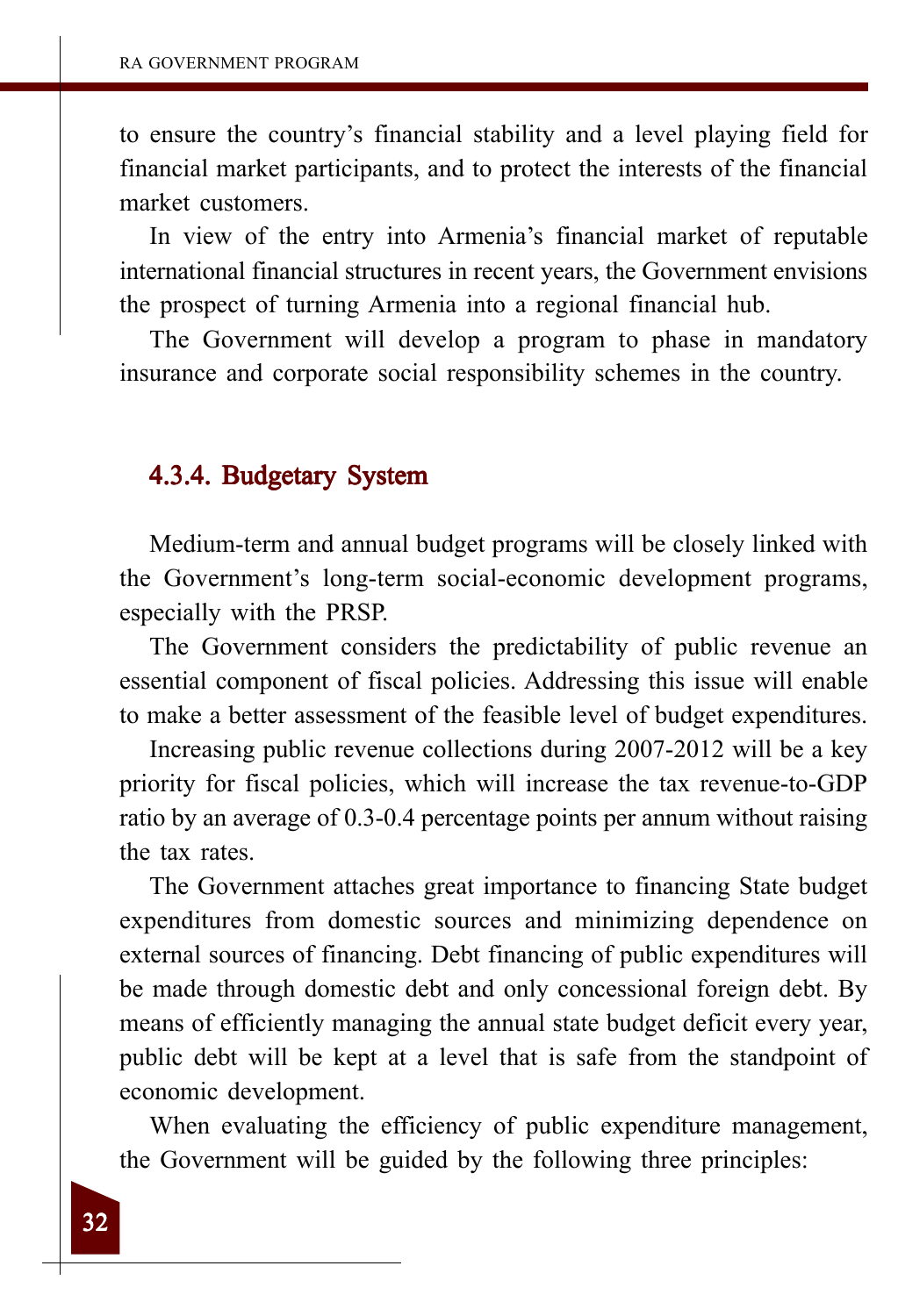- General Fiscal Discipline: the fiscal resource package must be clearly and comprehensively defined. It must be formed before the expenditure distribution into areas and be supported with medium-term macroeconomic projections. Expenditure distribution must be carried out clearly within the limits of budgetary resources, and their actual execution—within the program budgetary allocation limits stipulated in accordance with the predetermined expenditure priorities.
- Allocation Efficiency: public expenditures must be consistent with the policy priorities of the State. Reallocation of funds within and between sectors, from less to more important priorities, and from low to high efficiency programs, must be possible.
- **Technical (Output) Efficiency:** line ministries (agencies) must ensure a minimum attainable level of efficiency, which must be compatible with the relevant private sector indicators.

To enhance the efficiency of public expenditure management, reforms to introduce program budgeting will be continued and their scope extended. It is necessary to build the capacity of communities to develop and implement multi-year capital programs. Moreover, the community budgeting process must be improved by means of introducing a program budgeting scheme for communities.

The universal and transparent application of the public procurement system and, especially, electronic procurements, as well as further improvements of the treasury system will be essential to making the budgetary system more effective,

The Government will take steps to enhance the transparency of the budgetary process and establishing even tighter controls of the state budget execution process. Increased accountability of all ministries and agencies is of particular importance.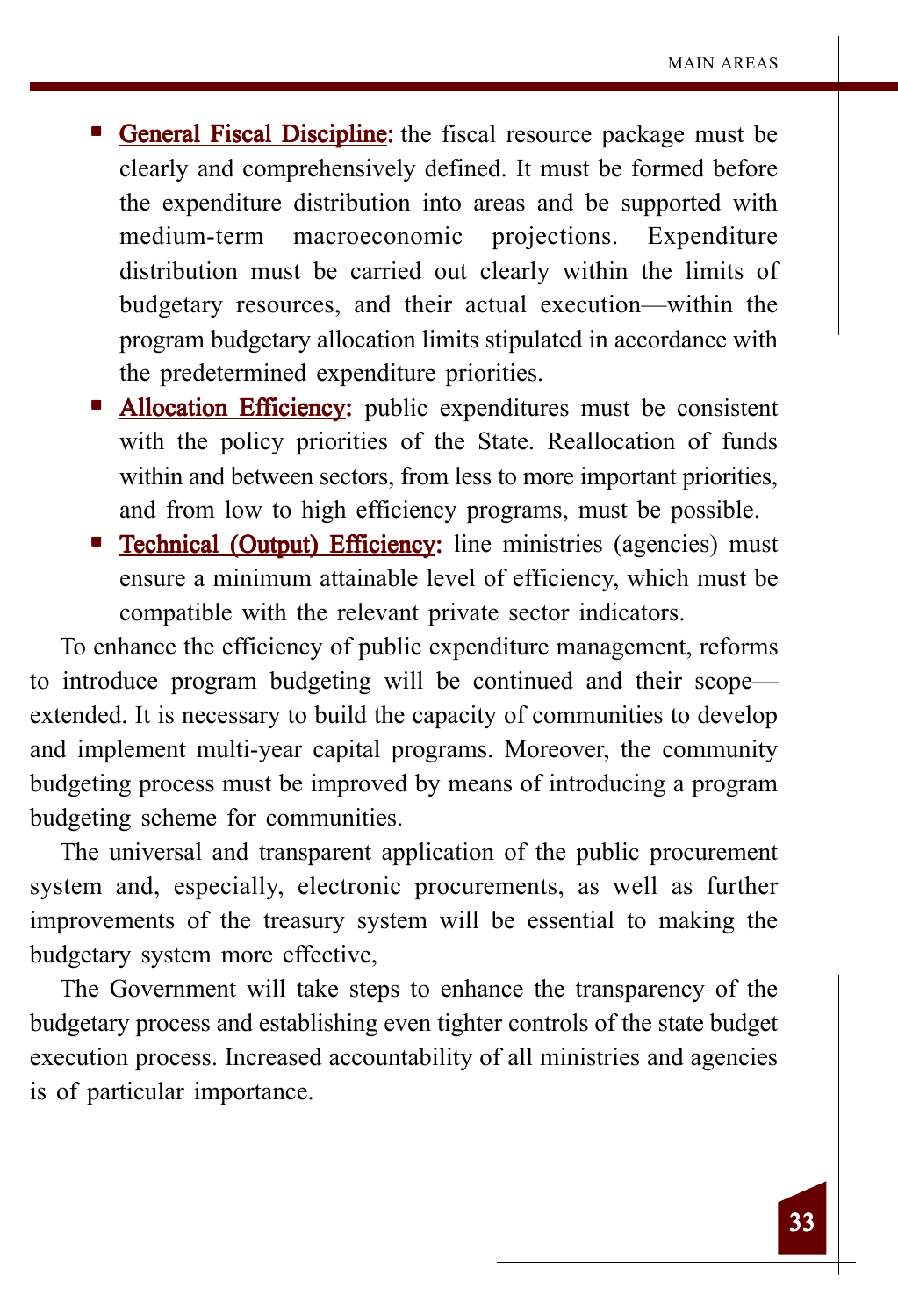## 4.3.5. Tax and Customs Systems

The Government attaches great importance to improving the tax and customs legislation from the standpoint of providing a favorable environment for further economic growth. Moreover, increased efficiency of tax and customs administration must be coupled with the equitable and unconditional enforcement of the tax and customs legislation.

The tax system improvement priorities for the upcoming five years include:

- Streamlining the tax legislation and clarifying the requirements by means of eliminating uncertainties and ambiguities in the Republic of Armenia legislation;
- Expanding the tax base and evenly distributing the tax burden, which will be achieved primarily by means of reducing the shadow and informal economy and refraining from introducing new tax exemptions;
- Improving tax mechanisms by means of addressing the tax evasion loopholes in the legislation and streamlining and clarifying the legal framework;
- Replacing the alternative taxation schemes for certain types of activities with a regular taxation scheme;
- Minimizing exemptions to the utmost, and precluding any tax exemptions for specific sectors, types of activities, or enterprises; and
- Continuously improving the tax administration.

To this end, the Government will submit to the National Assembly in 2008 a draft Tax Code for review.

The Government plans to achieve the necessary level of tax revenues, especially by means of improving the efficiency of tax administration. In this respect, the Government will lay an emphasis on measures to curtail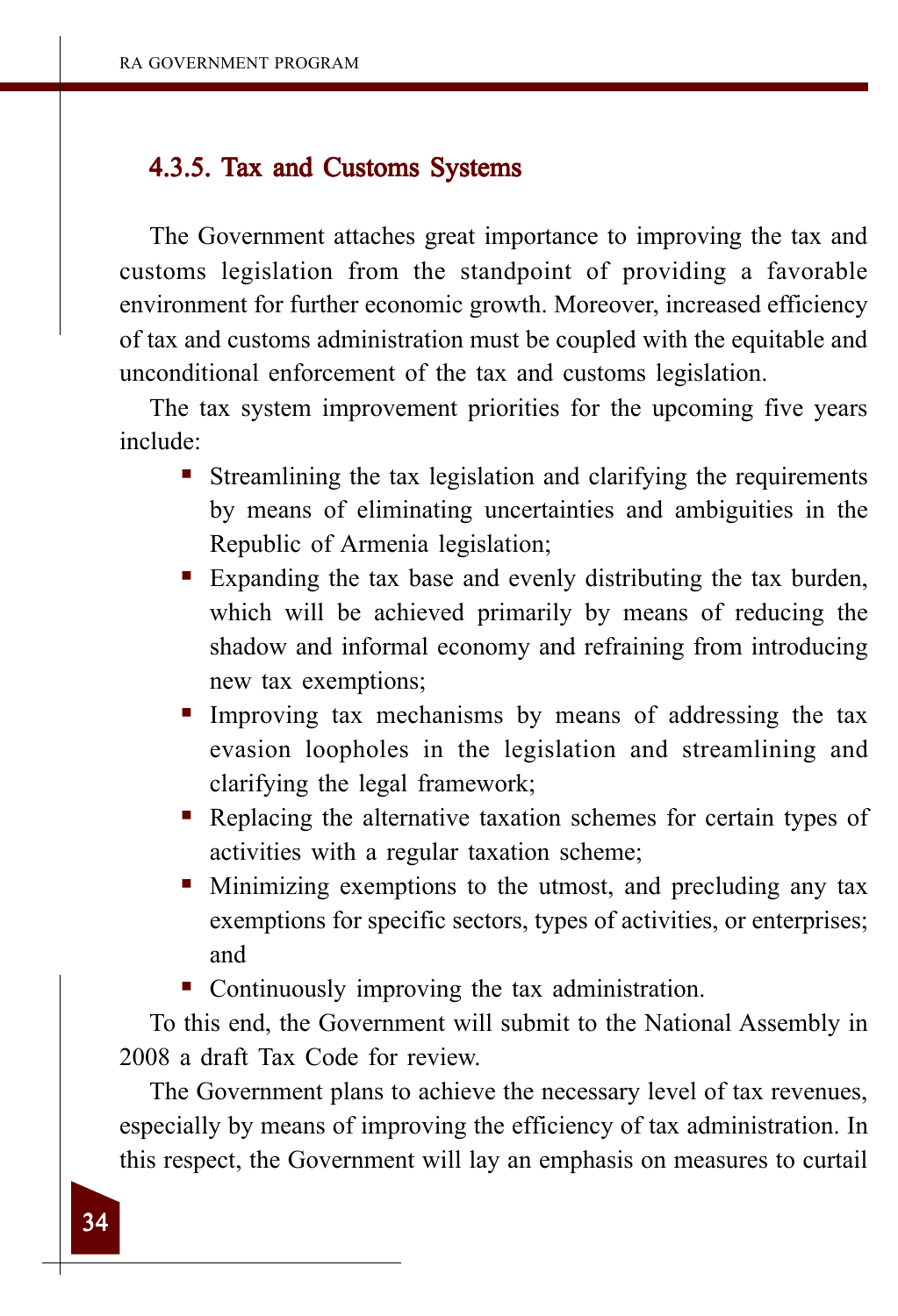the shadow economy and, thereby, providing a level playing field. This will be achieved by means of improving the effectiveness of the audit process, reinforcing measures to identify unlawful and shadow economic activities, and persistently tightening accountability.

The Government also attaches great importance to the protection of taxpayers' interests and improving the quality of services provided to them, which will increase the use of self-assessment practices in the tax field.

The Government plans to introduce e-reporting with a view to minimizing contacts between officials and businesses.

Specific work will be carried out to improve the procedures of refunding VAT credits to tax payers, especially exporters.

The Government will modernize also the customs system by means of streamlining the customs legislation and procedures, improving compliance with the requirements of the customs legislation, extending the use of customs self-declaration schemes and carrying out related measures, developing the capacity of customs houses, and implementing measures towards customs control.

The Government will improve the technical resources of tax and customs bodies and the information sharing arrangements between such bodies, leading to the creation of an effective information system for the supervision of economic agents.

## 4.3.6. Copyright and Property Rights

The Government will take measures to ensure the reliable and effective protection of intellectual property. To this end, the Government plans to improve the legislation on this sector.

Such improvements will facilitate the registration of inventors' and relevant organizations' rights in a relative short period of time with relative little costs, so as to ensure their protection.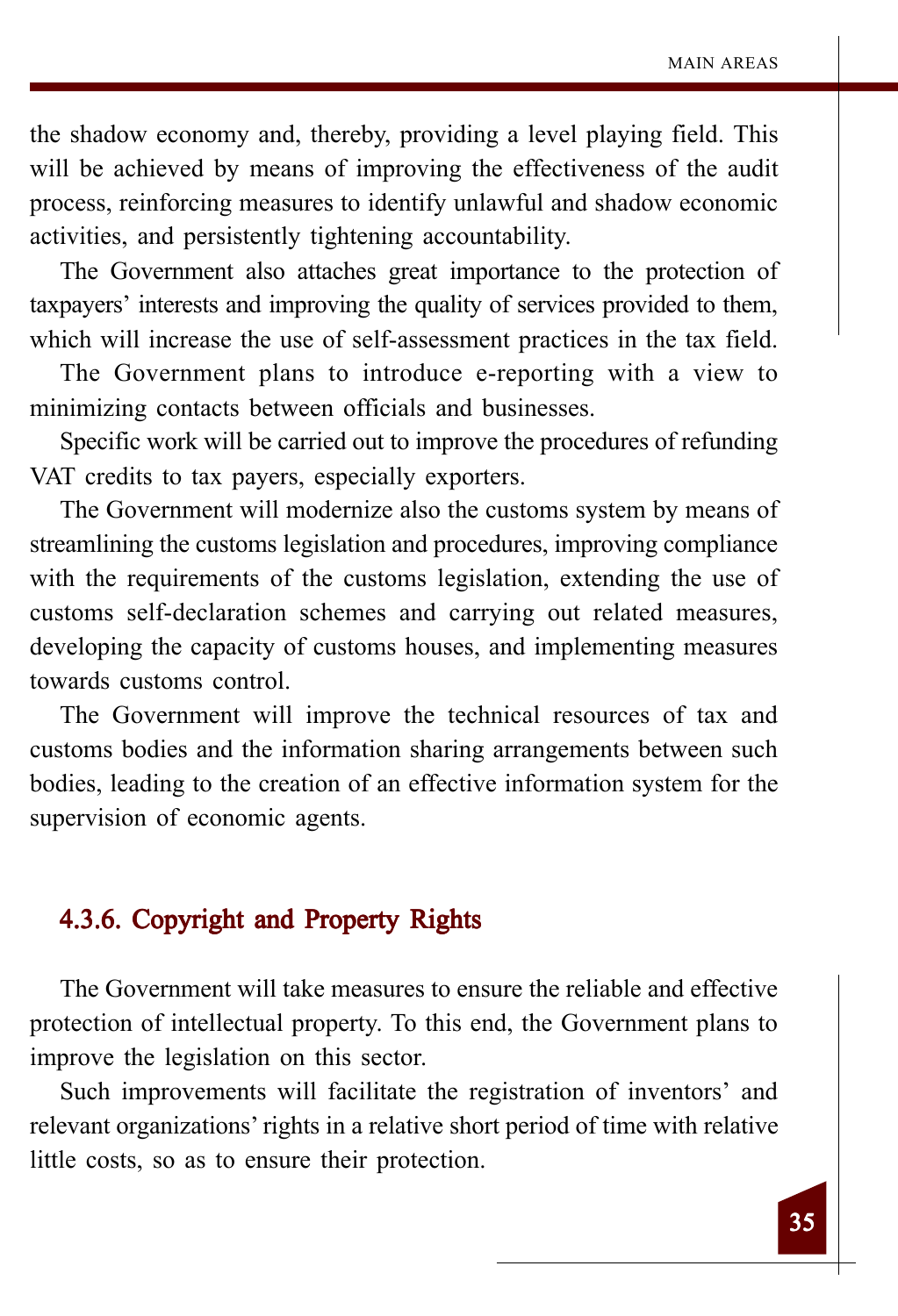The Government also plans to increase the amount of support given to inventors. Counseling and training programs will be carried out in order to encourage the creation and use of new technology. Activities will continue in order to make information on the achievements of science and technology accessible for inventors, SMEs, and other interested organizations.

In the area of copyrights, the state policy will focus on promoting national culture and arts, for which the Government will continue fighting persistently against piracy.

Considering the role of industry organizations created by authors to protect their rights in a collective manner, the main principles underlying the activities of such organizations will be clarified.

As an important mechanism of the effective protection of intellectual property, there is a plan to develop and introduce an intellectual property valuation system.

In the years ahead, an automated system of real-time registration of titles and limitations over real estate will be introduced in order to ensure the efficient management of the unified cadastre system of real estate. The automated registration system will be introduced, and external users' access to this system will be ensured.

Activities will be carried out to form an efficient system of land development and land resource management and to organize the new administrative-territorial division of the Republic of Armenia, as well as the redistribution of state-owned land. The public auction procedures for the sale or provision for use of State- and community-owned land will be improved. Assistance will be provided to land consolidation projects and the formation of the land market.

Government effectiveness in the mapping and surveying sector will be enhanced. Activities will continue to create and update a digital fund of State scale series base maps (topographic and cadastre maps) based on satellite, aerial, and ground imagery. The State mapping network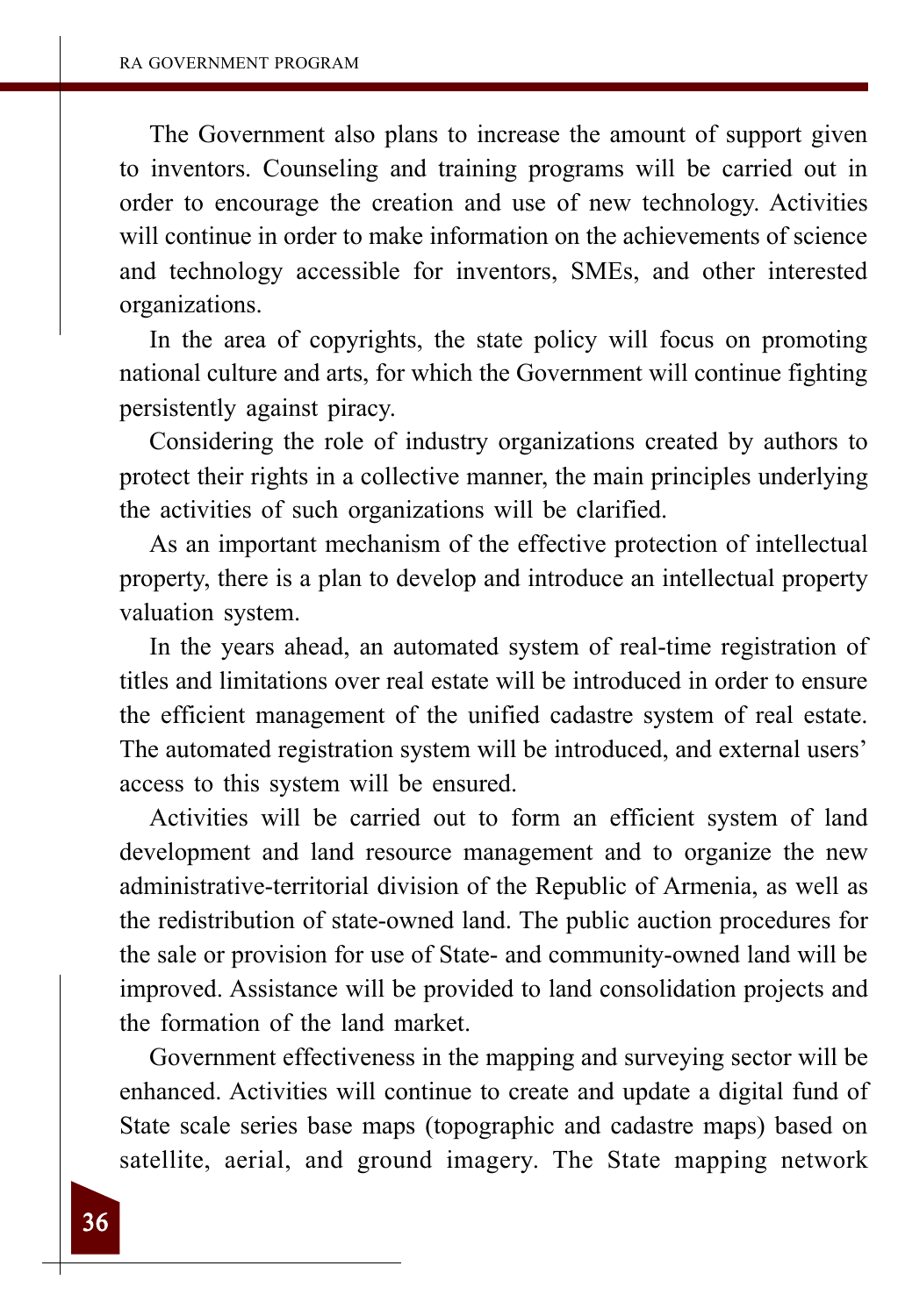modernization, the geographic names recording, and the introduction of the automated registration system will continue on the basis of satellite technology-based surveying. Much attention will be paid to thematic mapping and the creation of academic and other historical maps.

The Government will facilitate the real estate market development. For the proportionate development of this market, assessment of growing supply of and demand for real estate will be important. The capacity in the construction sector will be assessed, and an action plan will be develop to improve it. Activities will be carried out to simplify the movable property pledge and financial lease registration procedures.

The Government will pay special attention to the protection of property rights.

## 4.3.7. Main Sectors of the Economy

#### 4.3.7.1. Industry

An efficient sector structure of the economy is key to long-term and steady economic growth. To this end, it is important to increase the share of the industry in economic growth and to move towards becoming an industrial country. For this purpose, the Government considers it necessary to carry out an export-oriented industrial policy. The Government will support technologically-advanced branches of the industry and create favorable conditions for attracting investments into the industry.

The Government attaches great importance to developing sectors and industries that are typically competitive, with a high added value component, and an export orientation. The priority will be to support competitive industries related to the processing of domestic resources. Activities will be carried out to implement science and innovation results in the industry.

To make more effective use of the technological capacity and natural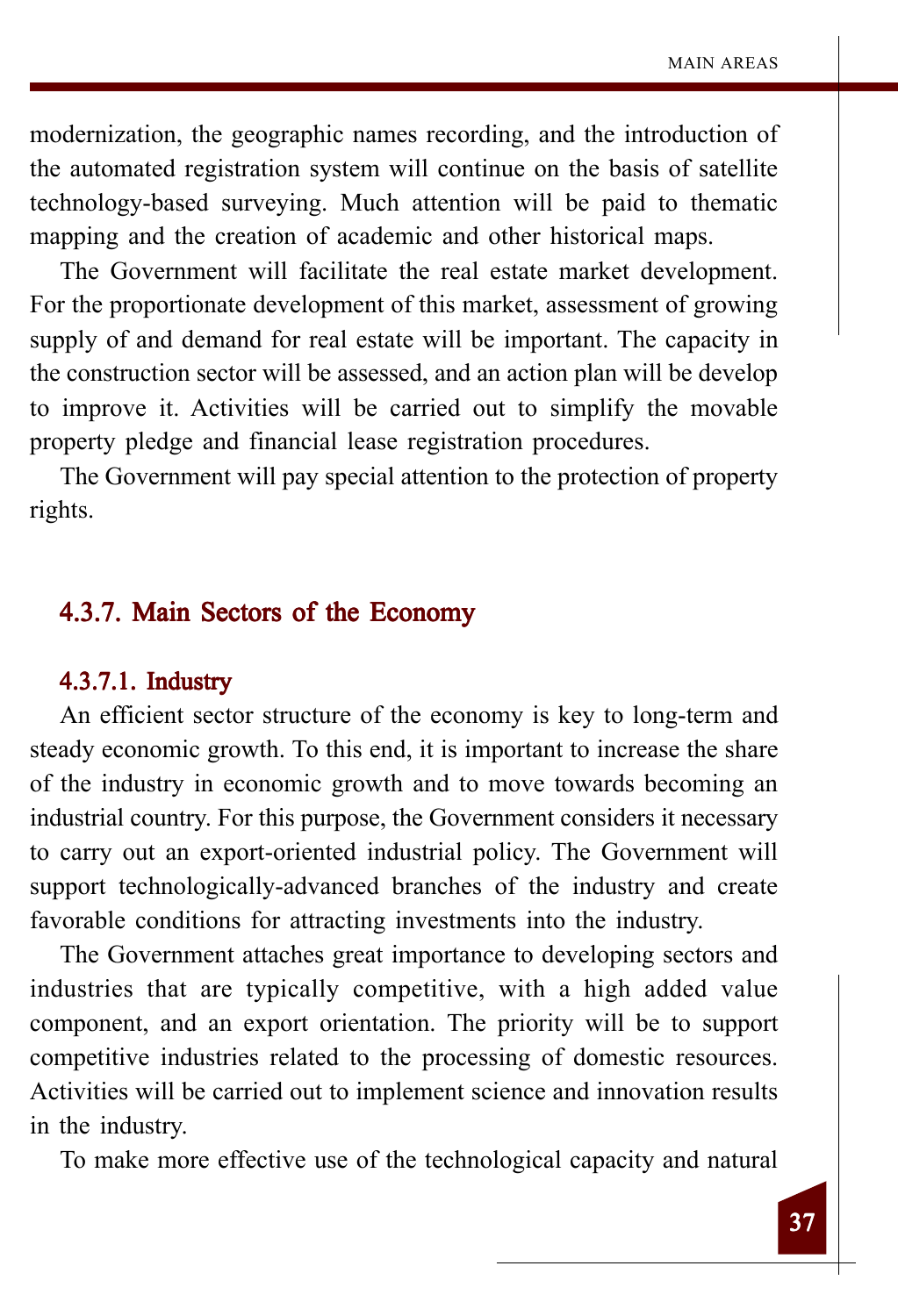resources available in the country, it is of particular importance to implement integrated development programs for the chemical and mining industries.

The priority in the industry is to develop mining, which, being a leading sector of the Armenian industry, will contribute greatly to longterm economic development. This sector has enormous development potential, which can be realized by improving the administrative and legal frameworks to make the latter more conducive of development.

To regulate and make this sector transparent, large-scale activities have been carried out, including the streamlining of the mine use licensing processes and ensuring their publicity. Nevertheless, measures will be implemented to improve the efficiency of cooperation between state bodies related to this sector and to clarify their powers, which will contribute to improving accountability and achieving faster growth.

To this end, it is important:

- To eliminate a number of inconsistencies in the legislation in order to make the legal framework more appealing for investment;
- To implement specific measures to increase the efficiency of the mining and processing industries and to boost volumes;
- To increase the volumes of geological surveys in order to ensure the productive use of new mines; and
- Developing processing with a view to generating end-products, and supporting the development of cooperation within sectors.

Considering the role of IT development not only as a separate sector, but also as an important factor for achieving general economic growth, raising productivity, and maintaining competitiveness in the global economy, the Government will remain focused on the implementation of IT products and services, as well as the formation of "e-society" in the country.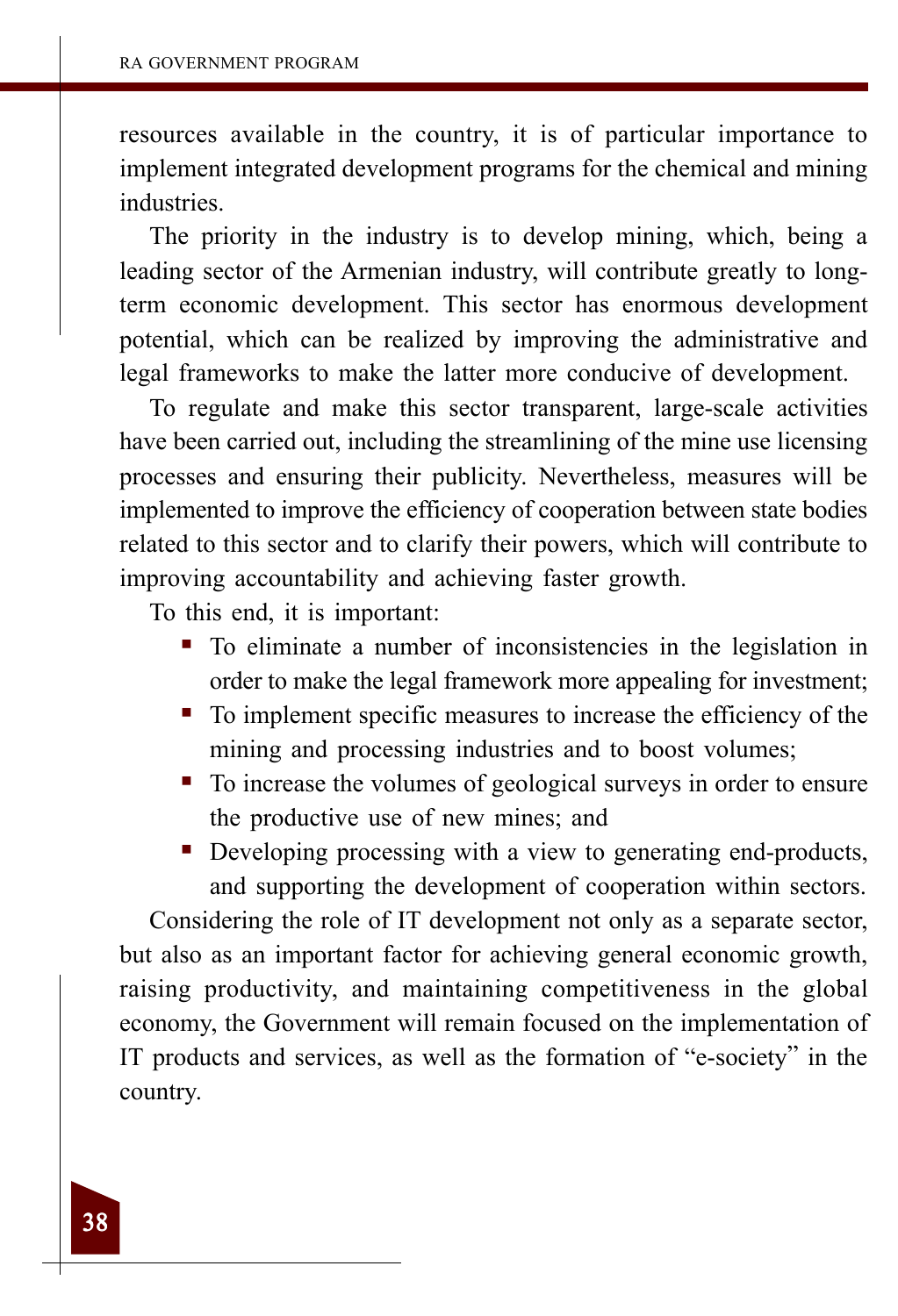#### 4.3.7.2. 4.3.7.2. Agriculture

Agriculture is vital for Armenia's economy, as it currently accounts for around 18% of GDP and 45% of employment.

In recent years, the share of agriculture in GDP has continuously fallen due mainly to faster growth of other sectors, such as construction and trade; however, the share of agriculture in the economy will remain significant, as it is projected to account for about 14% of GDP in 2012.

Considering the peculiarities of this sector, the Government plans to carry out a well-balanced policy by combining private and public investments to raise productivity of labor, on the one hand, and providing targeted State assistance to the small production companies in the sector, on the other.

The Government will be consistent with the removal of obstacles to agriculture lending and to increase access to credit. The Government will support the creation of preconditions for implementing a system of insurance against climate and nature risks co-financed by the State and agricultural entities.

The Government will take all possible means to support local agricultural producers to increase competitiveness and food security of the country.

In view of the importance of introducing new methods and technologies in agriculture, the Government will focus especially on the training of highly-qualified human resources in this sector.

The Government will sustain and, in some respects, increase financial support to this sector through already existing targeted programs; the priorities will include programs with an economic impact and the implementation of modern technologies.

The Government plans to make considerable investments in infrastructure that supports the development of agriculture, with a focus primarily on the restoration, modernization, and expansion of irrigation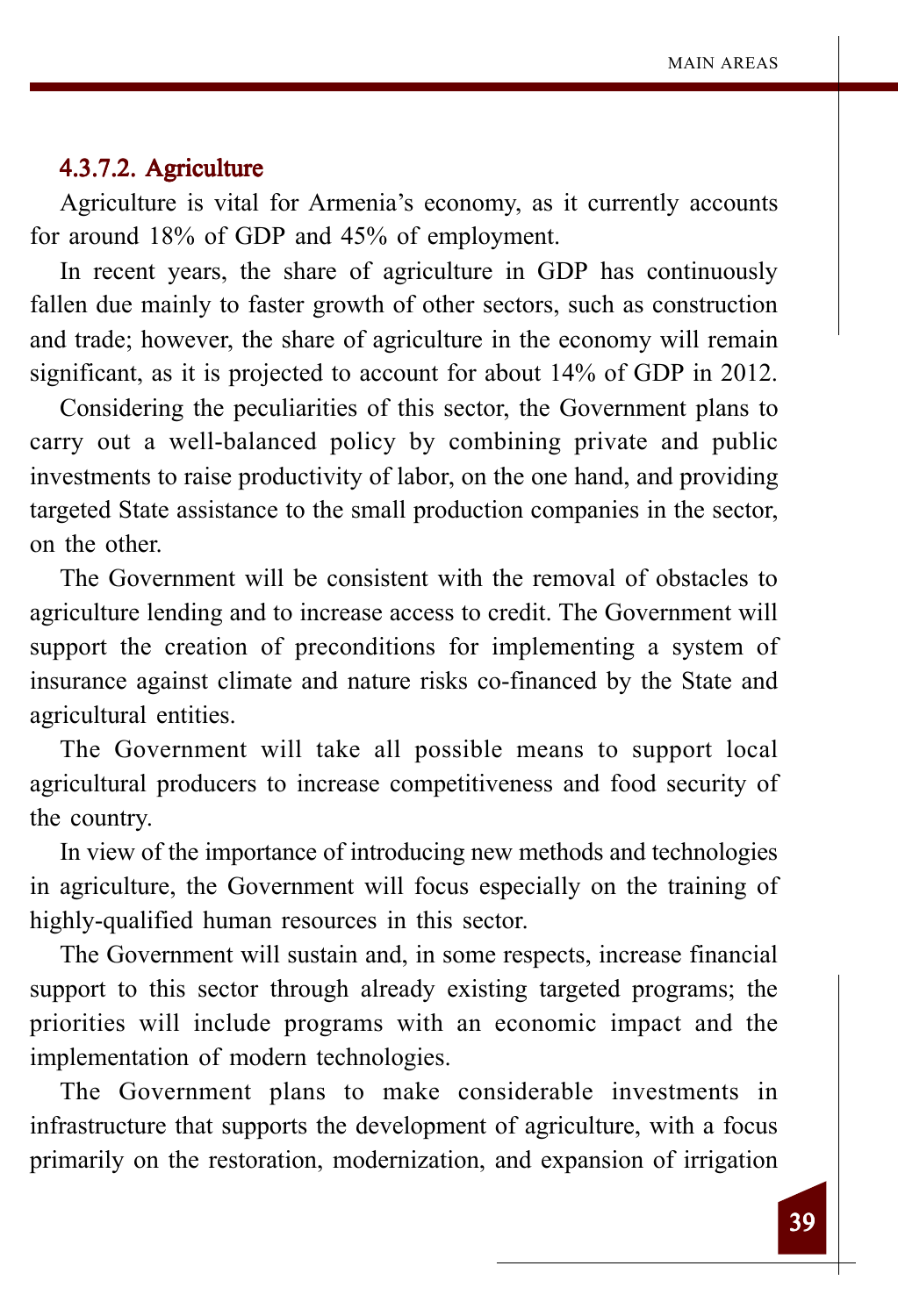systems, and reinforcing participatory governance of irrigation systems.

With a view to making irrigation water accessible to small agricultural producers, the Government will continue to subsidize irrigation systems, while improving the targeting of the subsidy. Moreover, the Government plans to make gradual improvements in cost-recovery of irrigation water and to apply subsidization methods, which, in the context of participatory governance, will encourage greater efficiency in the supply and use of irrigation water.

The Government plans to develop and approve an integrated program of State support to small and medium-sized agricultural producers, which will aim at developing modern forms of cooperation in rural areas and boosting private sector initiative.

The Government will increase the amount of State support to this sector, with a special preference for programs that contribute to overcoming rural poverty.

An essential policy priority of the Government is the improvement of state programs on forest conservation, protection, regeneration, and utilization in the country.

## 4.3.8. Foreign Trade Policy

To achieve strong economic growth, it is necessary to increase exports and to access external markets. Higher exports will facilitate not only economic growth and increased employment, but also world integration, a better international image for Armenia, cultural and technological development, and improved domestic capacity.

A proactive external economic policy is the only means of capitalizing on the advantages of an open economy. To access external markets today, there are information, infrastructure, human resource, and other constraints, which need to be overcome by using all possible means of external trade regulation.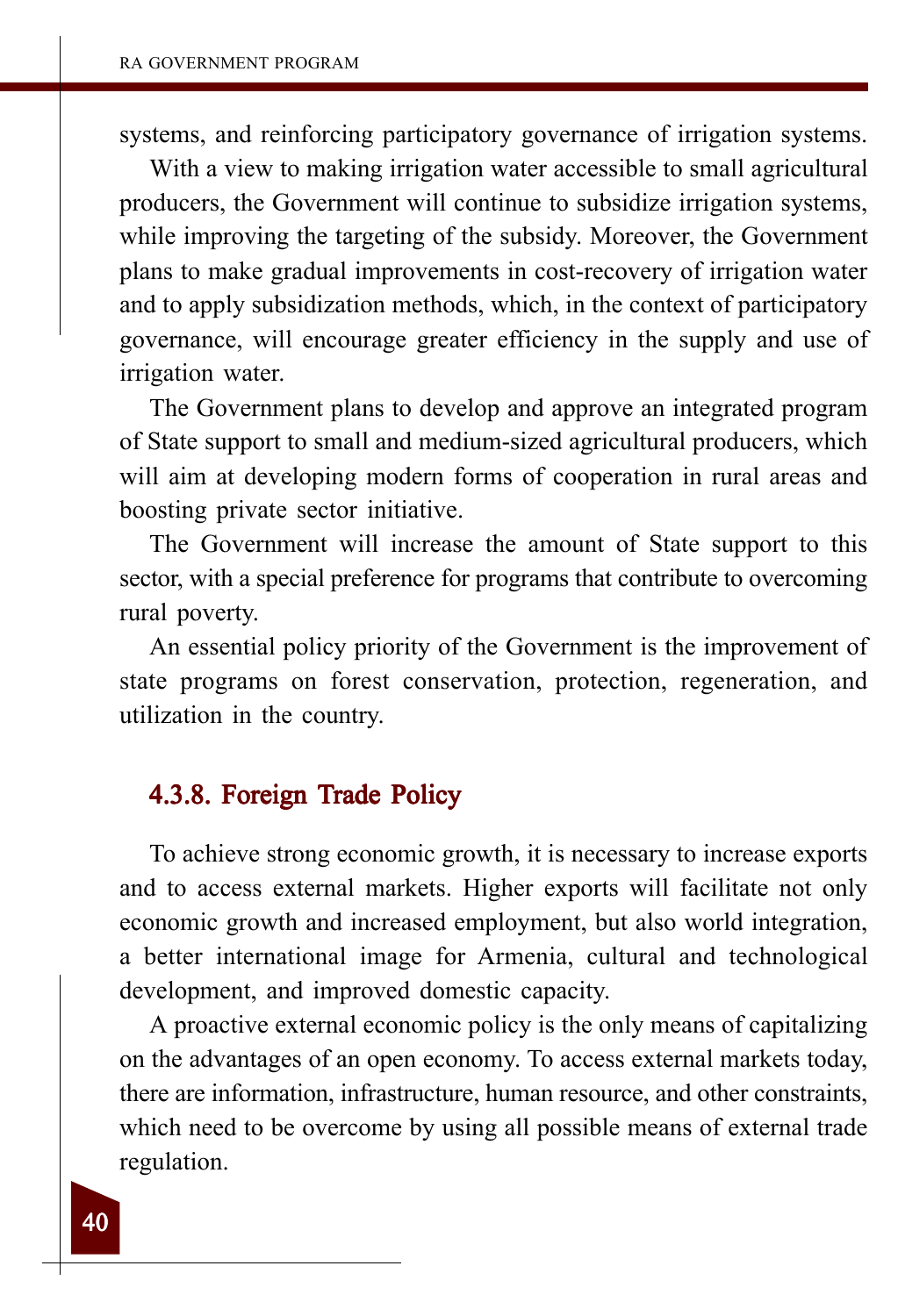The Government's export promotion policy implies:

- Actively establishing foreign trade relations;
- Introducing simplified administrative procedures for exports;
- Making effective use of international trade treaties;
- Improving the image of Armenian and Armenian products and brands; and
- Removing financial constraints and implementing appropriate export financing and lending schemes.

Another key advantage of the external trade policy is that it helps attract FDI in the real sector of the economy. Organization of production, product exports, and advertisement by world-known companies in Armenia, will result in a considerable change in the world market's attitudes to products produced in Armenia.

#### 4.3.9. Consumer Interests Protection System

In 2008, the Government will adopt a concept paper for the protection of consumer interests, in which it will present clear approaches to consumer interests protection and quality control of goods, services, and works. The adoption and implementation of this concept paper will help to achieve the following main objectives related to consumer interests protection:

- Consumer safety;
- Economic and legal protection of consumers;
- Applying an effective system of consumer interests protection as a means of boosting the competitiveness of local products;
- Improving the State control system;
- Developing organizations engaged in consumer awareness and consumer rights protection; and
- Improving the information and education system.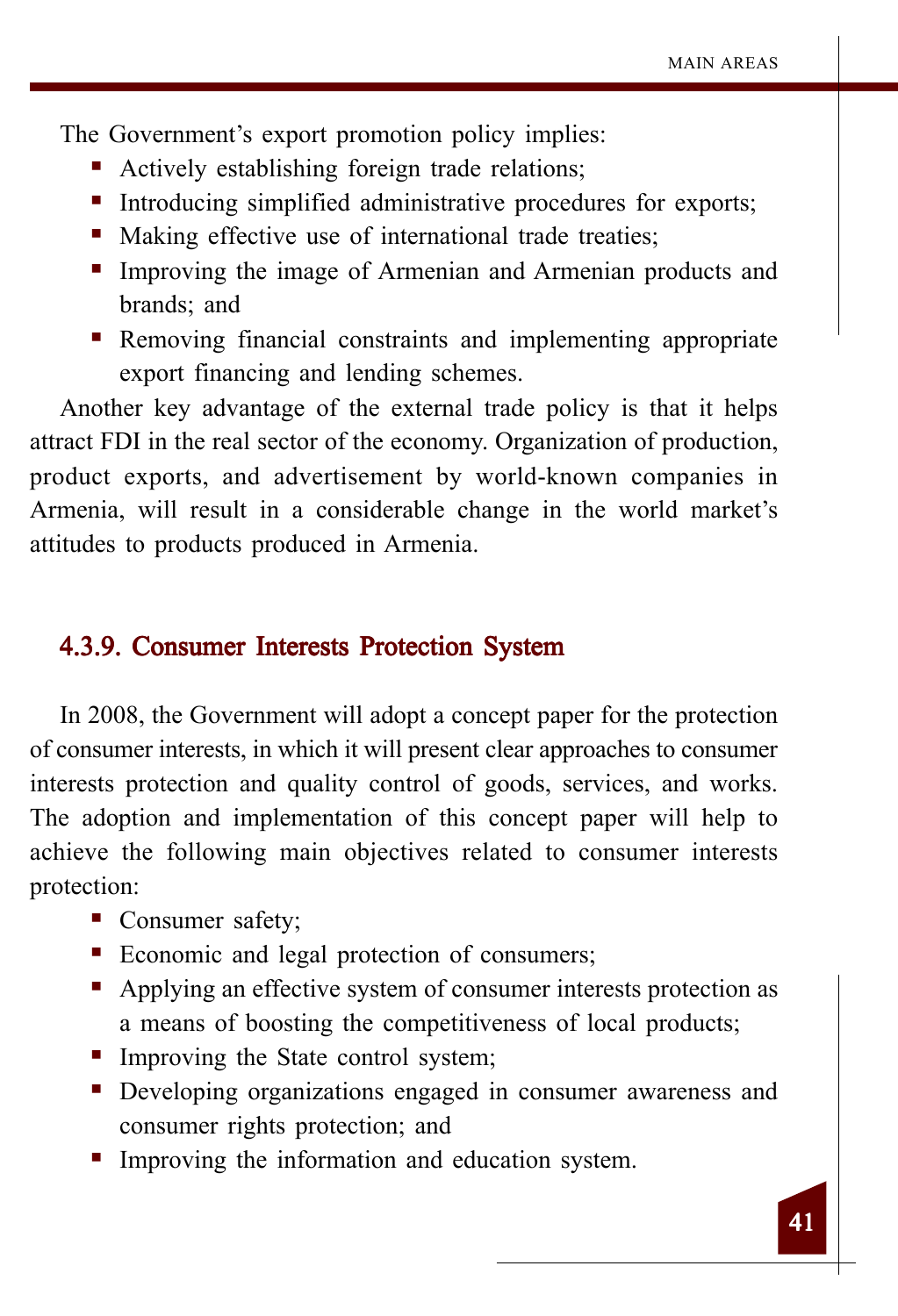## 4.3.10. Environmental Protection

Based on the national security and sustainable development interests, and guided by the international integration and domestic reform strategy, the Government's key objectives in environmental protection are as follows:

- Minimizing and preventing harmful impact on the environment, including the atmosphere, water, sub-soil resources, the flora, the fauna, and special protected areas of nature;
- Ensuring the conservation, renewal, reproduction, and efficient use of natural resources;
- Ensuring the protection, efficient use, and reproduction of subsoil resources;
- Creating a system for monitoring, studying, forecasting, reporting, and responding to the environmental situation and dangerous hydro-meteorological phenomena;
- Safe use of nuclear energy and training competent experts for this sector;
- **Preventing environmental pollution (including radioactive** pollution), managing hazardous chemical and radioactive substances and waste, and developing a system to forecast natural and human impact; and
- Creating an integrated national system for environmental education and awareness.

Particular attention will be paid to restoring the ecological balance of Lake Sevan, comprehensively implementing the Republic of Armenia water and forest national programs, ensuring an increase in volumes of forest planting and recovery, preventing illegal logging, fighting against desertification, ensuring state protection of special protected areas of nature, maintaining the biological and landscape diversity, and minimizing harmful emissions from automobile transport.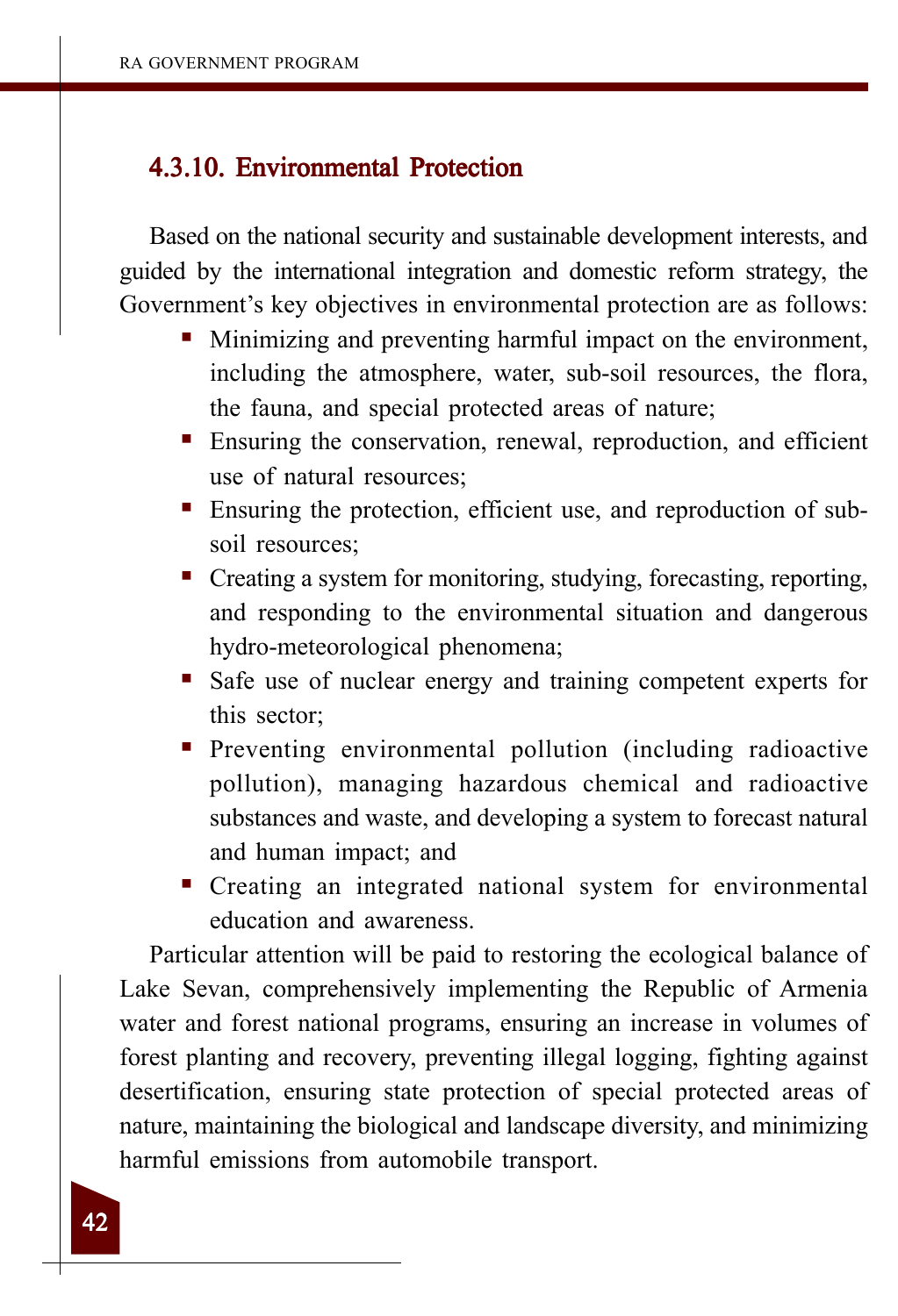The natural resource recording system will be improved, and measures will be implemented to improve the procedures of licensing and paid use of natural resources, as well as the procedures of compensating harm caused to the environment and making a targeted use of compensation proceeds. Programs will be developed to improve the environmental monitoring system, to develop and implement innovative technologies and project financing for environmental protection and to build privatepublic collaboration for improving environmental management. Compliance with the environmental legislation will be monitored more tightly, and the honoring of Armenia's obligations under international treaties will be ensured.

## 4.3.11. Infrastructure

#### $4.3.11.1.$  Fuel and Energy

Government policies in the energy sector will aim at increasing the level of energy security, which implies an expansion on the ways of importing energy inputs and generation of energy, creation of new, including nuclear energy capacities, primarialy selling own renewable energy resources and builiding a sound and reliably export-oriented energy system and integration with the regional energy system.

One of the main objectives of the energy policy conducted is to promote the development of the energy system at minimum cost through the use of modern energy technologies by meeting the requirements of security, reliability and environmental sustainability of energy supply. The Government will also promote increased efficiency of the use of the existing hydro-potential in Armenia and conducting of scientific and engineering and technical research aimed at creating alternative energy sources.

Up-grading and modernization of industrial capacities is an urgent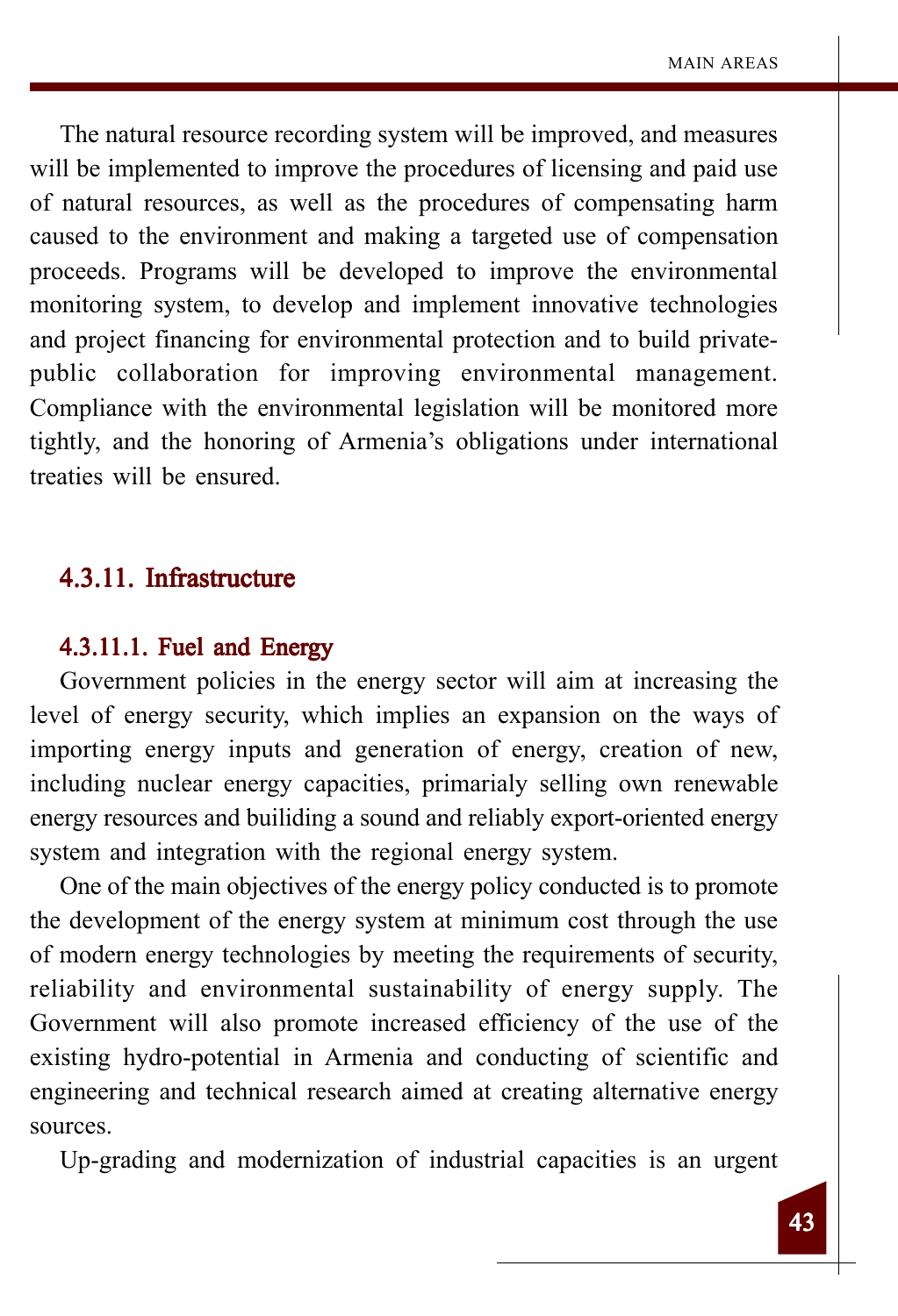issue requiring solution to be achieved by using the credit funds provided by foreign countries and international financial organizations. The Government's policy will be implemented by reducing State ownership and using different ways of attracting private investment.

Expansion of the gas supply network and safety of gas equipment used for household consumption is considered by the Government as another priority.

Among the issues in the fuel and energy system the Government places importance on promoting private investment in those sectors, where it can result in energy savings and increased efficiency by introducing more efficient heating systems.

#### 4.3.11.2. Water Supply and Sewerage

In water supply and sewerage sector the Government focuses on improving the quality of supplied water, sustainable water supply, reduction in water losses and a gradual provision of 24-hour water supply.

Public investments are planned to be mainly funded under bilateral and multi-lateral donor support from concessional loans and grants. Special importance is attached to proper maintenance and up-keep of the existing and newly-operated capacities in the system, for which direct allocations will be planned in the state budget of the Republic of Armenia.

In the meantime, given that State funding is limited compared to the needs of the sector and with a view to ensuring the attractiveness of the sector for private investors in future, the Government will continue and will deepen the reform in the sector. The furtherance of water management reforms is seen by the government by continued and expanded process of decentralization of system management.

A longer-term reform program for potable water and irrigation will aim at increasing the reliabiltiy, efficiency of these systems and targeted state support for the irrigation system. reducing water losses and improving the quality of sewerage systems. Issues of proper maintenance, renovation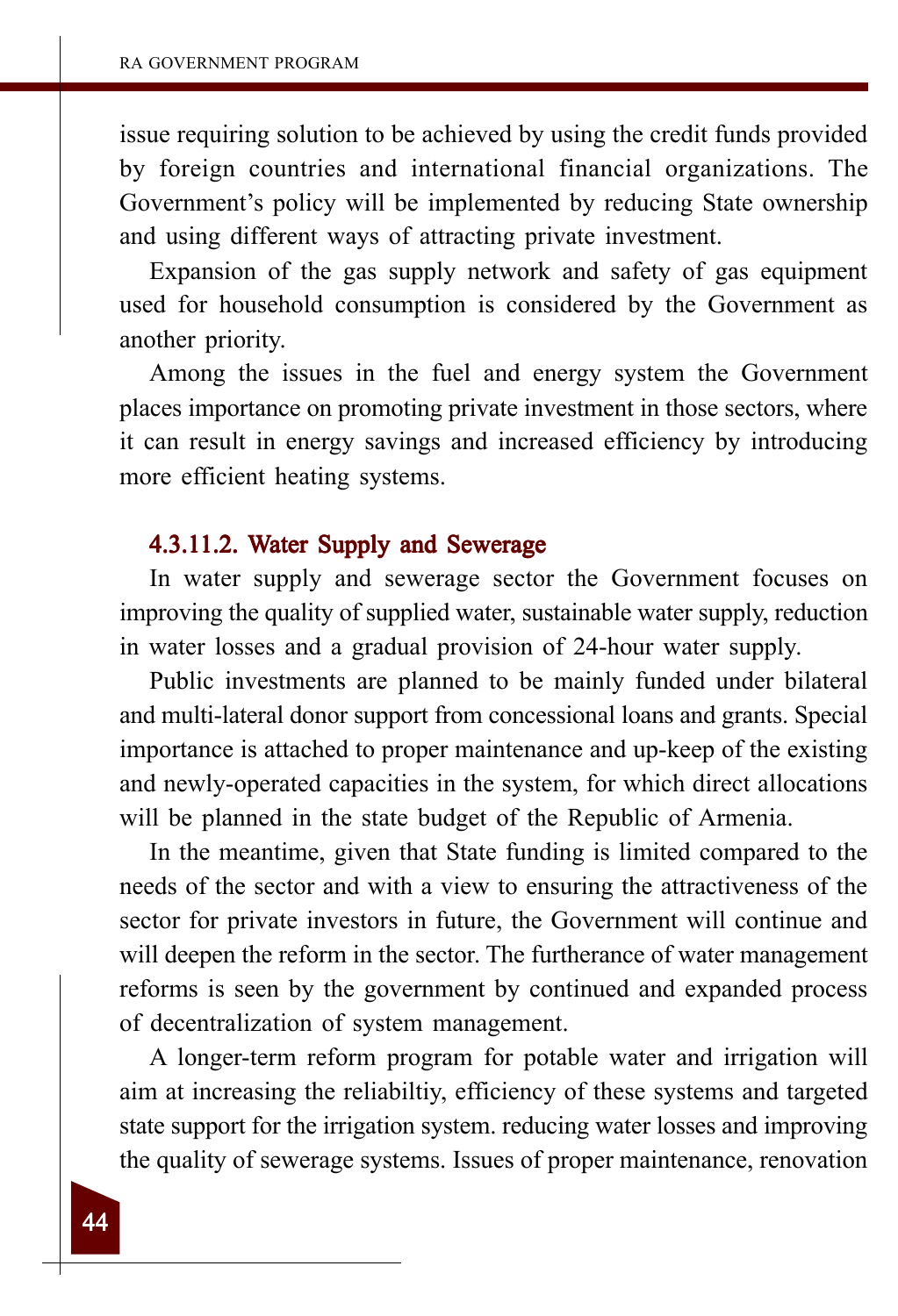and reinforcement of hydro-technical structures, ensuring the safe and uninterrupted operation of these structures are attached importance to.

Placing importance on the provision of safe potable water throughout Armenia, the Government will approve an investment plan for water supply in rural areas and public investments will primarily used to address issues identified in the program.

#### 4.3.11.3. Transport and Communications

The Government views development and increase in the effectiveness of the transport sector as a prerequisite for ensuring high rates of economic growth.

The Government plans to make significant investments for improving the road network as road transport represents about 59 percent of total cargo transportation and about 90 percent of total passenger traffic. Priority will be given to invetments in works on road sergments used more intensively. With a view to increasing accessibility of social services and labor mobility, as well as mitigating economic and social inequalities between regions, it is planned to significantly increase the volume of public investment for roads to rural areas. It is expected that by 2012 all areas will have at least one improved road connecting to inter-state roads. In order to prevent accelerated depreciation of the road network and ensure a more secure, fast and easy transporting, the Government plans to increase public funding for road maintenace and up-keep and increase the efficiency of its spending.

The Government will continue improving the management arrangements of the Armenian Railways through decentralization of governance and introduction of elements of competitiveness in line with international practice and discussing the appropriateness of an alternative mechanism for handover of Armenian Railways for management by consession.

In the air transport sector priority issues for the Government are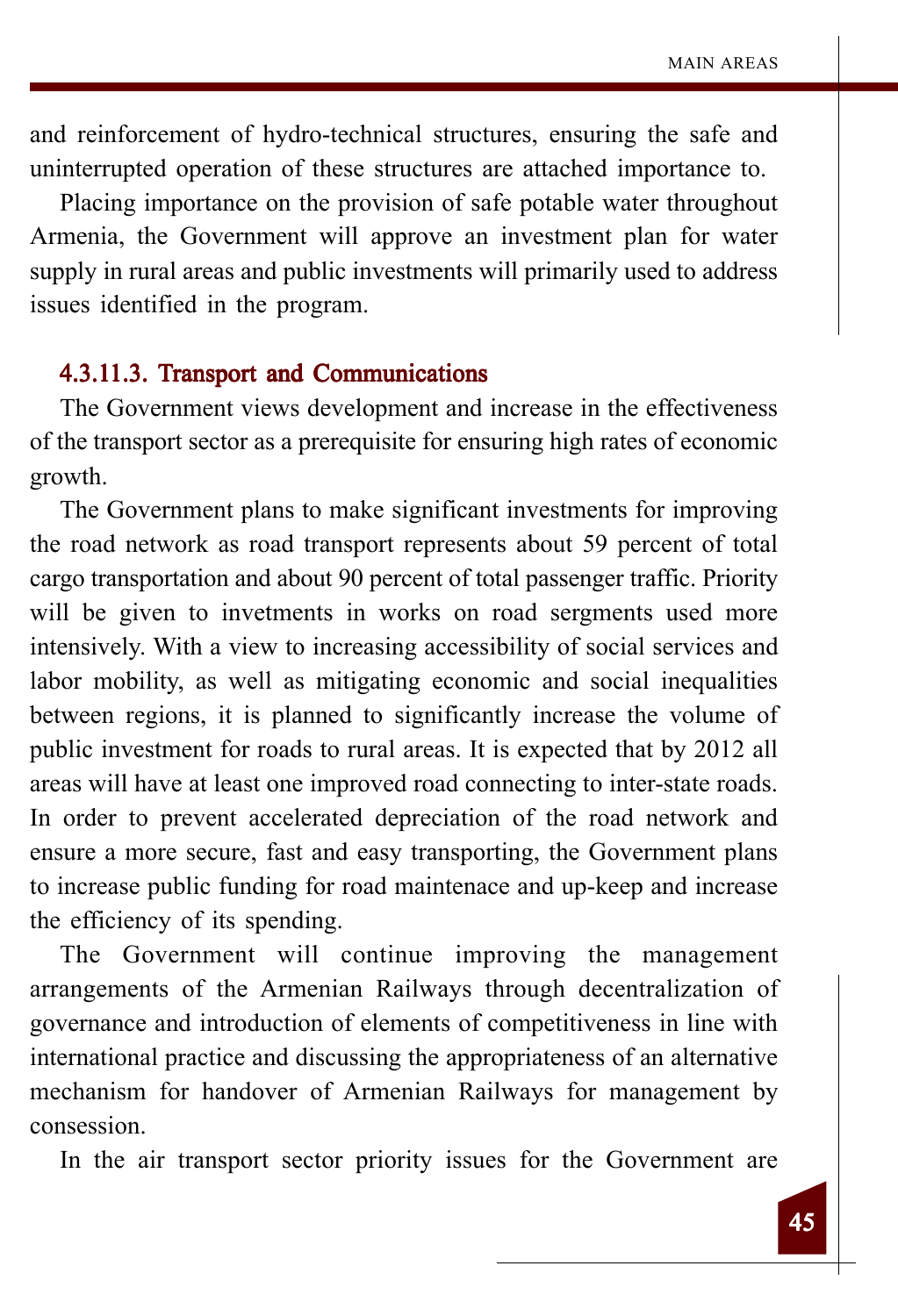establishing and developing a national carrier, continued up-grading of fleet, staff development and training, supporting the national carrier's foreign operations, increasing the regulatory role and supervision by state authorities over strict compliance with flight and aviation safety requirements. As a result, Armenia's air communications will be expanded and the technical capacities and service quality in Zvartnots and Shirak airports will be brought into conformity with international standards to a maximum extent. This will contribute to addressing strategic and socioeconomic development issues in Northern marzes.

The Government will pursue introduction of digital radio and television broadcast systems, development of a concept of e-society, full implementation of market relations in the telecommunications and postal communications, broadening of TV-programs' broadcasting radius and improving service quality, accessibility and access to internet, ensuring sound competition in the market and conducting an anti-monopolistic policy.

## 4.3.12. Urban Development

The Government's urban development policy will aim at designing and implementing sustainable urban development projects. There will be a special focus on reducing regional inequalities, neutralizing potential threats of unmanageable urbanization, creating a sound, secure and comfortable living environment in Yerevan and other areas through consistent introduction of special development principles. To this end, the Government will continue to implement efficient measures aimed at creating full database of normative and technical documents on area planning, site planning and supervision.

The Government will focus on ensuring the seismic security and reliability of structures through increased seismic preparedness projects,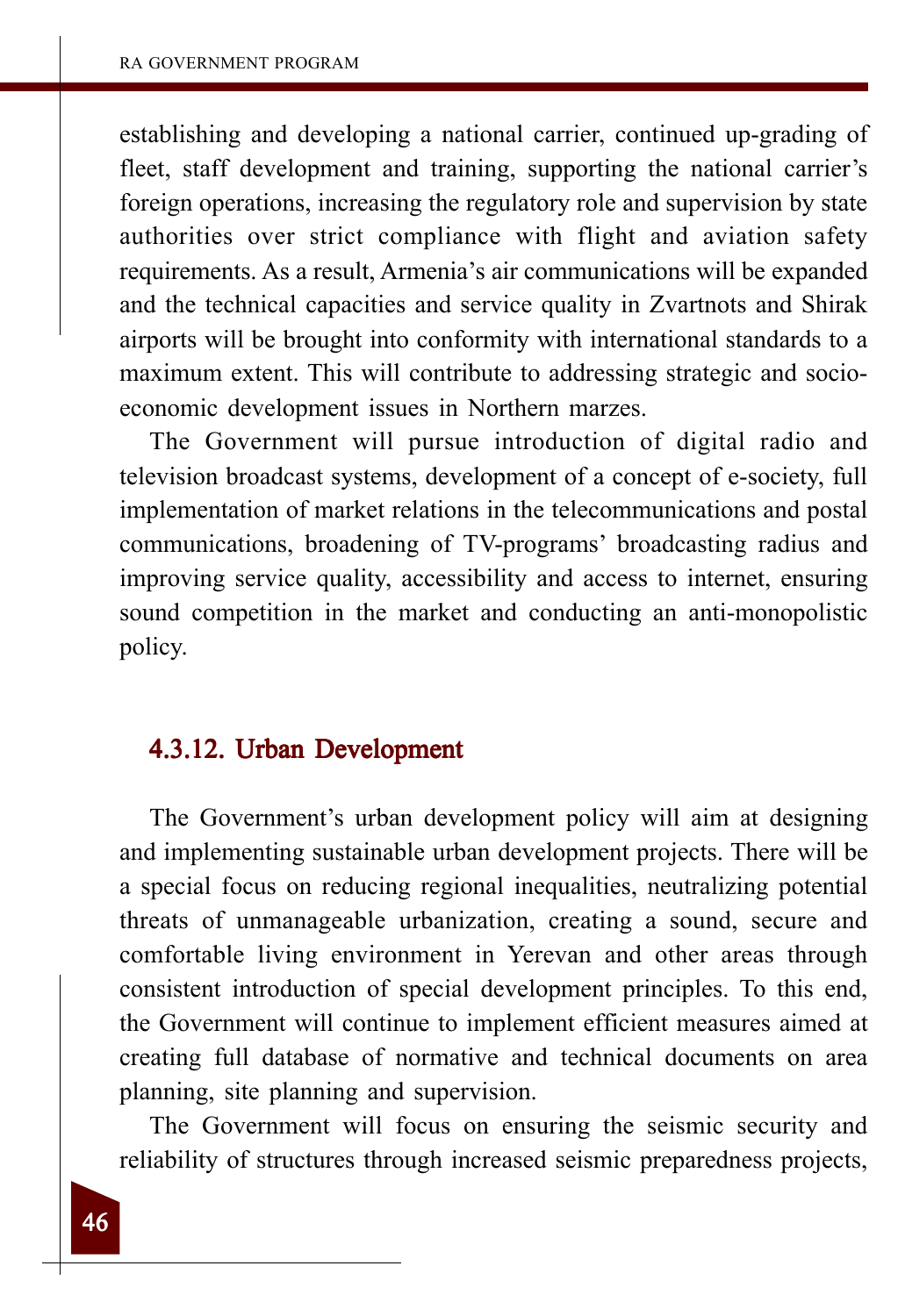reduction of the impact of dangerous estrogenic geological processes and man-made phenomena, including through development and implementation of the necessary, mainly preventive, engineering and protective measures in landslide areas.

Targeted State assistance programs for addressing housing issues of the homeless people will continue. In the meantime, measures aimed at improving the housing conditions of the socially vulnerable families, improving housing conditions, maintenance, use and management of housing stock in apartment buildings, introducing social housing stock and developing systems for managing apartment buildings.

An important urban development policy direction will be addressing urban development issues related to restoratiation of architectural and of natural heritage.

Measures aimed at improving investment attractiveness and business environment will continue with continued high pace of capital construction and promoting investment initiatives specifically in weakly developed areas.

## 4.4. Social Sector

## 4.4.1. Health

Reforms implemented in the sector will aim at increasing the accessibility and quality of healthcare services.

The Government will encourage steps contributing to Armenia's becoming a regional health center for health areas with special demand.

Medium-term health sector financing will become the first priority for the Government's spending policy. Increase in government expenditures in the sector will be on the Government agenda and it is planned to ensure a level of expenditures equal to at least at 2.2 percent of the Gross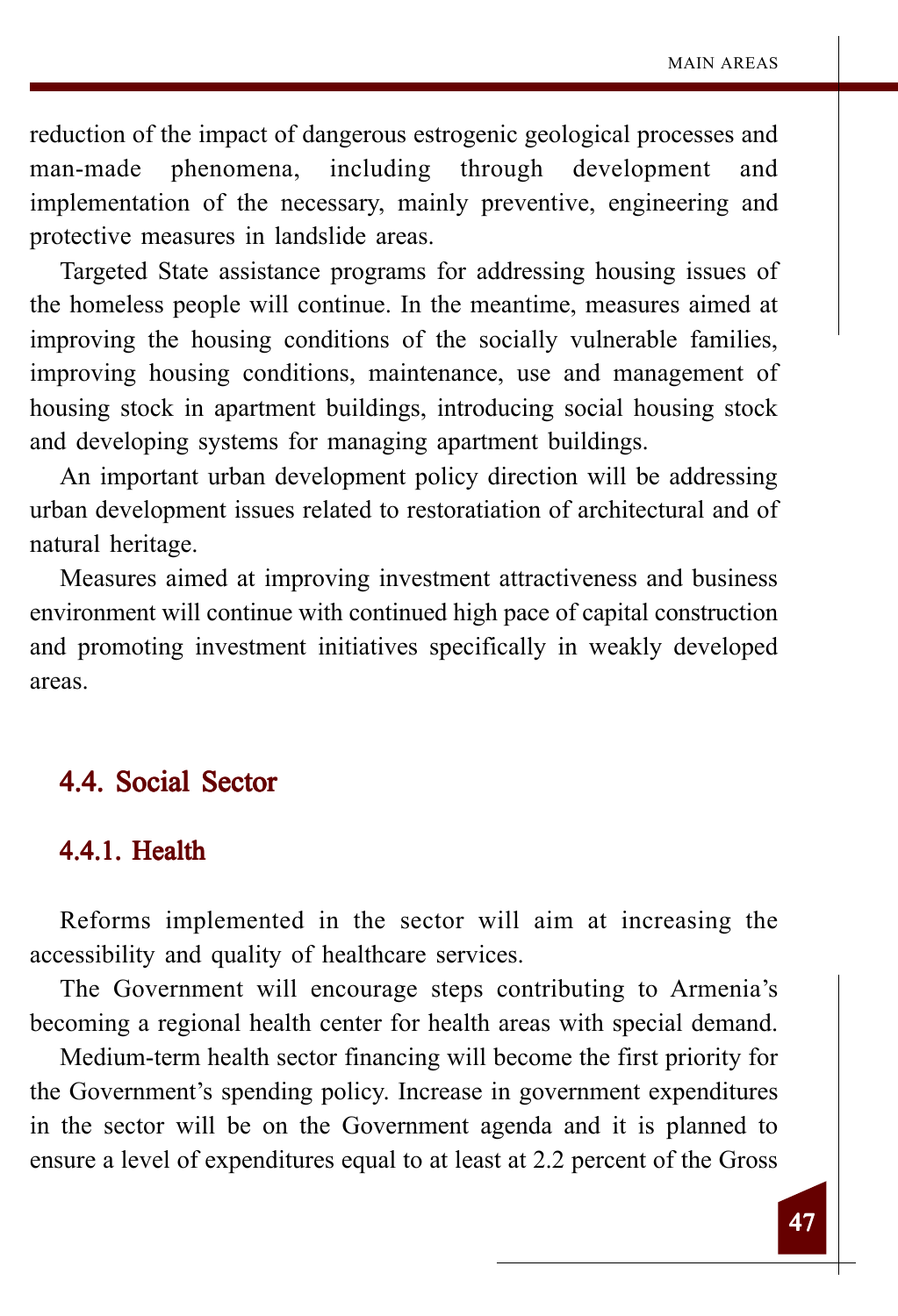Domestic Product in 2012. At the intra-sectoral level priority will be given to primary (ambulatory-polyclinic) health care, attaching importance to the development of the family medicine system. In the meantime, increasing the accessibility and quality of hospital care will also be among medium-term priorities. It is especially important to modernize hospitals in marzes and ensure their staffing with specialized medical personnel.

The Government will specifically focus on maintaining the capital assets in the system and operation of new capacities in the sector. In the medium term it is planned to use 6-8 percent of state funding for capital expenditures, measures aimed at increasing the efficiency of capital expenditures and introduction of respective mechanisms for funding capital expenditures given organizational features of primary and hospital care will be taken.

The Government will focus on reforms in polices in the drug sector and medical education.

In terms of the programs ensuring the hygienic and epidemic security of the population, maternity health, prevention of socially important and communicable diseases, early detection and increase in the efficiency of Medicare is the Government's priority.

The Government attaches special importance to increasing access to medical services for the vulnerable population, providing a broad range of preventive, diagnostic and Medicare services for the main disease categories.

## 4.4.2. Social Security and Social Insurance

The Government policy in this sector will aim at:

 providing social services, financial assistance and consistently improving the scope, accessibility, efficiency and quality of social services;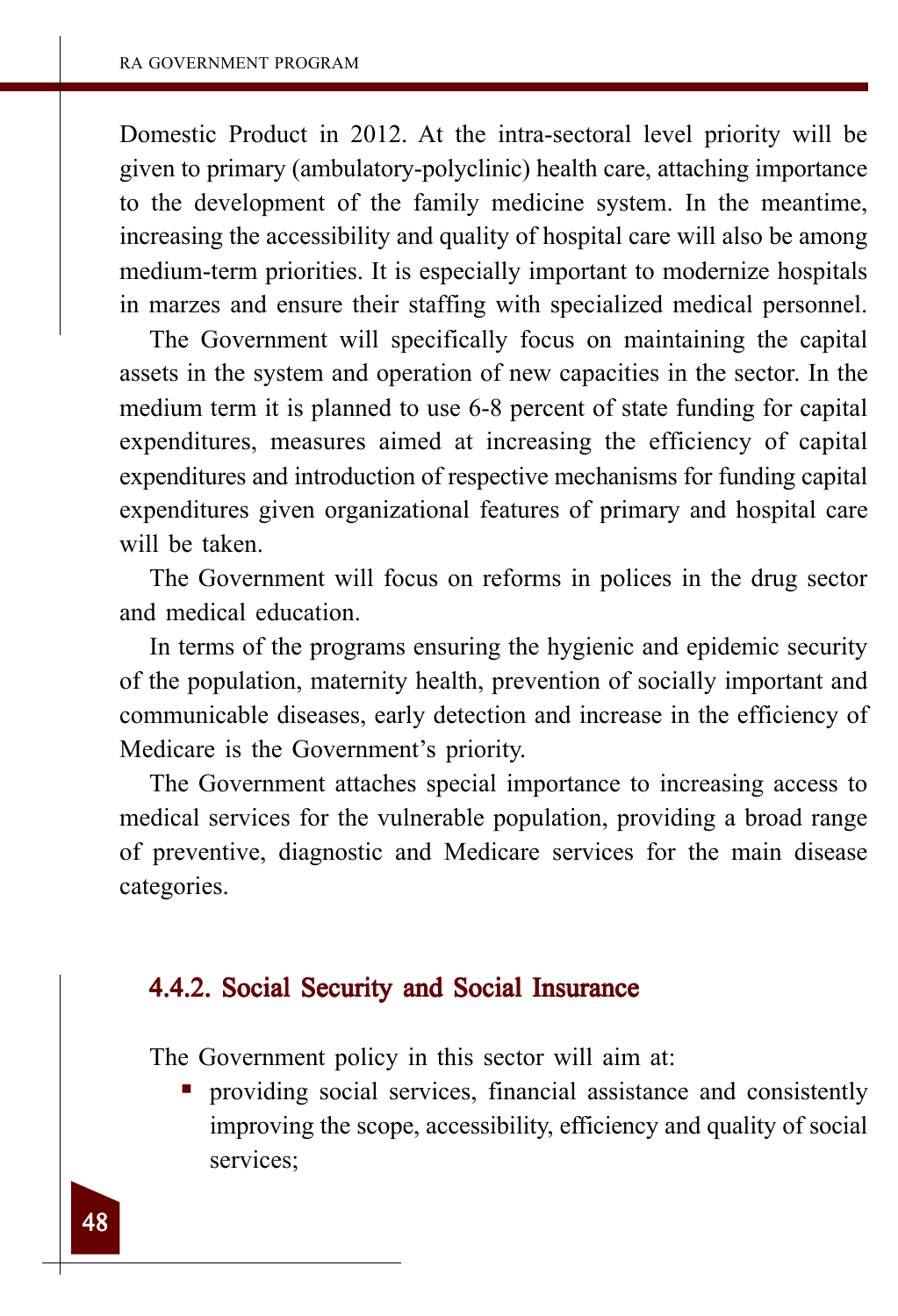- Further improving of the existing pension scheme bringing it in line with other social protection programs;
- Developing a sustainable development strategy for labor and social protection system and its implementation with a view to adopting a Social Code.

Funding of this sector in the medium-term will be a priority in the Government's expenditure policy in the medium-term. The Government intends to significantly increase the expenditures in the sector, the bulk of which will be the funds for pension security. In parallel the Government will continue measures at introduction of a funded pension scheme.

In 2007-2012 it is planned to increase allocations from the consolidated budget to the sector by 2.2 times to 6.2 percent of GDP. The Government plans to use around 90 percent of increased funds for increasing pensions as a result of which average pensions in 2012 will equal to over 150 percent of the poverty line.

In order not to risk Armenia's economic competitiveness, the Government plans to ensure the increase in the mentioned funds from the consolidated revenues of the State budget and mandatory social insurance budget refraining from increasing the tax burden on salaries within the targeted range of the state budget deficit in the Republic of Armenia.

The Government will continue and improve the family benefit policy by ensuring that the program is more targeted. Due to the program, poverty level may decline by six percentage points in 2012, and by about 12 percentage points in rural areas.

 The one-time benefit provided for a child birth was increased in the Government program effective from 2008 and a full system of incentives for subsequent child births will be introduced.

The Government will continue to focus on the social protection issues of groups requiring special protection: disabled people, children without parents, families with many children, families of veterans of wars, refugees and displaced people.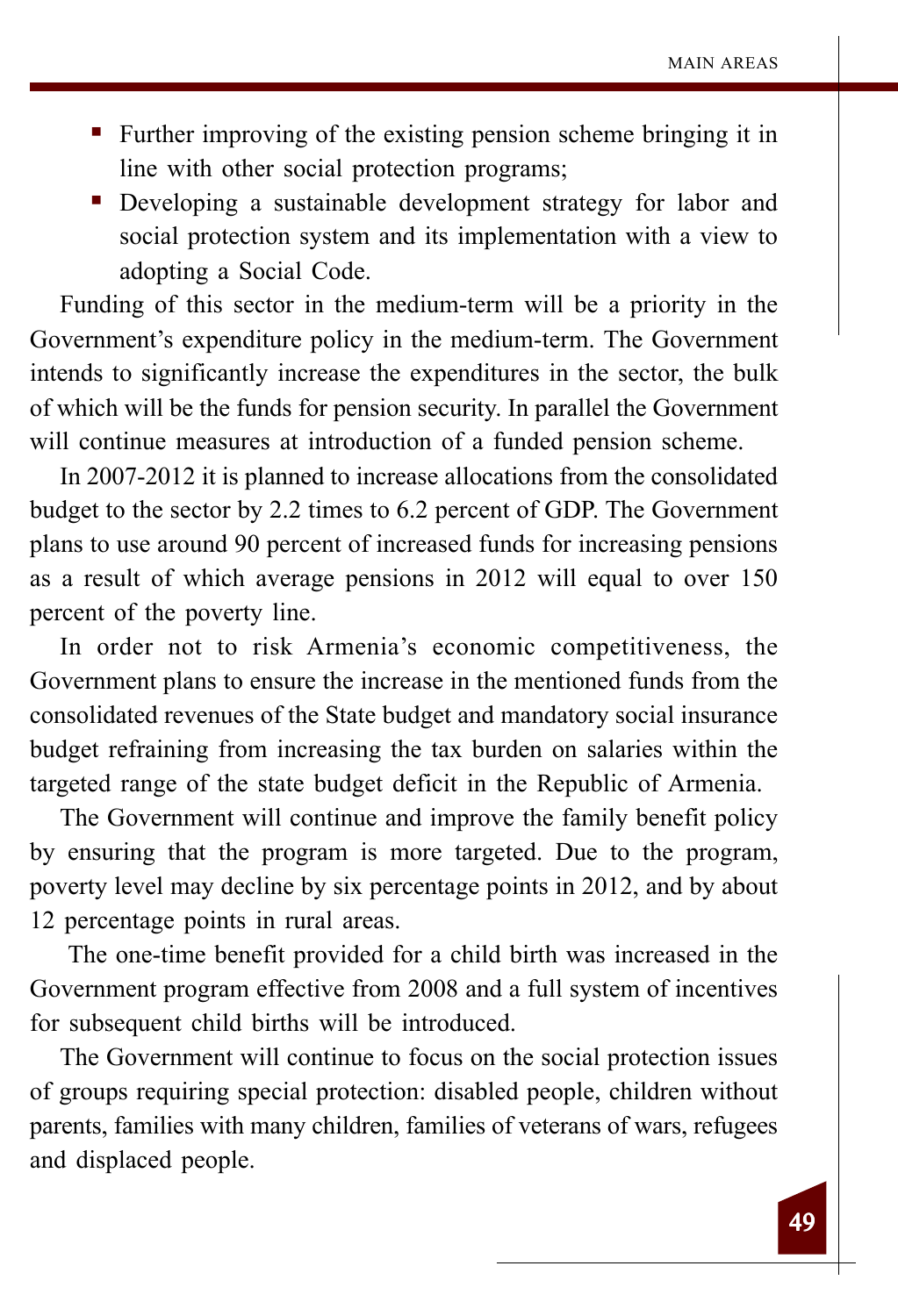## 4.4.3. Education and Science

Increased efficiency of reforms in education and science is an important guarantee for ensuring State, public and individual security and sustainable development, and preserving Armenian identity.

One of the important indicators will be the increase in the years of education and in the medium-term it will be achieved by an increased high school enrollment. In 2012 it is expected to increase the duration of education in the period from 6-21 years of age to an average of 12.5 years.

In terms of improving the quality of educational services the basis for modernization of the educational techniques in general education and school premises and other conditions for improving other technical conditions of the academic process will be important. In particular, the Government plans to renovate all general education schools (including proper heating mechanisms) by 2012 spending 8-10 percent of the total public expenditures in the sector for capital expenditures over the medium-term.

In order to increase the efficiency in the education sector and address the inconsistencies with the quality of education in developed countries, the Government attaches importance to developing a national center for assessment of the quality of vocational education and a relevant legislative package.

New qualitative education requirements call for a substantial improvement in the effectiveness of training mechanisms for the teaching staff.

In order to meet the need for qualified staff with modern skills the Government will support ensuring of a link between the education system and the real sector of the economy.

Attaching importance to the issues of education and nurturing, normal development and social integration of children with special needs, the Government will create the necessary conditions for the education of these children.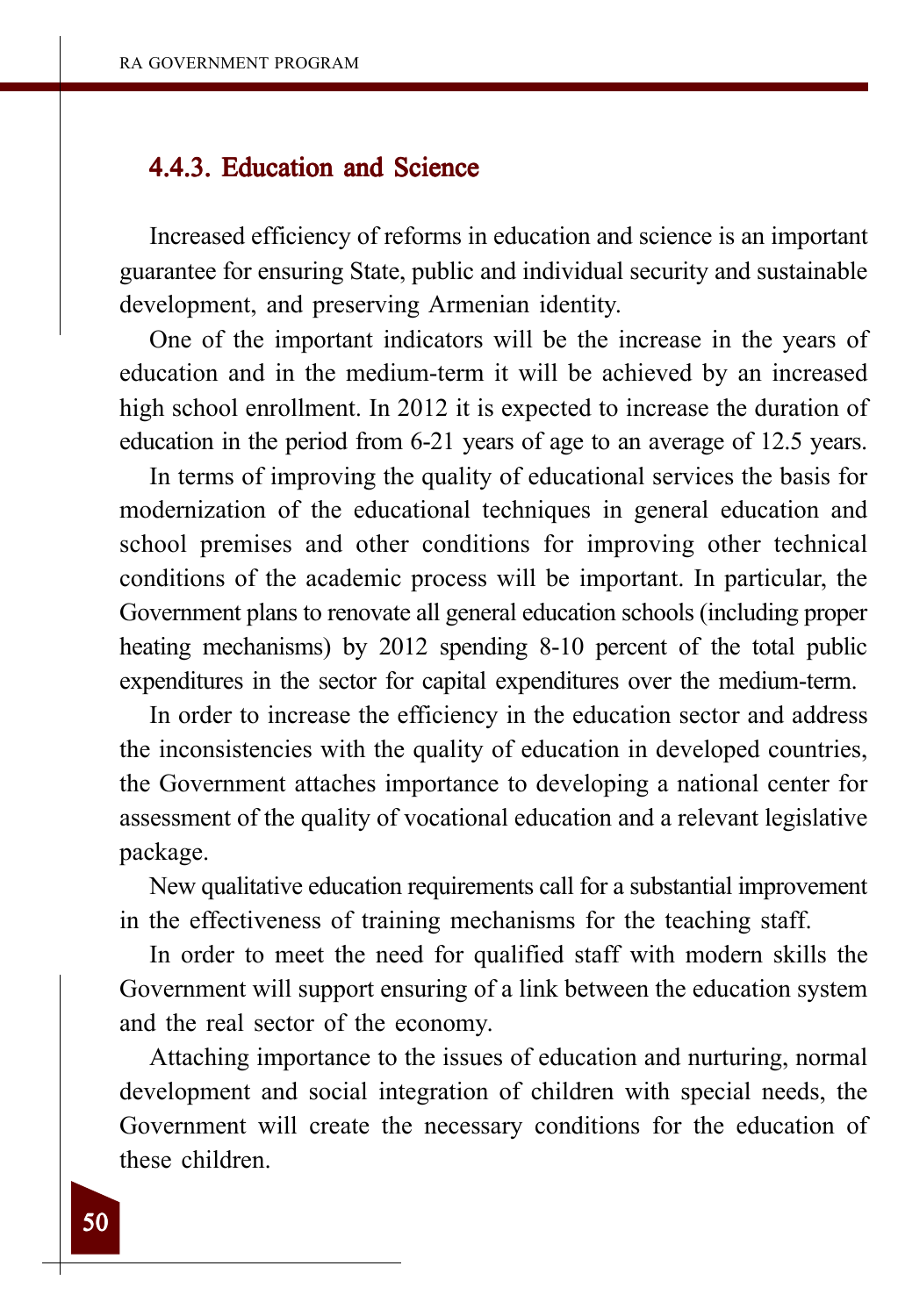The development of pre-school education will be targeted at modernization of the system and creation of prerequisites for development.

## 4.4.4. Culture

The main priorities of the Government's policy in culture are:

## Preservation of Cultural Heritage

Studying, conservation, reinforcement, renovation, restoration, improvement and use of immovable historical and cultural monuments, development and implementation of a comprehensive program on conservation of cultural values, creating mechanisms for recording cultural values in the territory of the Republic of Armenia and abroad, publicity of cultural heritage and accessibility for the public.

## Developing Modern Art and Cultural Infrastructure and Promoting Cultural Processes

Ensuring freedom of cultural and creative activities by promoting debut processes, supporting theatrical and concert organizations in their creative activities, including competitive orders for art work and through ensuring logistical support for halls.

#### Use of IT in Culture

Introduction of new ICT and electronic management systems in culture, and promotion of the process of digitalizing cultural values.

#### Staff policy in the Culture Sector and Education in Culture

Improving the mechanisms of state-funded training of staff in the culture sector, ensuring the continued education of specialists and developing a cadre of managers.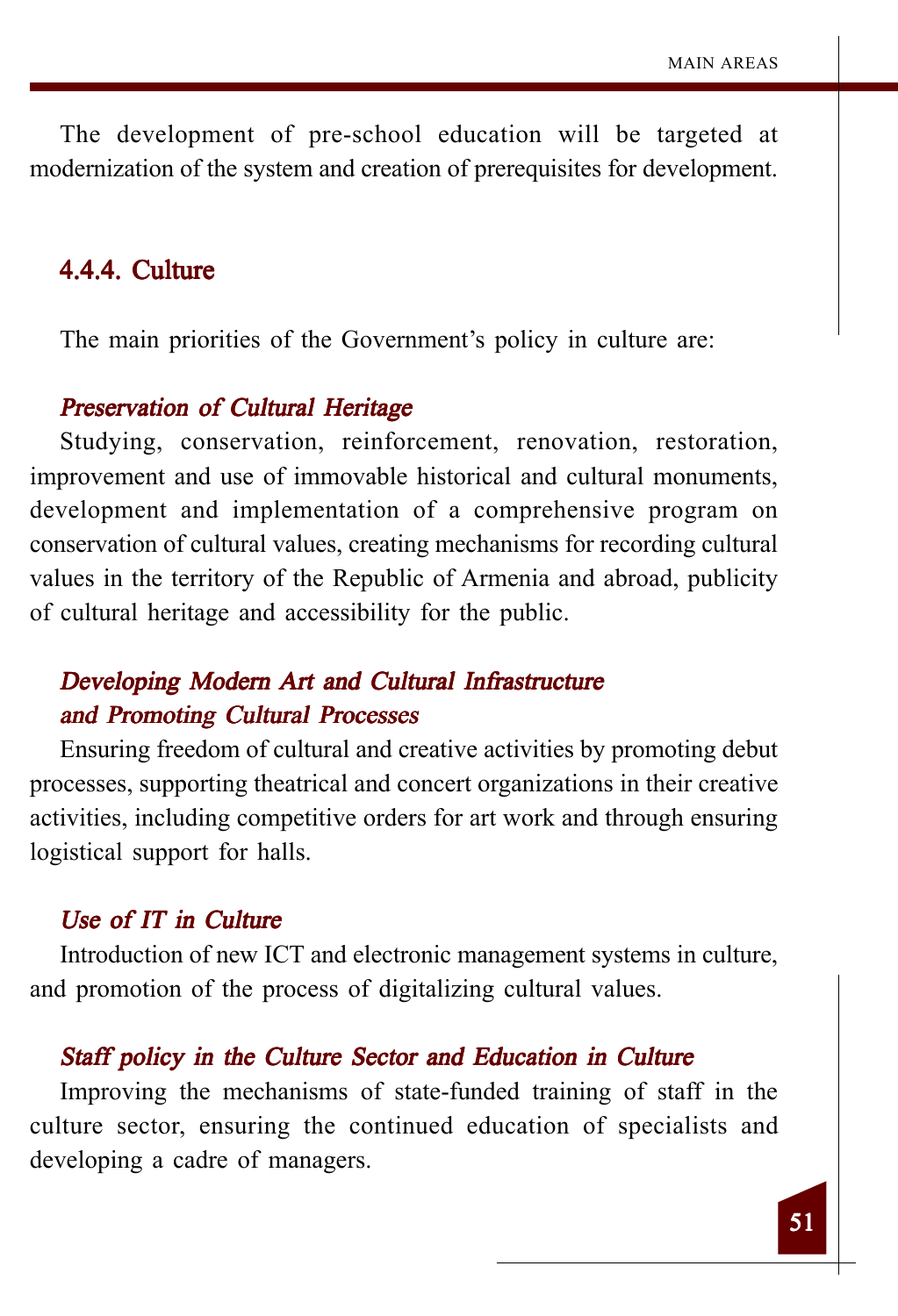## Development of Cultural Relations in Armenia and Foreign Countries

Promoting cultural cooperation between marzes, expanding the cultural dialogue with foreign countries, active involvement of the Diaspora in Armenia's culture, developing and implementing a targeted advocacy program on Armenian culture in foreign countries.

In order to ensure the effectiveness of reforms the legislative framework for the development of culture will be improved bringing it in line with European standards and requirements to the extent possible, and the improvement of the management of cultural structures and institutions, clarification of powers of management, separation and removal of duplicating functions will continue.

The Government will ensure targeted and efficient spending of budget funds allocated for the development of culture through the use of the program budgeting system.

## 4.4.5. Physical Education and Sports 4.4.5. Physical

The Government's policy objectives in physical education and sports are population's health improvement, creating conditions for harmonious development of individuals, continuous physical education for different age and social groups and access to physical education and sports, physically fit young people ready to protect their country, as well as preparing highly skilled sportsmen and ensuring effective participation of teams and sportsmen from the Republic of Armenia in Olympic games, world and European championships.

The Government policy will be implemented by training a new Olympic shift strong with high-class sportsmen, improving the social condition of couch-pedagogues and managerial staff working in children and teenager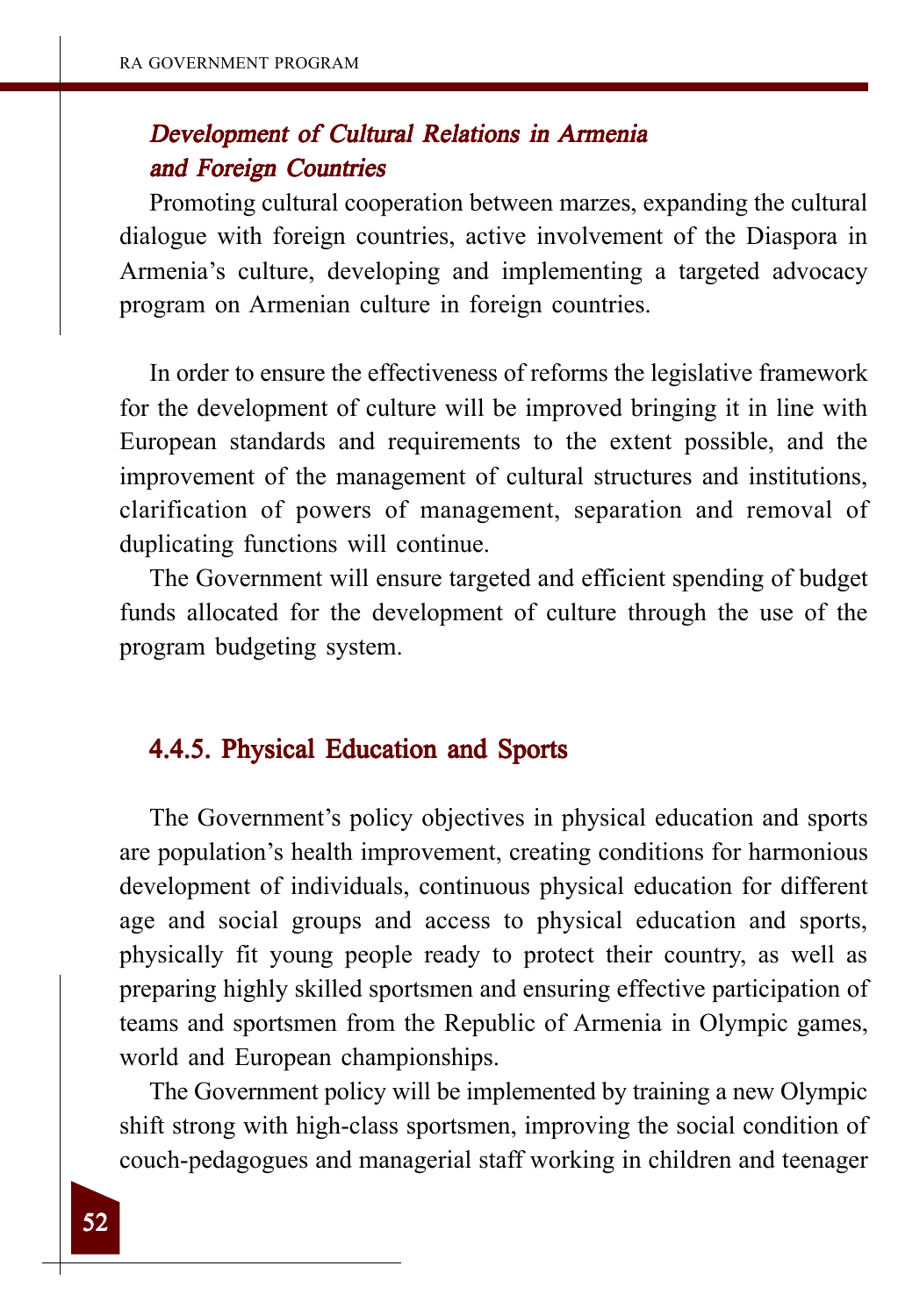sports schools in the Republic of Armenia for ensuring physical education of the population, training them, holding mass and country-wide physical and healthful and sports events, sports for disabled people, state support for sports public organizations and schools of general education through provision with the necessary sports outfit.

## 4.4.6. Youth

The Government will take steps to ensure socioeconomic, legal and political, spiritual and cultural, organizational conditions and guarantees for social well-being of the young, making a full use of their creative potential for public benefit.

Objectives of public policies for the young people are to:

- Have psychically and physically fit young people;
- Create equal starting conditions for all young people for entry into scientific and social life, contribute to development and manifestation of human and institutional capacities of all young people;
- Increase their involvement in public and political developments;
- Promote participation of young people in decision-making processes.

## 4.4.7. The Diaspora

The Government gives priority to development and implementation of a comprehensive conceptual framework for Armenia-diaspora relations, and comprehensive consolidation of diaspora's potential, and a dedicated agency for dealing with diaspora relations will be set up in order to fully and effectively achieve that goal.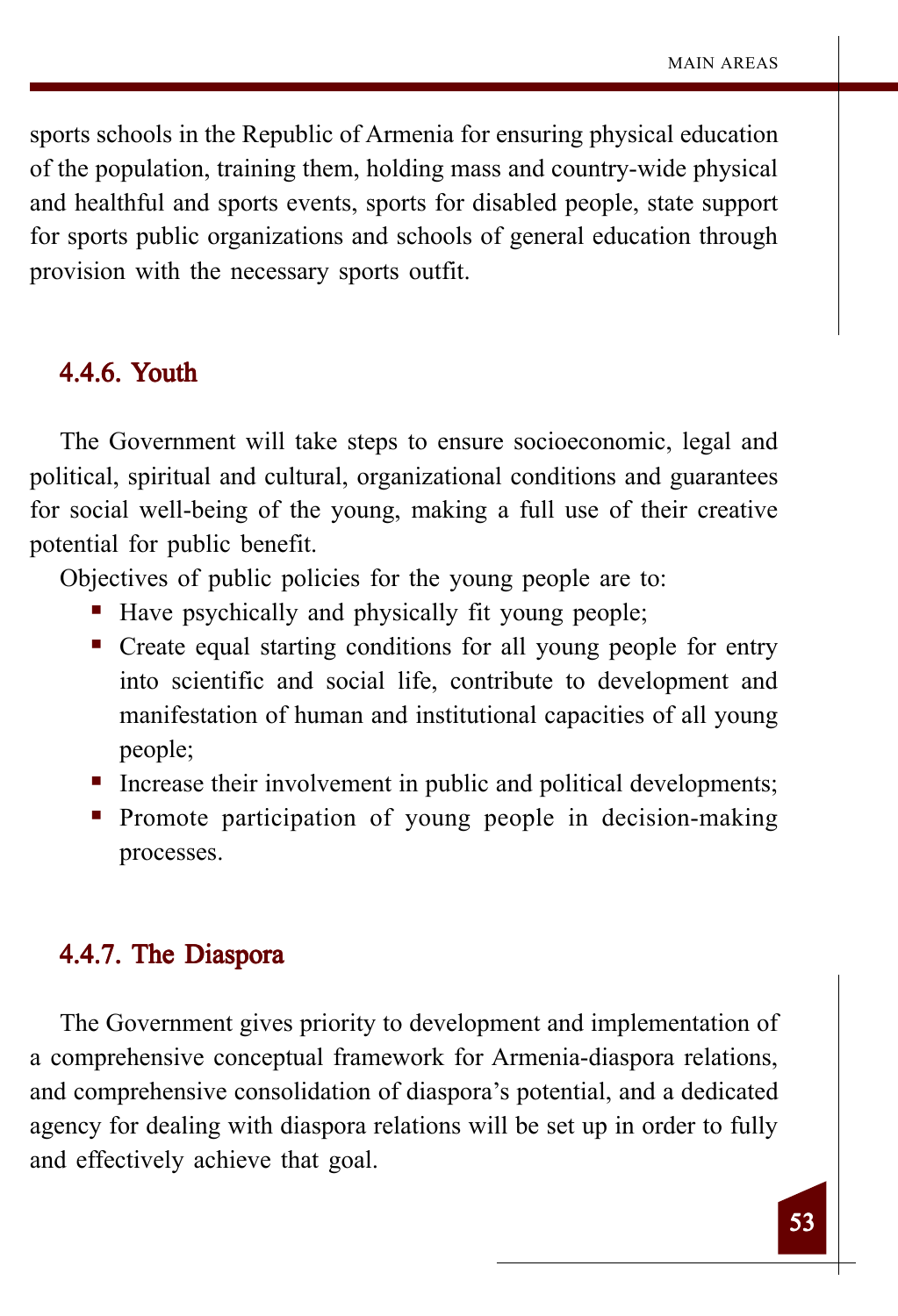In terms of addressing issues of maintaining Armenian identity in the Diaspora the Government's as greater as possible involvement in solving of issues of the Diaspora educational institutions is specifically important, particularly:

- Development of curricula and manuals for Armenian schools in the Diaspora, and provision of textbooks;
- Training of Armenian teachers from the Diaspora in Armenia;
- Expansion of satellite broadcasting of the programs on public television, improvement of their quality and content.

Considering the Diaspora as a reliable and effective bridge for world integration, sustainable and effective mechanisms will be put in place for involvement of powerful diasporan forces in Armenia's domestic life and for improvement of the work of domestic agencies with international bodies with their support. To this end, it is necessary to create mechanisms for assessment of the existing potential in scientific, educational, economic, cultural and other sectors and a unified database.

Committees will be set up with a view to increasing the effectiveness of Armenia-Diaspora conferences, other all-Armenian events in order to clarify priorities and develop a conceptual approach for addressing them.

A scheme facilitating repatriation of our compatriots living in foreign countries will be developed and introduced enabling these people to directly contact Armenian State governance bodies electronically. A body comprised of representatives of state authorities dealing with repatriation processes will be formed for developing and using the scheme, and as a result of its activities:

 Reforms will be implemented in the area of entry of foreign citizens, processes of issuing residence status to them and registration as well as in developing and introducing regulations on their employment activities in Armenia;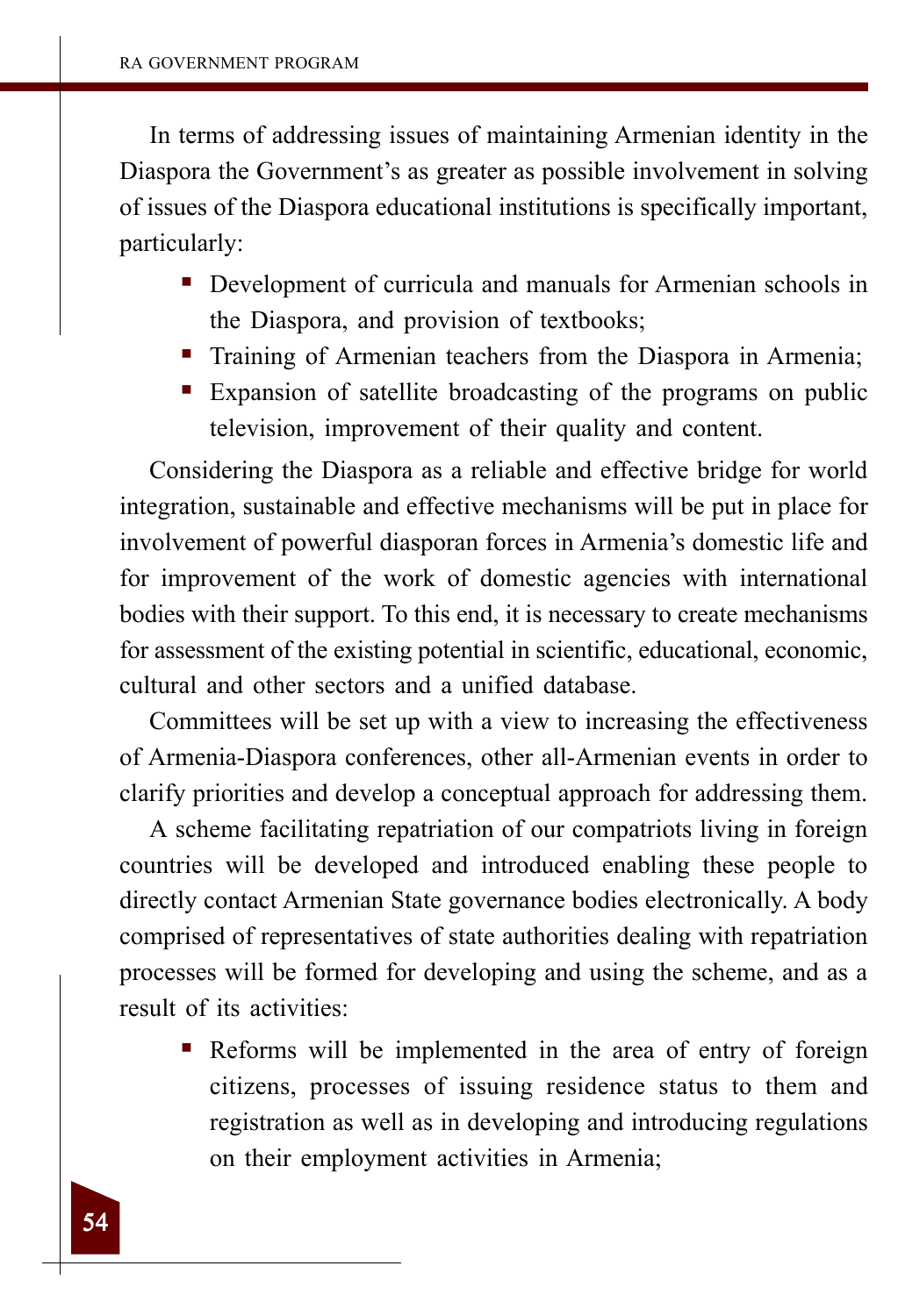- The Government will focus on issues of improvement of border control, legislative solutions will be provided with a view to regulating relations arising in the process of exit and entry of the citizens of the Republic of Armenia from and into Armenia.
- Practical steps will be taken in order to introduce dual citizenship as provided by the Constitution of the Republic of Armenia.

To this end, the Government will initiate drafting of legislation conducive to repatriation and a comprehensive plan of immigration will be implemented.

The Government views protection of interests of Armenians in foreign countries as its most important objective.

## 4.4.8 Migration

The Government will continue the process of integration of refugees deported from Azerbaijan in 1988-1992 with the society. To this end, addressing the problem of housing for refugees is of special importance, as it is the main condition precedent for full integration of refugees.

The Government will continue the process of establishing a uniform system of registration of movement directions and numbers of the population, which will enable assessing the migration situation and developing measures to prevent the negative impact of individual migration flows.

Targeted steps will be made for the civilized integration of the Republic of Armenia into international labor markets. There will be a focus on issues on legislative regulation of labor emigration, issues of protection by state of rights and legitimate interests of emigrants for employment.

The system of defense offered by the State to foreign citizens and persons without citizenship for humanitarian considerations will be improved to bring it into conformity with international standards.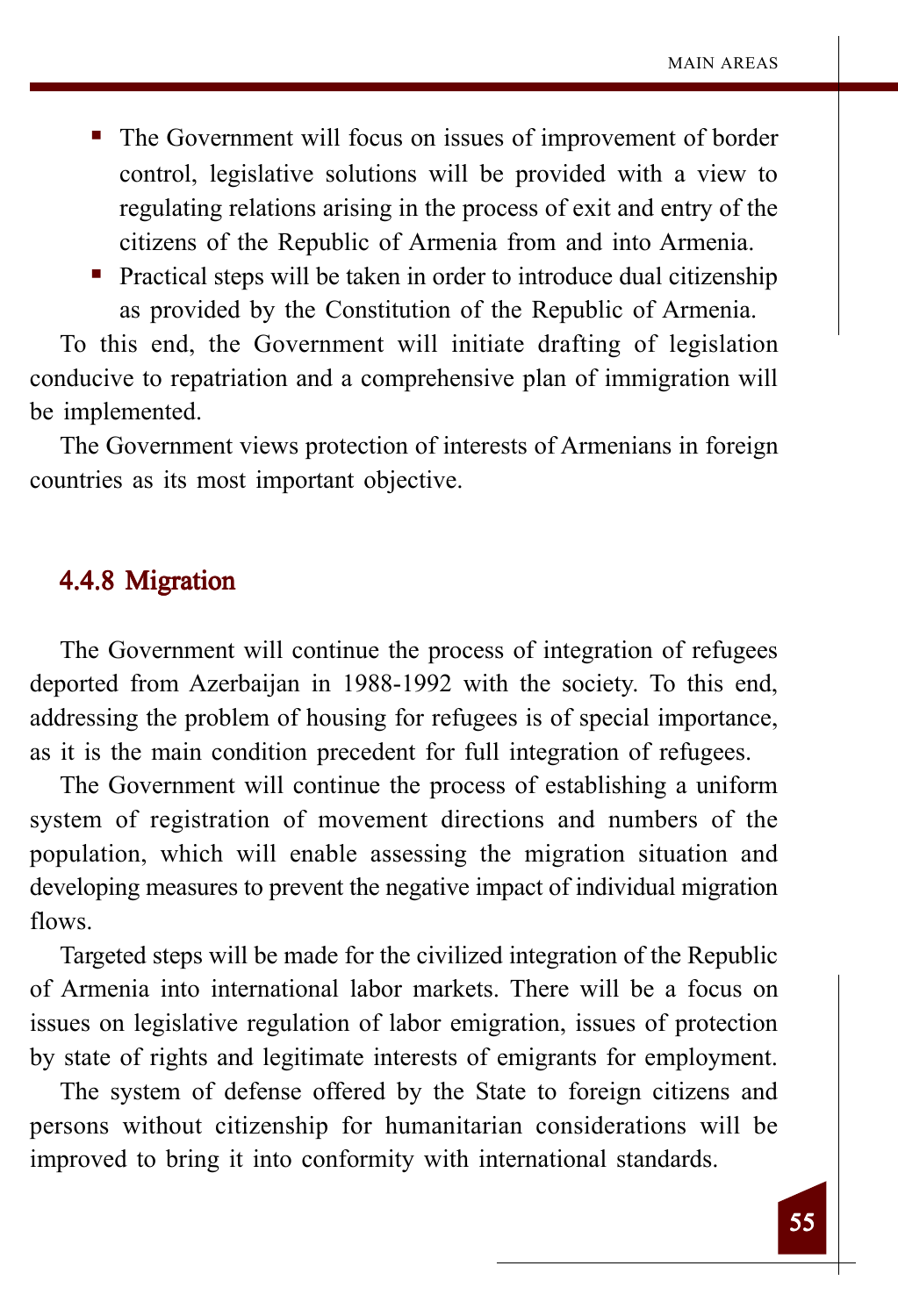## 4.5. Defense, Public Order, and Security

The Government will focus primarily on issues related to country's defense: i.e. further strengthening of the country's defense ability, improving the army's fighting ability and conducting a policy aimed at preservation of patriotism.

In the area of defense a Military Doctrine will be drafted and published aiming at establishing the framework for the national defense structure, infrastructure and governance in the time of a war , emergencies and peace. In parallel to drafting the Military Doctrine, a package of a number of legislative initiatives will be submitted to the National Assembly, in particular amendments to the Laws of the Republic of Armenia on Defense, on Conscription, on Preparation of Mobilization and Mobilization. The Government will introduce a legislative initiative to increase democratic and civil oversight over the military forces.

The Government will continue to focus on critical problems of veterans, their families and military retirees and efficient measures will be taken to address social problems of the professional staff of the military forces.

Main objectives of the national security and authorities in charge of preserving public order are:

- Protecting individual person's life and health, rights, freedoms and legitimate interests from criminal and other illegal violations;
- **Ensuring national security and State guarding;**
- Ensuring constitutional order;
- Defending State borders;
- **Preventing the activities of foreign special services in the territory** of the Republic of Armenia;
- Protecting public and State interests;
- **Preventing crime, and improving the effectiveness of measuress** aimed at ensuring security;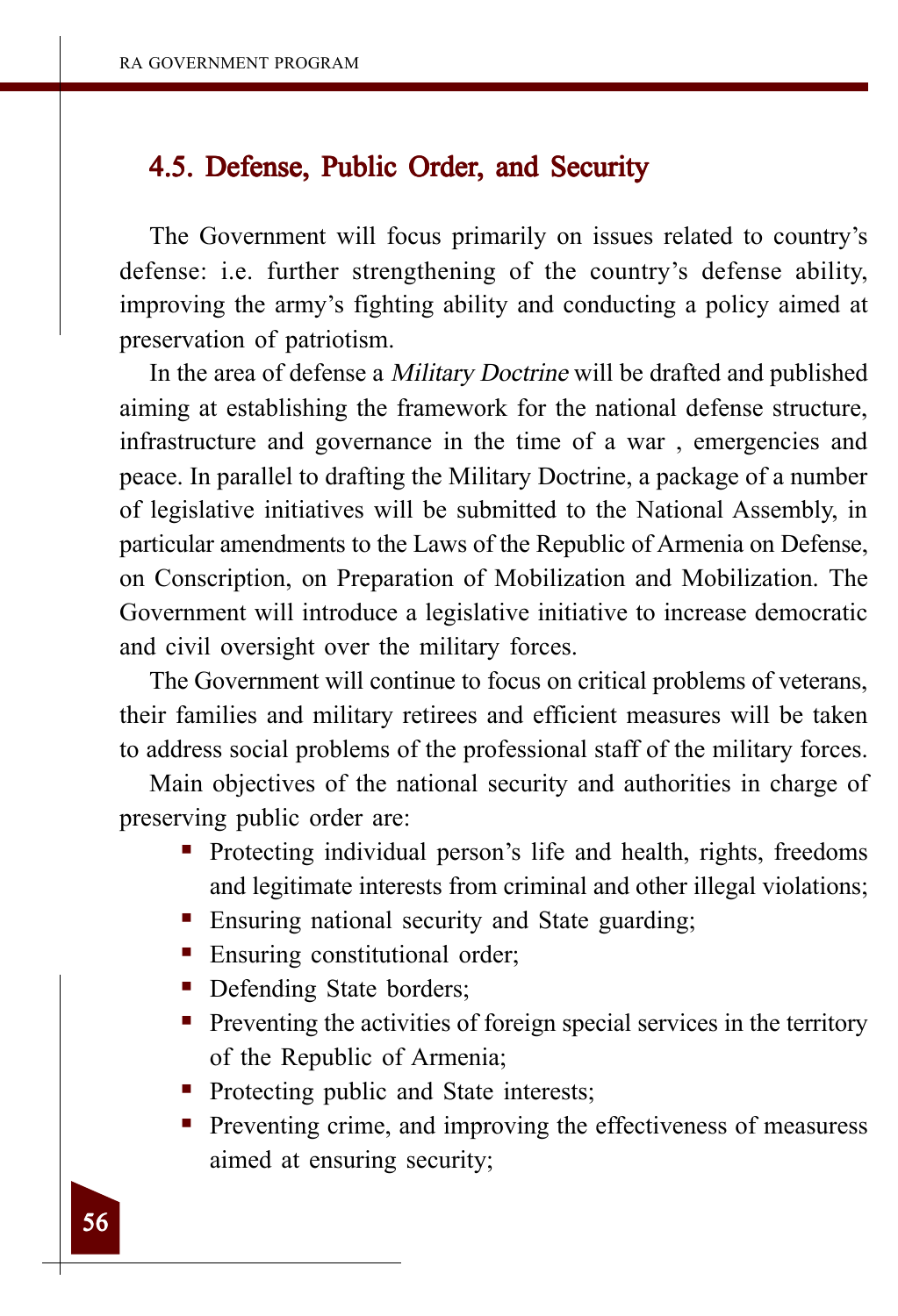- Increasing cyber-security significantly;
- Organizing and implementing protection of population from the consequences of emergencies and wars.

The Government will complete reforms in the road police system.

## 4.6. Foreign Policy

The Government, together with the President of the Republic of Armenia, will conduct the foreign policy of the Republic of Armenia in line with the provisions of the strategy for National Securtiy of the Republic of Armenia.

REPUBLIC OF ARMENIA MINISTER – CHIEF OF GOVERNMENT STAFF M. TOPUZYAN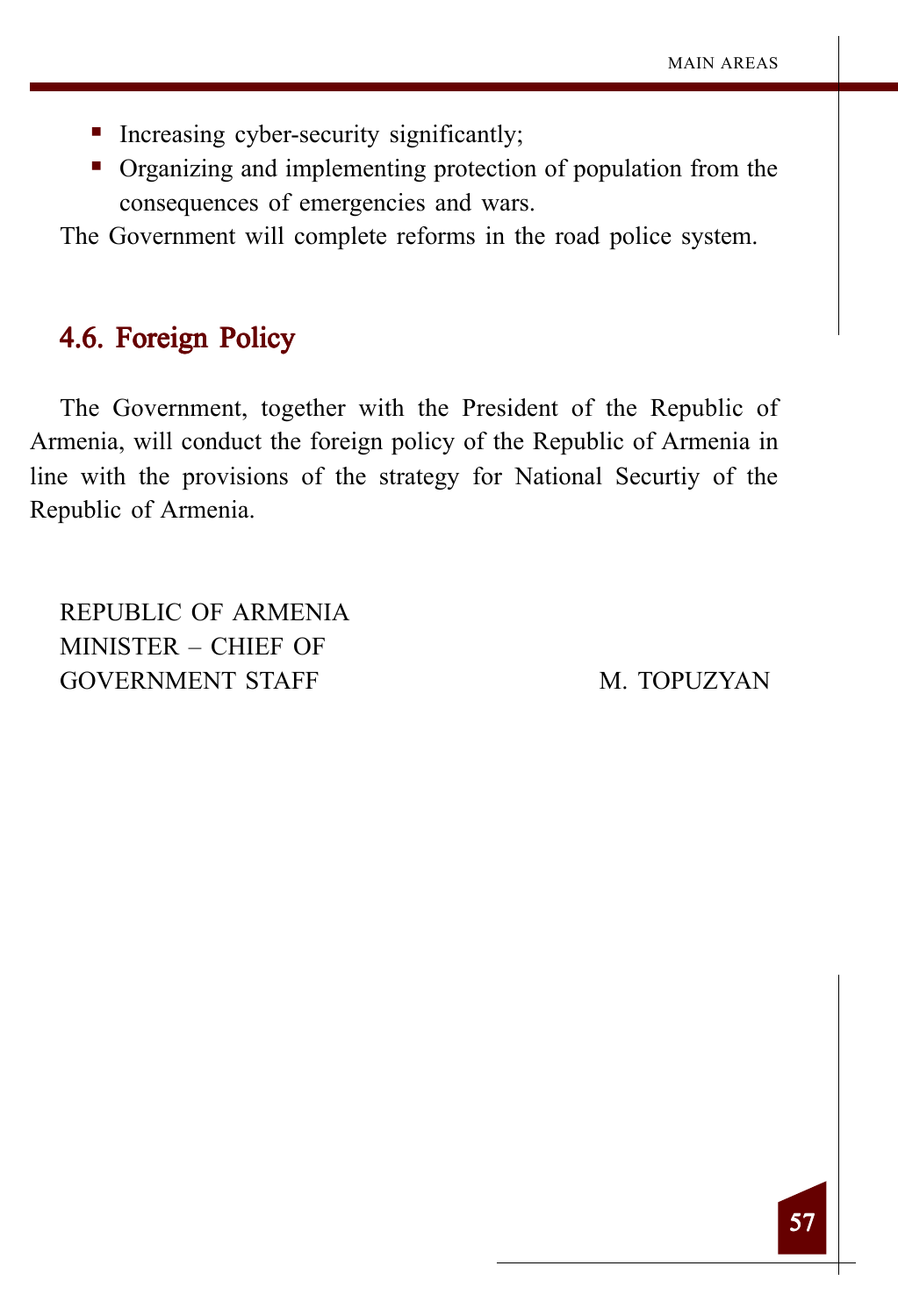## TABLE OF CONTENTS

| STATEMENT MADE BY RA PRIME MINISTER                                  |  |  |  |  |
|----------------------------------------------------------------------|--|--|--|--|
|                                                                      |  |  |  |  |
|                                                                      |  |  |  |  |
| RA GOVERNMENT DECREE                                                 |  |  |  |  |
|                                                                      |  |  |  |  |
| <b>RA GOVERNMENT PROGRAM</b>                                         |  |  |  |  |
|                                                                      |  |  |  |  |
| 2. MAIN PRIORITIES OF THE GOVERNMENT ACTIVITIES17                    |  |  |  |  |
| 3. MAIN RESULTS EXPECTED FROM THE                                    |  |  |  |  |
|                                                                      |  |  |  |  |
|                                                                      |  |  |  |  |
| 4. MAIN AREAS OF THE GOVERNMENT'S ACTIVITIES21                       |  |  |  |  |
| Significant Reduction of Poverty and Lowering Inequalities21<br>4.1. |  |  |  |  |
| 4.2. Reforms of Governance System and Fight against Corruption22     |  |  |  |  |
|                                                                      |  |  |  |  |
| 4.2.2. Territorial Administration and Local Self-Government24        |  |  |  |  |
| 4.2.3.                                                               |  |  |  |  |
|                                                                      |  |  |  |  |
|                                                                      |  |  |  |  |
|                                                                      |  |  |  |  |
|                                                                      |  |  |  |  |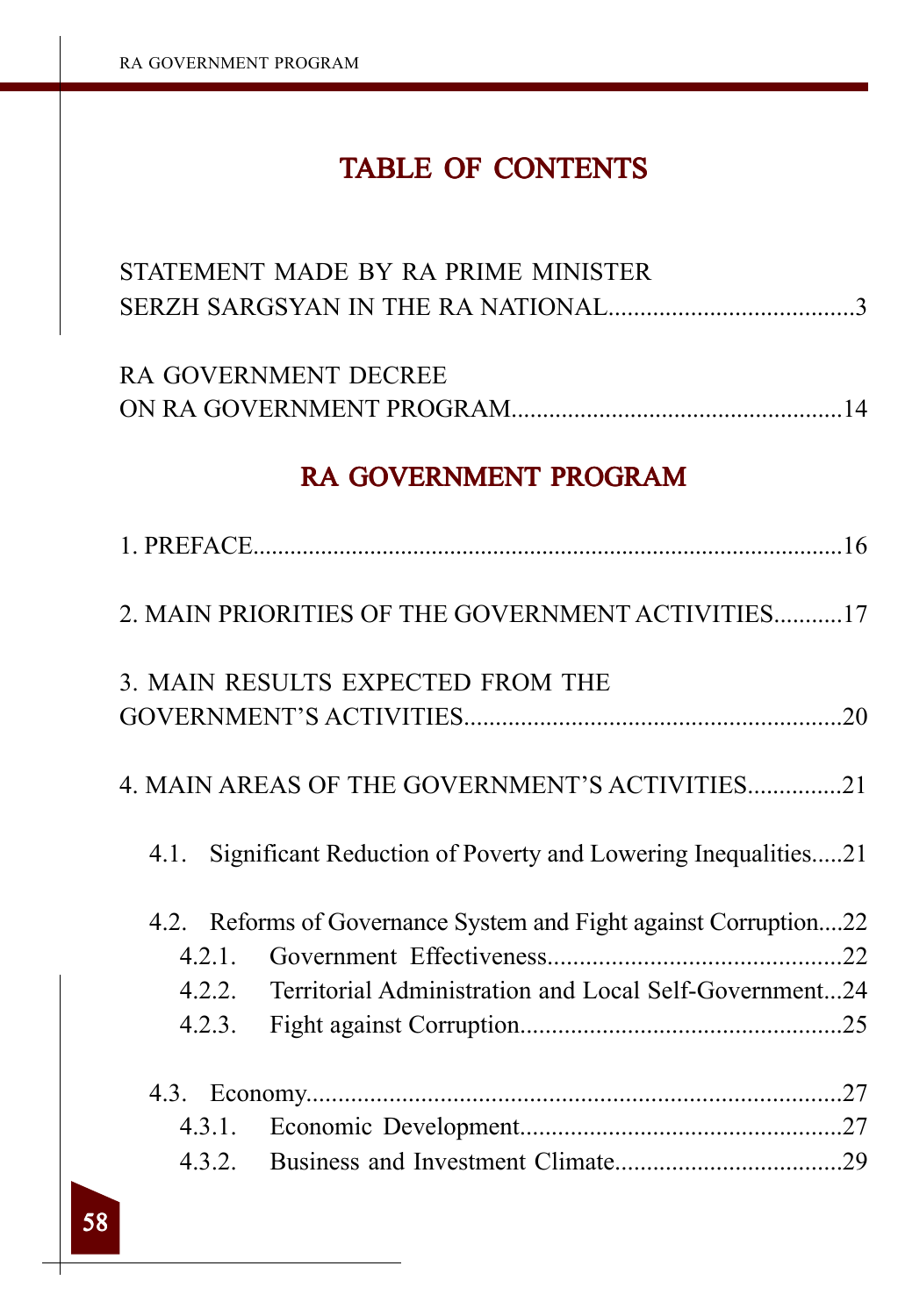| 4.3.3.  |                                        |  |
|---------|----------------------------------------|--|
| 4.3.4.  |                                        |  |
| 4.3.5.  |                                        |  |
| 4.3.6.  |                                        |  |
| 4.3.7.  |                                        |  |
|         |                                        |  |
|         |                                        |  |
| 4.3.8.  |                                        |  |
| 4.3.9.  | Consumer Interests Protection System41 |  |
| 4.3.10. |                                        |  |
|         |                                        |  |
|         | 4.3.11.1.                              |  |
|         |                                        |  |
|         | 4.3.11.3.                              |  |
|         |                                        |  |
|         |                                        |  |
|         |                                        |  |
| 4.4.1.  |                                        |  |
| 4.4.2.  |                                        |  |
| 4.4.3.  |                                        |  |
| 4.4.4.  |                                        |  |
| 4.4.5.  |                                        |  |
| 4.4.6.  |                                        |  |
| 4.4.7.  |                                        |  |
| 4.4.8.  |                                        |  |
|         |                                        |  |
|         |                                        |  |
|         |                                        |  |
|         |                                        |  |
|         |                                        |  |